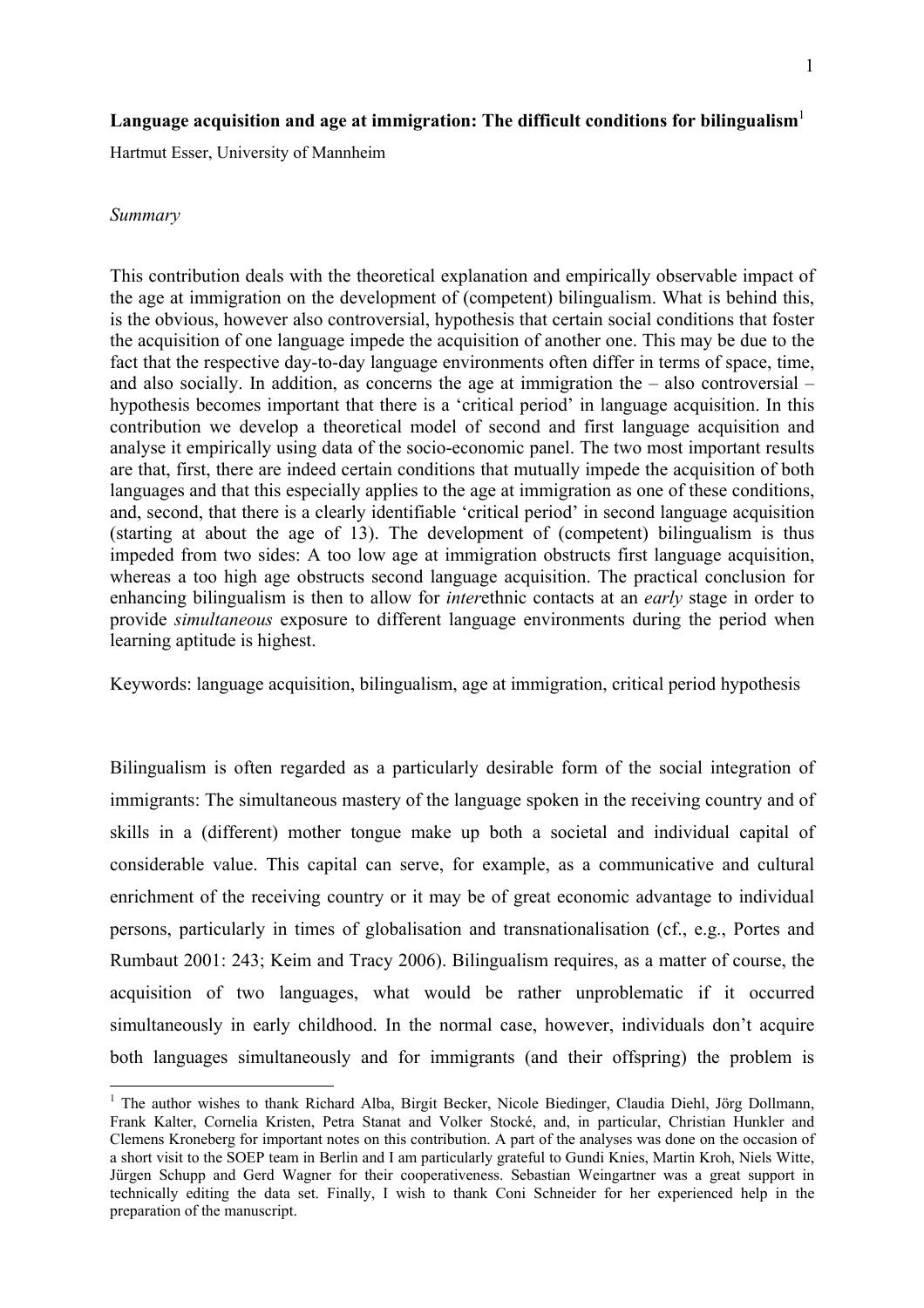especially complicated: The acquisition of mother tongue skills is enhanced or even only possible when staying in inner ethnic environments, whereas the acquisition of the language of the receiving country is linked to interethnic contacts. The problem that arises is that both contexts are usually separated in terms of space and time as well as socially. This leads us to the assumption that the acquisition of bilingualism represents a kind of zero-sum problem, because certain "exclusive" social conditions, like ethnic segregation of the living environment, the ethnic composition of friendship networks, or the age at immigration, only allow to acquire one competence at that cost of the other one.

This contribution aims at analysing empirically whether this zero-sum problem for the acquisition of bilingualism indeed exists. In our analysis we focus, in particular, on *age at immigration*. There are two reasons for that: First, there is evidence that (second) language acquisition not only becomes more difficult with an increasing age at immigration, but even clearly declines once a certain "critical period" is reached after which it can hardly be compensated for any more. The second reason refers to a political practical background: Restrictions in terms of the age at immigration, e.g., in the course of family reunion, are among the most vehemently debated regulations of immigration policy, because it is assumed that the problems in (second) language acquisition arising from the age at immigration aren't that serious at all. This assumption is also based on the belief that the so-called critical-periodhypothesis (CPH) doesn't apply at all or if it applied it could well be balanced by, for example language courses for adults. We begin this contribution with the theoretical modelling of second and first language acquisition and then address the impact of certain conditions for language acquisition that can be expected on the basis of the theoretical model, followed by a discussion of the CPH. As far as the available data allow, we subsequently test the theoretical hypotheses with the Socio-Economic Panel (GSOEP), particularly focusing on the effects of age at immigration and on the CPH. We conclude this contribution with a summary of possible appropriate practical measures supporting those constellations that allow for a (competent) bilingualism to develop most easily or even without any problems at all.

## **I. Bilingualism and language acquisition**

As may initially sound quite trivial, bilingualism means the mastery of two languages, i.e., of the first language or mother tongue L1 and of another language L2 (or as the case may be of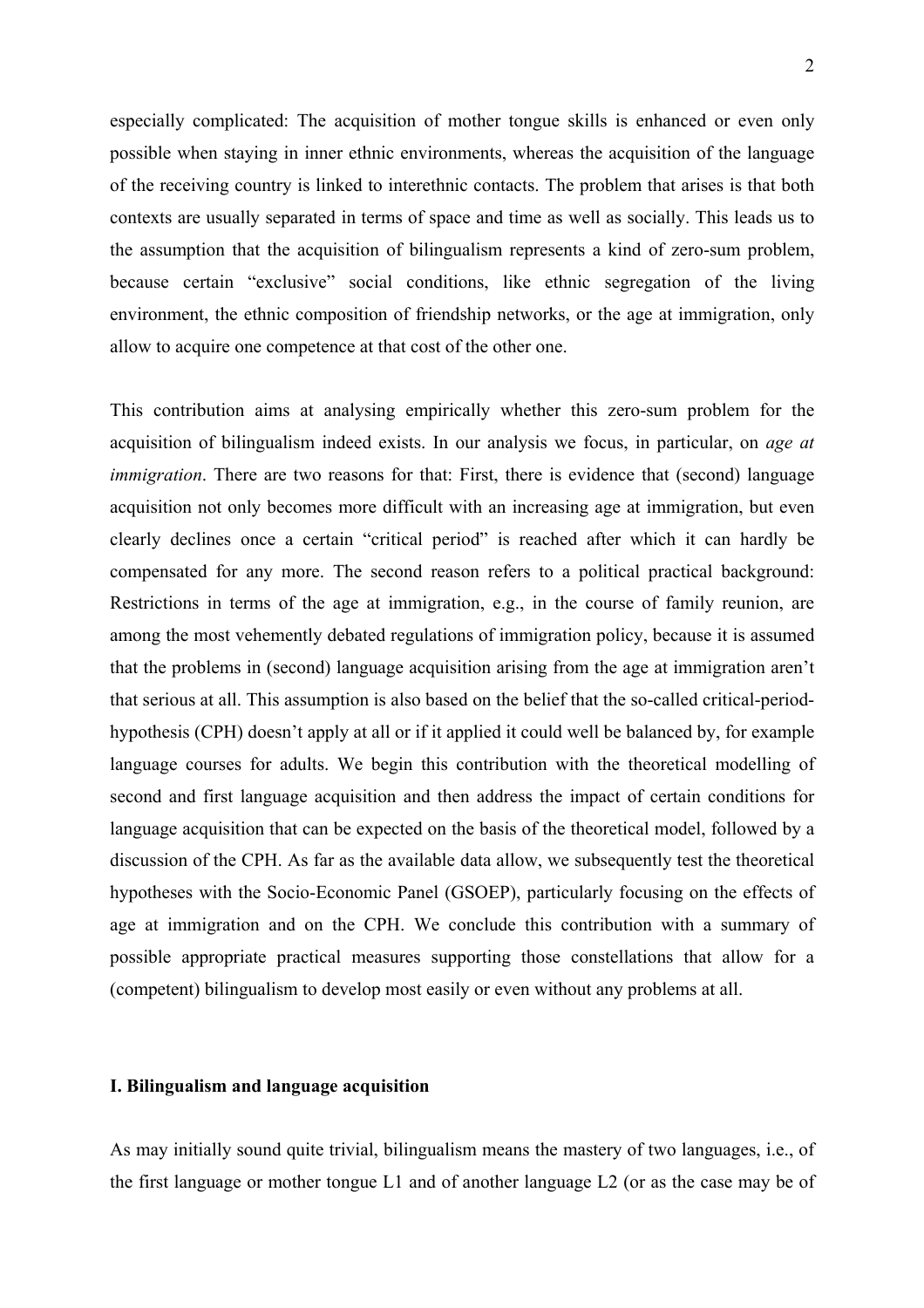still other languages and the corresponding multilingualism) which are learned simultaneously or subsequently. Depending on the mastery of the respective language, different constellations can arise. If one dichotomizes the variables, the following typology will result.

# **Here: Figure 1**

Bilingualism hence denotes the case of multiple inclusions in terms of language. Moreover, integrating it into the general classification of the dimension of (social) integration, bilingualism represents a part of the cultural dimension, i.e., the acquisition of skills in addition to, in particular, knowledge and habits (cf. Esser 2006: 24ff and on analogous and further differentiations that have been published in the field of linguistics Verhoeven 1987: chapters 2 and 3, as well as Tracy and Gawlitzek-Maiwald 2000: 496ff., for example).

The explanation of the emergence of bilingual competences represents a subtype of the explanation of language skills in general. *Two* clearly distinctive explanation problems arise here: One has to explain both the acquisition of skills in the *second* language L2 *and* the acquisition or retention of skills in the *first* language L1. In terms of the first language the question of whether to retain it or to give it up becomes important as well. This applies, in particular, to subsequent generations. These processes are also referred to as *language retention* or *language shift*. We will now develop a comprehensive model of the effective mechanisms underlying these processes that allows deducting special theoretical hypotheses on the impact of certain social conditions.

Acquiring language skills can be considered as a special form of *learning* (cf. Gazzaniga 1992: Introduction and chapters 2 to 4) or as a kind of *investment* that is made more or less consciously (cf., e.g., Chiswick 1998: 255ff.). Three basic conditions that underlie both processes can be specified: the *motivation* for language acquisition, the *opportunities* for it, and potential *costs*. In terms of the opportunities two distinct conditions become important: the level of *exposure* to a favorable learning environment and the *efficiency* degree of translating a certain exposure to a certain learning result (cf., e.g., Spolsky 1989 or Klein and Dimroth 2003 from a linguistic perspective; Chiswick 1998: 255ff. from an economic perspective; and Jasso and Rosenzweig 1990: 327f., 332ff., Stevens 1992: 172ff., van Tubergen 2004: 139ff. from a sociological perspective). The theoretical systematization of the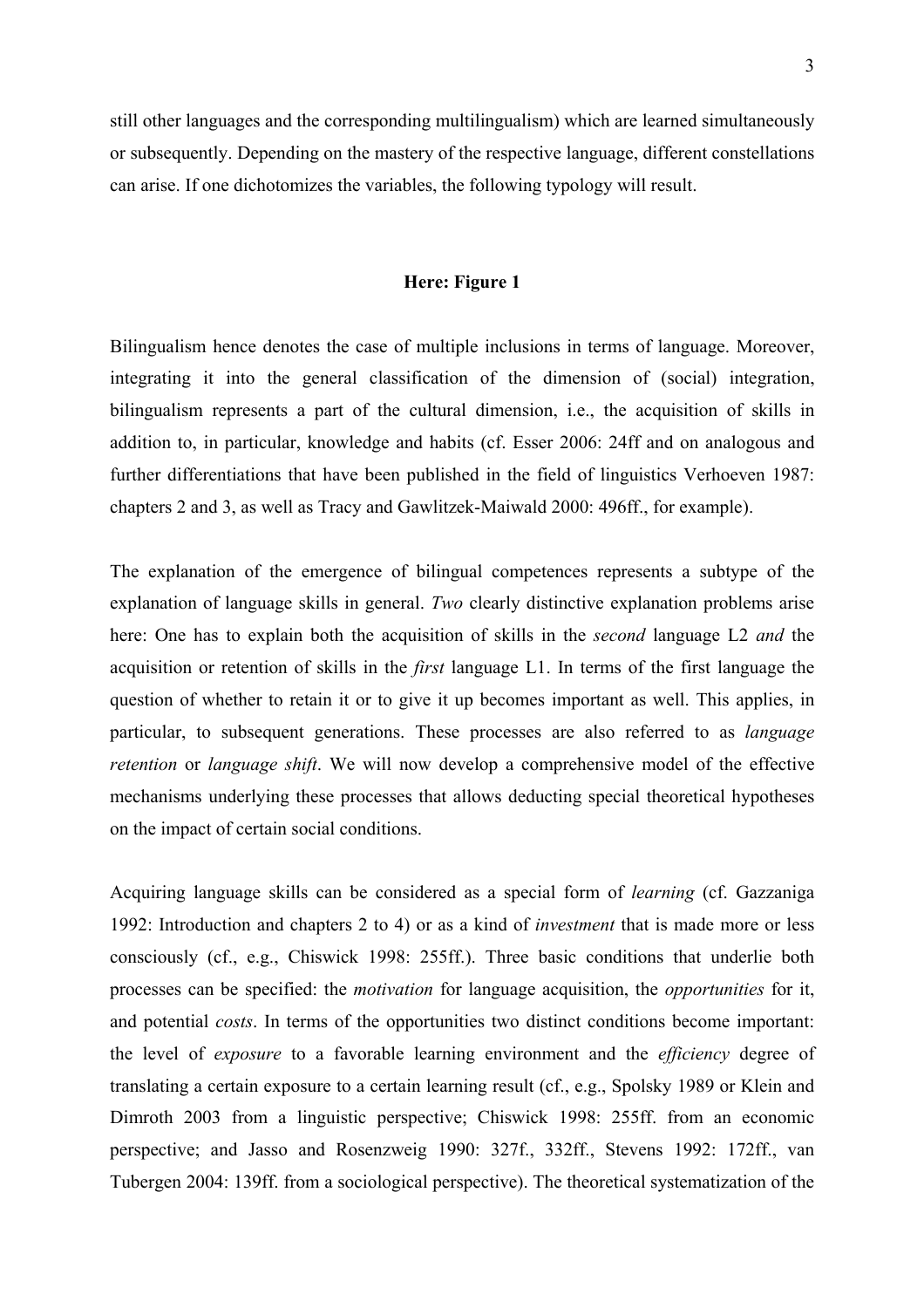correlation between the three or four constructs is based on the assumption that both learning and an investment involve adding a new element to an already existing repertoire of skills. One can reconstruct this with a selection model that includes the choice between an alternative that is already given and hence certain and an alternative that depends on several conditions and hence uncertain. It is obvious to make this reconstruction within the scope of the well-known Expected Utility theory (EU-theory), which has been applied successfully to numerous similar problems (cf. Esser 2006: paragraph 3.1 on more details). Accordingly, learning or an investment will occur if the weight for their "expected utilities" (EU) exceeds the one for remaining in the status quo. Denoting the returns to the status quo as  $U(sq)$ , those to a successful learning or investment as U(in), the probability of these returns to occur that varies with the available opportunities for a successful learning or investment as p(in), and potential costs as C(n) the two following equations for the two EU-weights result:

(1)  $EU(sq) = U(sq)$ . (2)  $EU(in) = p(in)U(in) + (1-p(in))U(sq) - C(in).$ 

Assuming that  $EU(in) \geq EU(sq)$ , the following condition for the transition from a given status quo of equipment with human capital to a successful acquisition of a resource by learning or an investment applies:

(3) 
$$
p(in)
$$
 (U(in)-U(sq)) - C(in) > 0.

Accordingly, *motivation* consists of the difference U(in)-U(sq) and can thus change due to both variations in the status quo and in the returns to learning and investment. *Opportunities* p(in) involve the combination of *exposure* p(exp) on the one hand, and *efficiency* p(eff) on the other. One can then derive the following equation for the complete model:

(4) 
$$
(p(exp)p(eff))(U(in)-U(sq)) - C(in) > 0.
$$

In terms of *second language* acquisition *motivation* consists in the payoff that could be achieved by competencies in the L2  $(U(L2))$  less the payoff that is already given with competencies in L1 (U(L1)). The opportunities consist of the combination of an *exposure* to a favorable L2 environment (p(expL2)) and the *efficiency* (p(effL2)) of how this exposure can be utilized. In addition, *costs* (C(L2)) may arise. These include, for example, fees for language courses and efforts that possibly have to be made in learning a new language. According to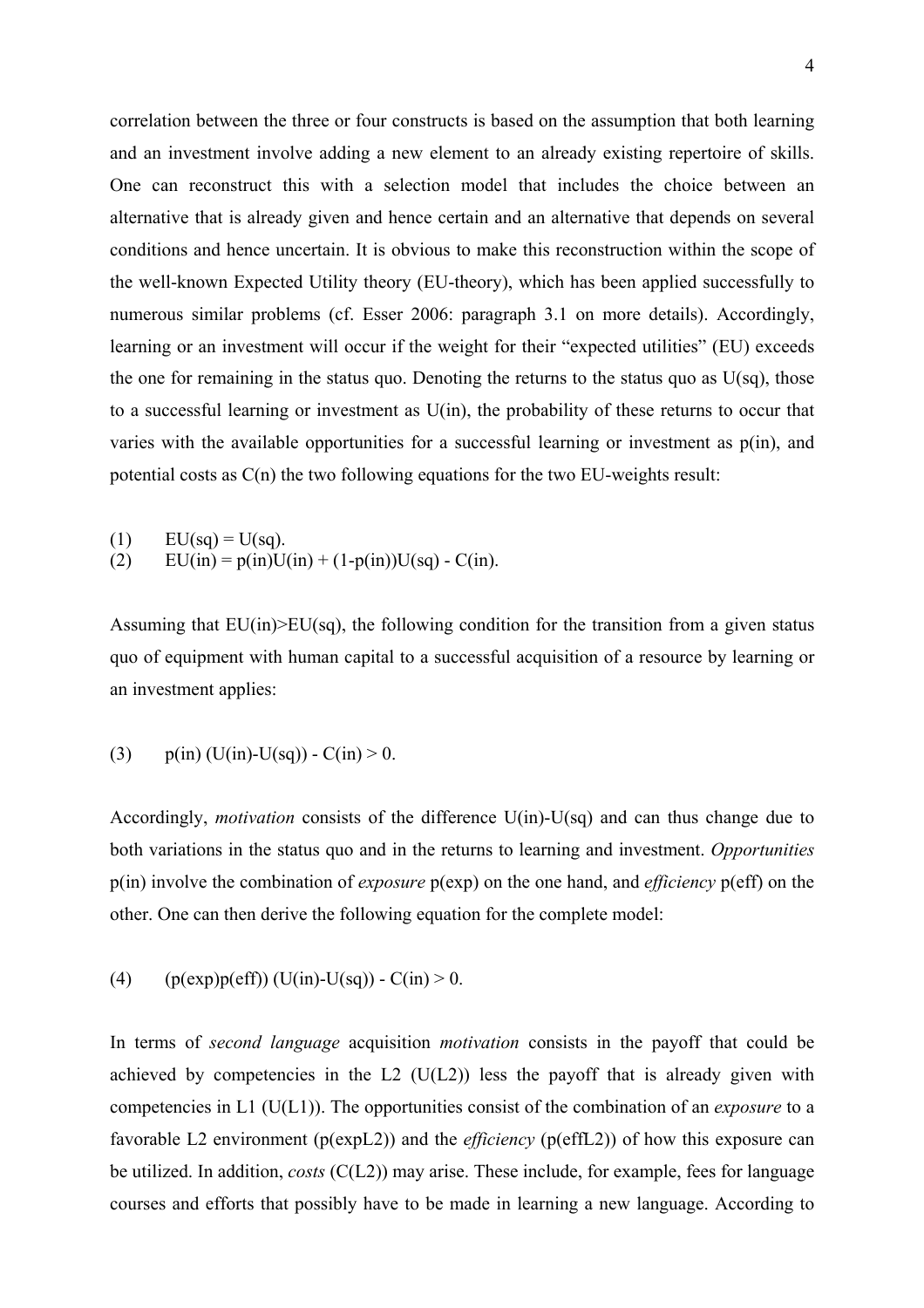the general equation (4) stated above, the following condition for a successful *second* language acquisition results:

# (5)  $(p(expL2)p(effL2))$  (U(L2)-U(L1)) - C (L2) > 0.

This model can also be applied to the learning of any further language L3, L4, [...]. Ln in addition to a second language. In this case the already acquired repertoire of languages serves as the status quo reference. For example, if one learnt a third language L3, the bilingual repertoire (L1, L2) would constitute the status quo reference.

*First language* (L1) acquisition then represents the special case in which the status quo reference is L0 and hence "speechlessness". Assuming that the payoff U(L0) is zero, the efficiency of learning in the early childhood approaches the maximum 1, and no costs at all arise, the following special case results:

(6) 
$$
p(expL1) U(L1) > 0.
$$

The pivotal difference between L2 acquisition and L1 acquisition then consists in the fact that *no* competing status quo can weaken the learning motive in terms of L1 acquisition. One doesn't have to motivate children to learn a language and, in addition, due to the high efficiency of learning in the early childhood one doesn't have to consider any deductions from the learning speed. Children "only" need the opportunity to learn a language.

Please note that L1 denotes here the language of the *country of origin* (or of the respective ethnic context), irrespective of whether this language is acquired as a "first" language or not. For those who were born in the receiving country or who immigrated at a very early age the language of the receiving country may, of course, well be their "first language". This applies above all to members of the second generation.

According to the model, first language acquisition will *always* occur provided that there are opportunities for linguistic feedback, particularly because there is virtually always a certain exposure, no reductions in efficiency on account of the learning age, and nearly no costs in terms of first language acquisition. This also applies to the early acquisition of more than two languages (cf. also paragraph VI).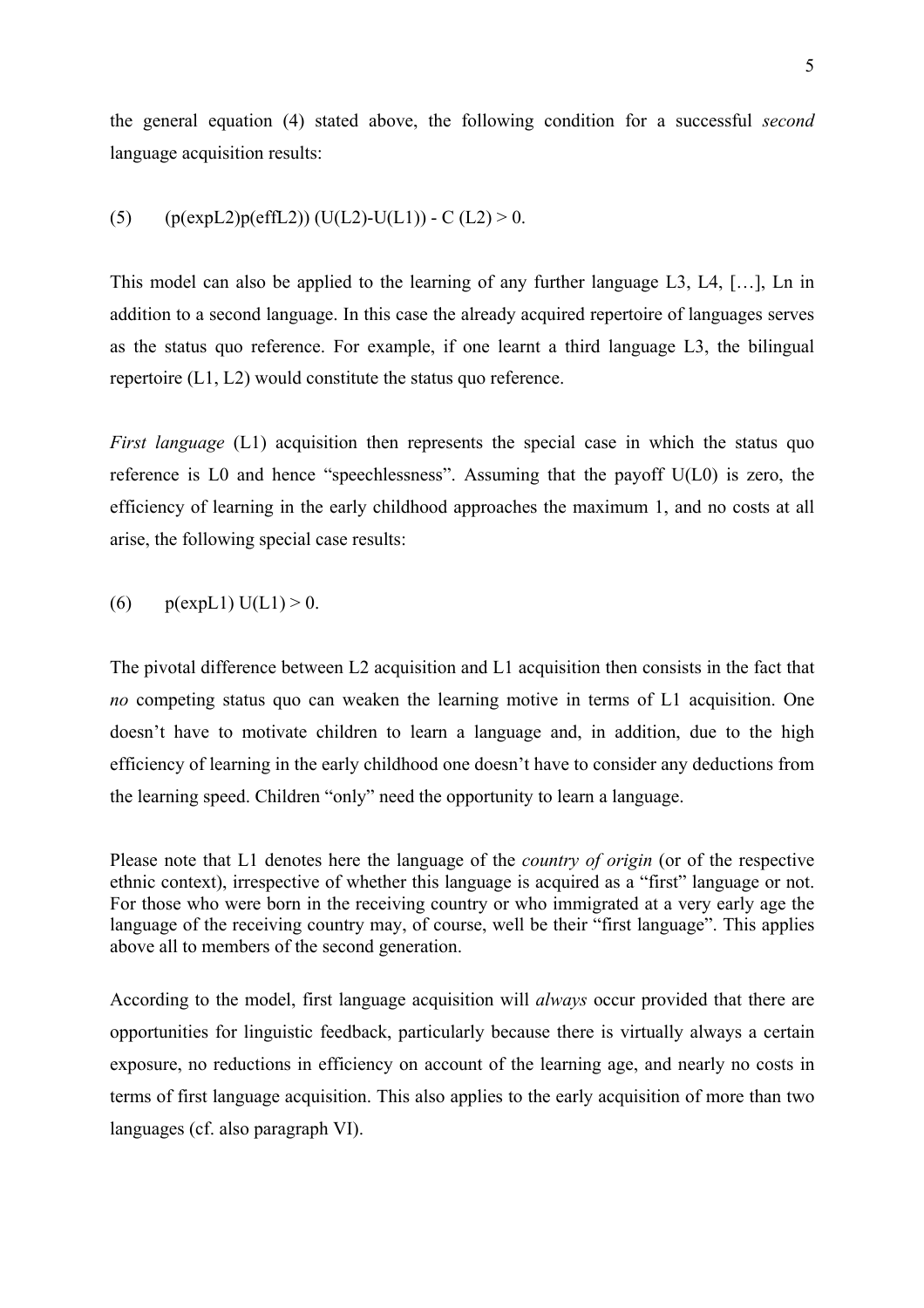Things are different with regard to L1 *retention* (or L1 shift): Retaining L1 skills, like any other skills, requires continuous practice and reinforcement within the corresponding environments. If the returns to using the mother tongue become smaller, the willingness to retain it will – ceteris paribus – also decrease. Like in the case of L1 acquisition but different from the L2 acquisition, the efficiency should play only a minor role. The reason for this is that L1 retention involves keeping an already acquired skill rather than learning a new one, what becomes more difficult with an increasing age. The opportunities to practice the L1 and so to retain the L1 are denoted as  $q(L1)$ , the value of L1 proficiency and use as  $U(L1)$ , and possible costs as C(L1).

We have to differentiate between L1 retention in the case of L1 monolingualism and L1 retention in the case of bilingualism. In terms of *L1 monolingualism* giving up the mother tongue ("language shift") results in linguistic marginality and the loss of any payoff. This is expressed by a reference value of zero and yields the following correlation between the weights for the selection of either retaining the mother tongue (L1r for language *r*etention) or giving it up (L1s for language *s*hift):

- (7)  $EU(L1r) = q(L1) U(L1) C(L1).$
- (8)  $\text{EU}(L1\text{s}) = 0.$

*Retention* of monolingual skills in the mother tongue then occurs under the following condition:

(9)  $q(L1) U(L1) - C(L1) > 0.$ 

Assuming that social disapproval in interethnic reference groups plays only a minor role and that no particular devaluation occurs by using the mother tongue, the model implies that retention of the monolingual mother tongue is above all a matter of a continuous exposure to an L1 environment. If this exposure exists, other circumstances like, for example, the utility value of the L1 in the new environment will be rather irrelevant. In terms of *bilingualism*, however, the motivation for retaining the L1 changes: Giving up the L1 results in the change from bilingualism to a "mere" monolingualism in L2. In addition, the motivation for retaining the L1 now doesn't depend on its value alone but on the *difference* between the incentive for it  $(U(L1))$  and the value of the shift to mere monolingual assimilation  $(U(L2))$ . This yields the following condition:

(10)  $q(L1) (U(L1)-U(L2)) - C(L1) > 0.$ 

From this follows, in particular, that if one has good skills in a second language that is highly valued in the receiving context he is more likely to give up the mother tongue than is the case if the mother tongue is scarcely understood there.

Already the definition of bilingualism as the proficiency in *two* languages suggests, that one  $can$  – again quite trivially – explain the absence of competent bilingualism in two ways: Either people fail to acquire the respective L2 skills, or they are proficient in an L2, but they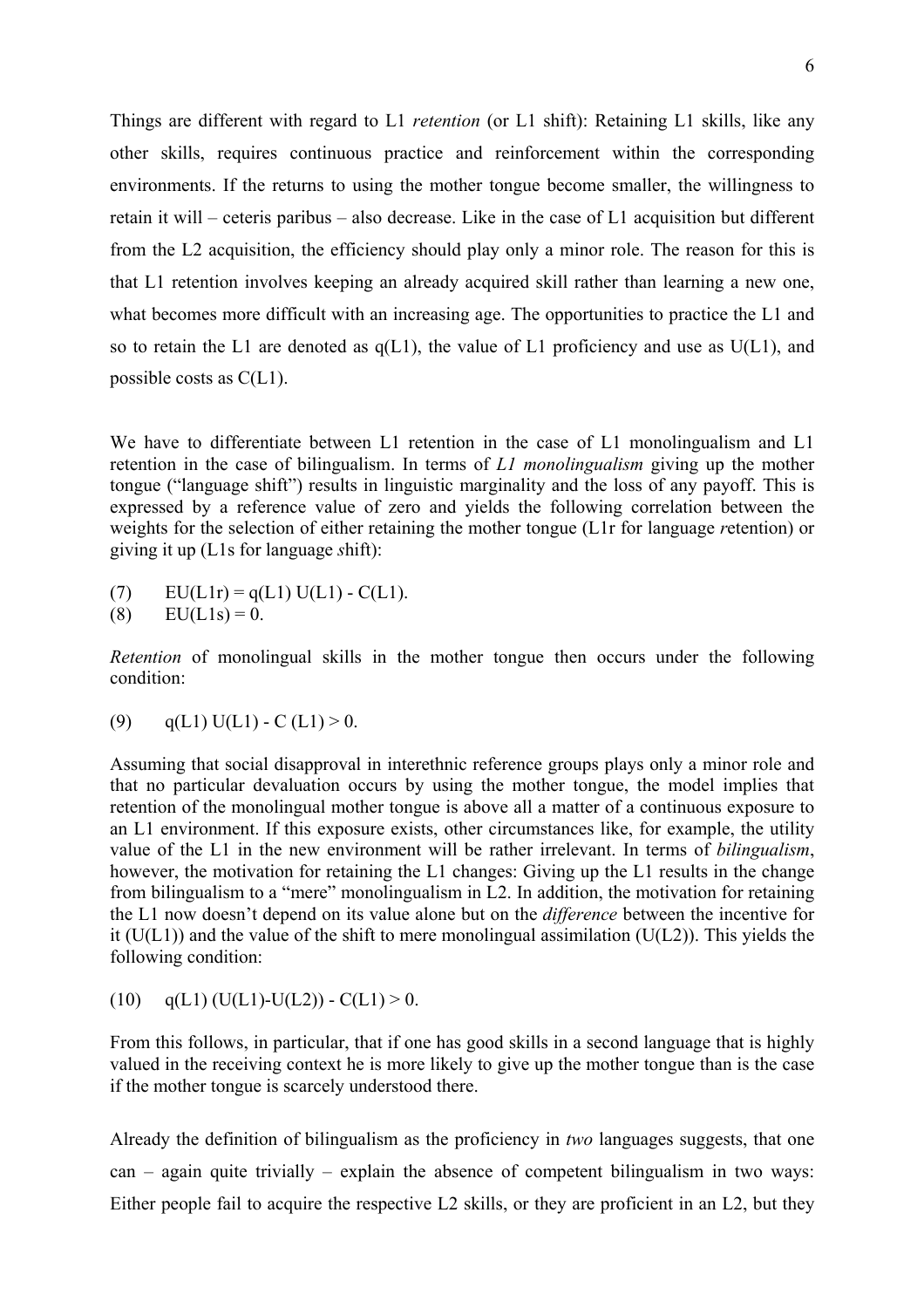lack or loose the necessary skills in the mother tongue. The question then arises of whether there are any individual and social conditions which foster the simultaneous acquisition of a competent bilingualism or whether there are also conditions that promote the acquisition of one language at the cost of another one and so impede the acquisition of competent bilingualism.

## **II. Empirical conditions**

Language acquisition always occurs in concrete social situations. In order to theoretically explain the related empirical patterns, we have to connect them with the theoretical constructs of the model of language acquisition and language retention (motivation, exposure, efficiency, costs) via so-called bridge hypotheses.

The various empirical analyses that address the individual and social conditions for language acquisition include numerous single conditions. Among them are the voluntariness of the immigration, the intention to stay in the country of immigration, the duration of stay, the age at immigration, the education acquired in both the country of origin and in the receiving country, the cultural capital related to the receiving country, the culturally determined intrinsic value of L2 for the immigrants, the communication values (the so-called Q-values) of L2 and L1, the exposure to L2 already in the country of origin, possible instruction in L2 in the country of origin, the linguistic distance between L2 and L1, the cultural and spatial distances between sending and receiving country, the labor market in the receiving country, the social and institutional value of L2, the institutional promotion of L1 proficiency, the value of an L2 as a collective good (e.g., as the lingua franca in case of highly heterogeneous first languages among immigrants), interethnic contacts and language courses in L2, the social distance towards the ethnic group, exposure to the L1 via (mass) media and transnational relations to the country of origin, ethnic concentrations, the proportion of bilingual speakers, the family language, spouses and friendship networks, (ethnic) family cohesion, and, finally, children who could serve as bridges to other language environments (cf. the complete lists in Esser 2006: 93f. on L2 acquisition and Esser 2006: 219 for L1 retention).

There is no single empirical analysis on language acquisition (particularly among immigrants) that considers all these conditions. The variables of the GSOEP we used for the empirical analysis (in paragraph V below) and the correspondingly related theoretical hypotheses on their respective impact are listed in Figure 2.

In addition to the age at immigration, the analysis includes the variables parents' education, generation status, duration of stay, one's own education, intention to stay, duration of visits to the country of origin (sending country: SC), ethnic segregation within the living environment, proportions of friends from the ethnic context (EC) and from the receiving context (RC), number of visits to natives (RC), and an acculturation index describing the further adjustment to the demands of the receiving country (cf. paragraph IV on details of the operationalization).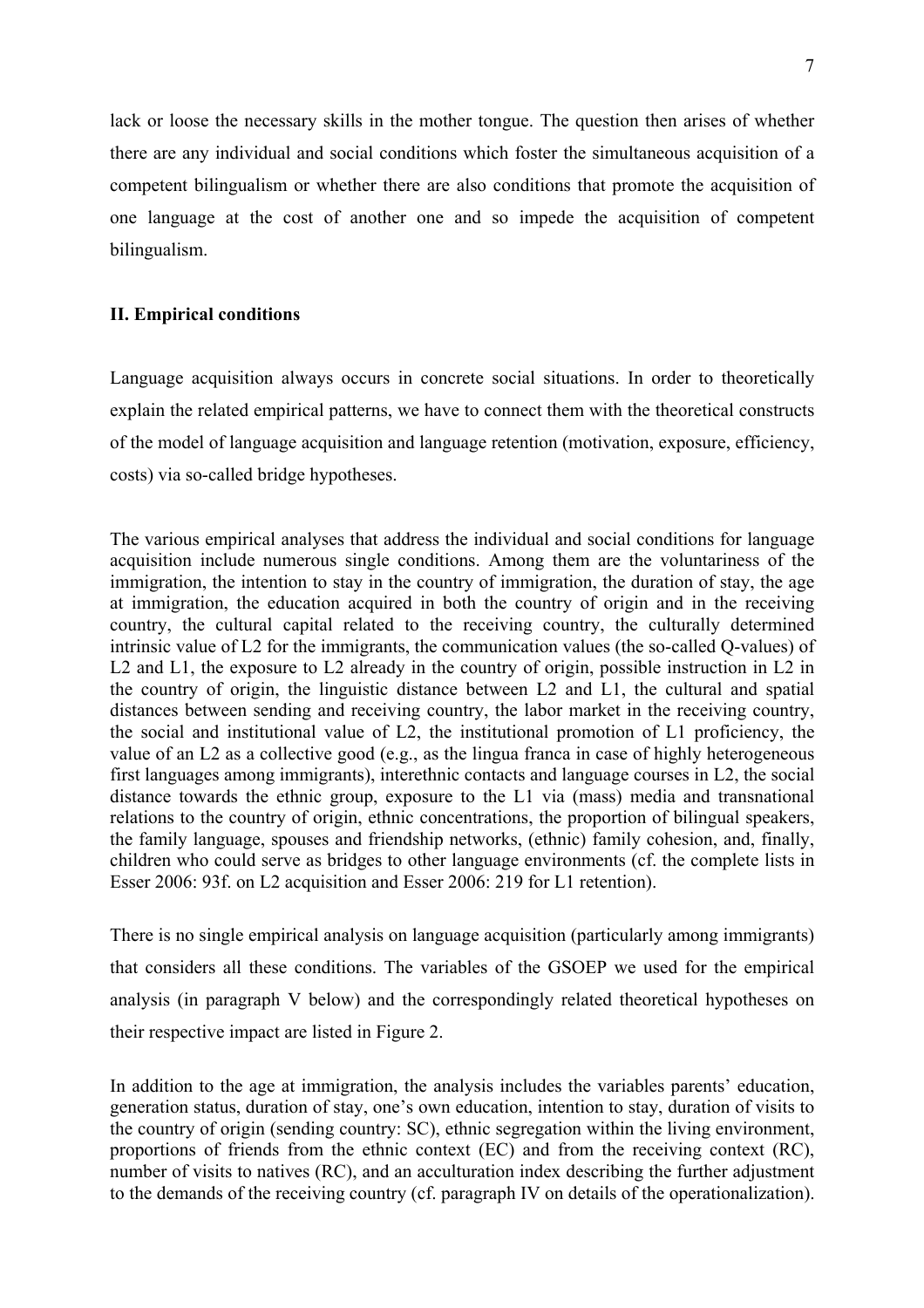In Figure 2 they are roughly arranged in chronological order according to their occurrence in the migration biography and their inclusion in the empirical analysis. The first variable is the age at immigration as the condition of language acquisition that is central to our analysis.

In specifying the bridge hypotheses that connect the empirical conditions with the theoretical constructs we only use assumptions that are as simple and clear as possible.

Accordingly, two mechanisms underlie the effects of *age at immigration* that differ in terms of first and second language acquisition: The higher the age at immigration the longer the exposure to the L1 environment, but the lower the efficiency for second language acquisition which decreases with an increasing age at immigration.

In terms of the other conditions we assume that *parents' education* is in general advantageous to the efficiency of (language) learning due to, for example, the available cultural capital. Therefore, parents' education is conducive for the acquisition of both the second language and the first language  $(+/+)$ . In addition, a higher education on side of the parents leads also to an increase in the motivation for language learning in general. Being a member of the *second generation* ("parents already immigrated") increases the L2 exposure and decreases the L1 exposure (cf. also paragraph IV below on this point and on the operationalization). The *duration of stay* enhances the chances for L2 exposure, but L1 retention becomes less likely due to weaker L1 exposure. The *own education* exerts its effects, on the one hand, through a higher motivation for L2 acquisition, because L2 language skills improve the usability of educational qualifications. On the other hand, it raises the efficiency of learning both languages. Another possibility is that the impact of one's own education can be attributed to the latent trait of (language) intelligence indicated by the education variable. The *intention to stay* influences the evaluations of L2 and L1 and so the respective motivations. In terms of the L1 this applies, however, only to the motivation to retain it. The *duration of visits to the country of origin*, ethnic *segregation* within the living environment, and exclusively *inner ethnic networks* reduce the chances for an exposure to L2 environments and raise those for an exposure to L1 environments. In contrast*, interethnic networks* have an opposite effect. The number of *visits to natives*, i.e., Germans, enhances the L2 exposure but doesn't have any particular impact on the L1. Finally, *acculturation* in terms of everyday habits is conducive to L2 acquisition, exerting its effects presumably through via all three mechanisms: motivation, exposure, and efficiency.

# **Here: Figure 2**

The two columns on the right indicate the positive or negative signs resulting from the bridge hypotheses and the theoretical model in terms of the expected main effects of the respective conditions.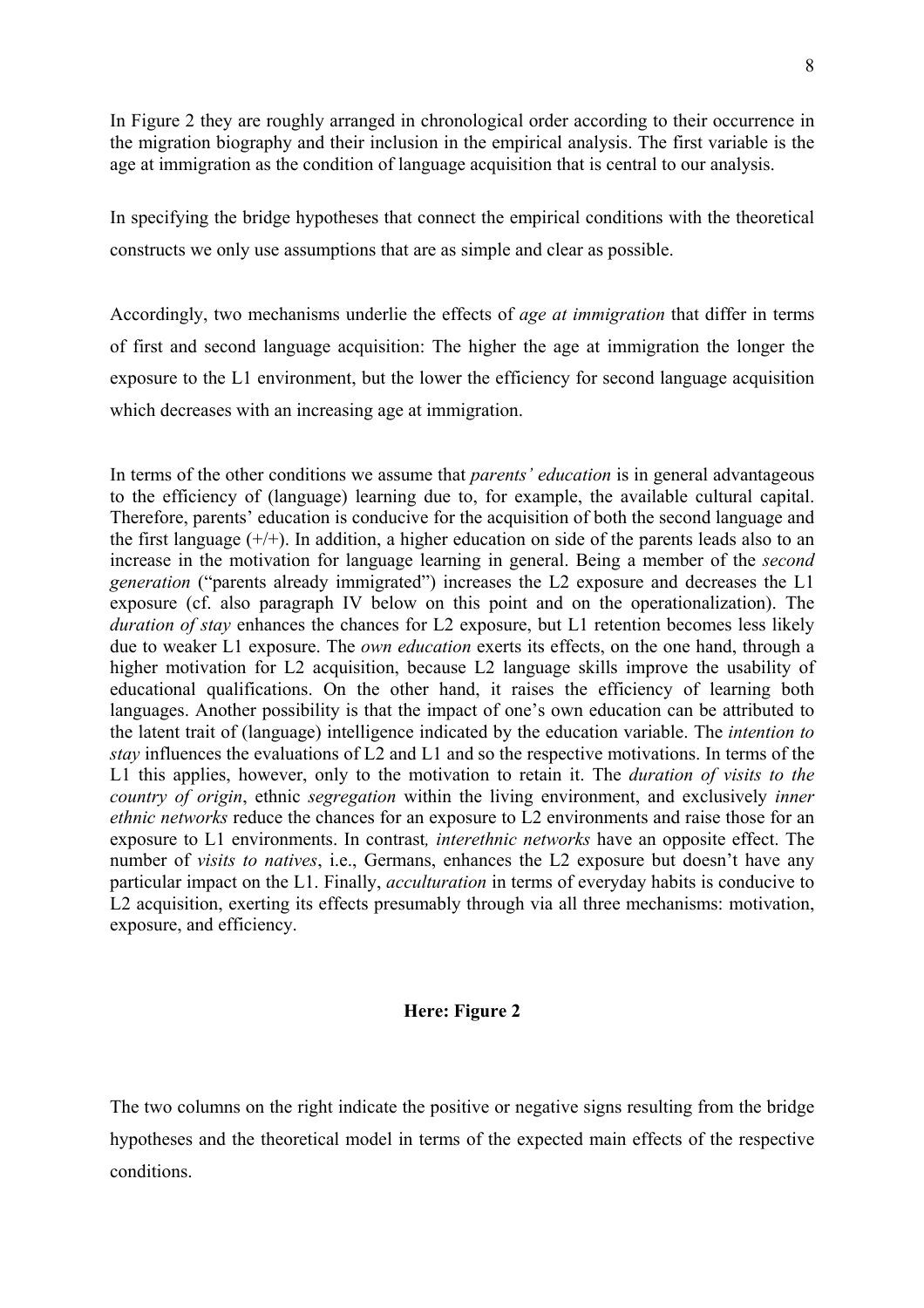Against this background two particular facts are noteworthy here. Firstly, we expect only education (of the parents and/or one's own) to have the *same* supportive effect on the acquisition of *both* languages. Secondly, for all other variables (except for visits to Germans and the acculturation index) we have to theoretically presume *opposite* effects on first and second language acquisition as defined by the zero-sum hypothesis: Generation status, duration of stay, intention to stay, duration of visits to the country of origin, ethnic segregation within the living environment, networks and visits as well as other kinds of acculturation in general all support the acquisition of the one language and impede the acquisition of the other one. And this applies, in particular, to age at immigration.

# **III. Age at immigration and "critical period"**

In terms of the age at immigration, the opposite directions of the effects on first and second language acquisition and the connected zero-sum problem are caused, in particular, by the decreasing efficiency in L2 acquisition. This problem would be (clearly) intensified if the decrease in efficiency of L2 acquisition wasn't linear but drastically impaired L2 acquisition from a certain "critical period" as the CHP states.

The CHP was originally formulated by Lenneberg (1967). According to him, there is a "critical" or "sensitive" period up to which individuals can acquire *any* level of language proficiency provided that the corresponding exposure (and motivation) is available. Things change when the critical period that starts approximately with puberty is reached. Then, language proficiency can, if at all, only be achieved at clearly lower levels or with noticeable higher efforts due to *neurophysiologic* reasons of a biological change in (language) learning ability *in general*. The empirical analysis by Johnson and Newport is the landmark contribution on the discussion surrounding the CPH (Johnson and Newport 1989; cf. also Newport): Up to an age of about six years the correlation between age at immigration and language skills in L2 was nearly a linear one and language proficiency of immigrants was similar to that of natives. Subsequently, language skills decreased more and more strongly up to an age of 15 years. At the same time, variances in the achieved proficiency clearly increased. Directly after an age at immigration of 15 years or higher there is again hardly any correlation to be observed anymore. Moreover, there were obviously only unsystematic individual differences, although a comparably high proficiency could also be achieved in single cases. The discussions surrounding the CPH and also this contribution are on three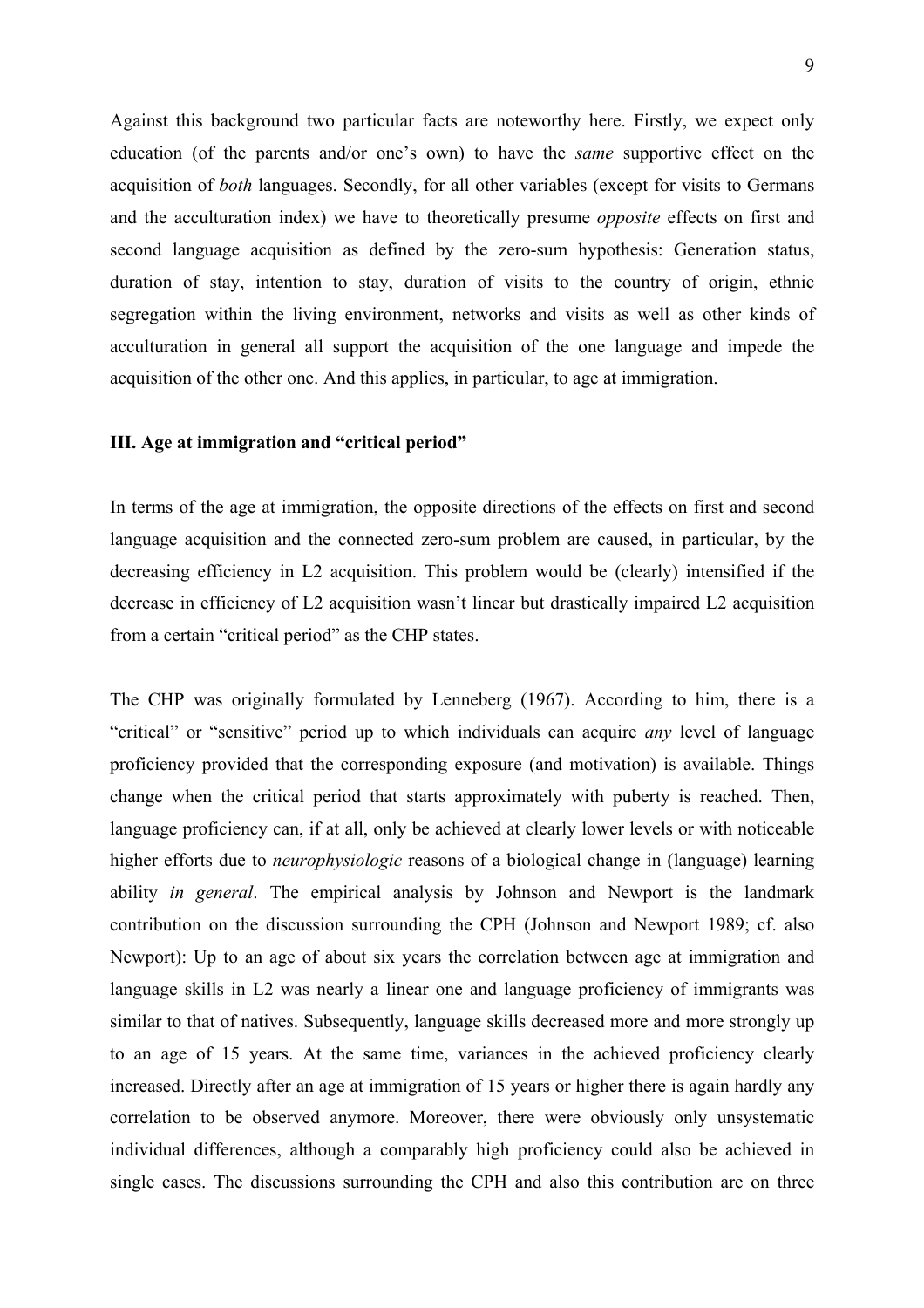alternatives of how one can interpret the results of a great many analyses (cf. the overviews in Long 1990; Birdsong 1999; Scovel 2000; or Birdsong 2006).

The *first* position represents the strongest version of the CHP according to the original formulation by Lenneberg. Proponents of this version presume an initially effortless and nearly automatic learning up to the limit of the "critical period". After this, the learning rate decreases (dramatically) and learning is no longer an automatic process, but includes other cognitive activities. Although this doesn't mean that considerable language proficiency cannot be achieved at all at a higher learning age, motivation and exposure have to be increasingly stronger in order to yield similar results. The *second* position also presumes a negative correlation between L2 acquisition and learning age. It differs, however, from the strong version of the CHP in that way that its proponents deny that the (biological) age and the correspondingly supposed neurophysiologic changes have a *causal* effect. In addition, they state that the "critical" period wasn't followed by an abrupt decline but rather by a gradual linear decrease. Proponents of the *third* position neither deny the negative correlation between learning age and language acquisition as well. In contrast to what the strong version of the CHP holds, they rather want to prove that perfect L2 proficiency can also be achieved at a high learning age (cf. Esser 2006: 256ff. for details).

In summary, we can note that in all discussions surrounding the CHP it has been never denied that the age at immigration had a *negative* effect on (second) language acquisition. Rather, the dispute is about whether the decrease in learning rate is empirically linear over the different periods or not and how to explain it theoretically. The overviews not unreasonably come to the conclusion that a moderate form of the strong version of the CHP is up to date and represents the opinion of the majority of researchers addressing this question (cf., e.g., Long 1990: 279f.; Scovel 2000: 216).

Figure 3 depicts three different versions of the course of (second) language acquisition in dependence on the age at immigration with equal declines in learning results (cf. a corresponding sketch in Birdsong 2006: 15).

## **Here: Figure 3**

On the left one can find the version of a negative linear correlation without a "critical period". The graph in the middle depicts the simplest version of the CPH (CPH1) as proposed by Lenneberg: Learning results decrease first clearly and then constantly from a certain "critical period" on. The version on the right coincides with the results of the studies by Johnson and Newport (CPH2): There *is* a critical period, but the decline in the learning results soon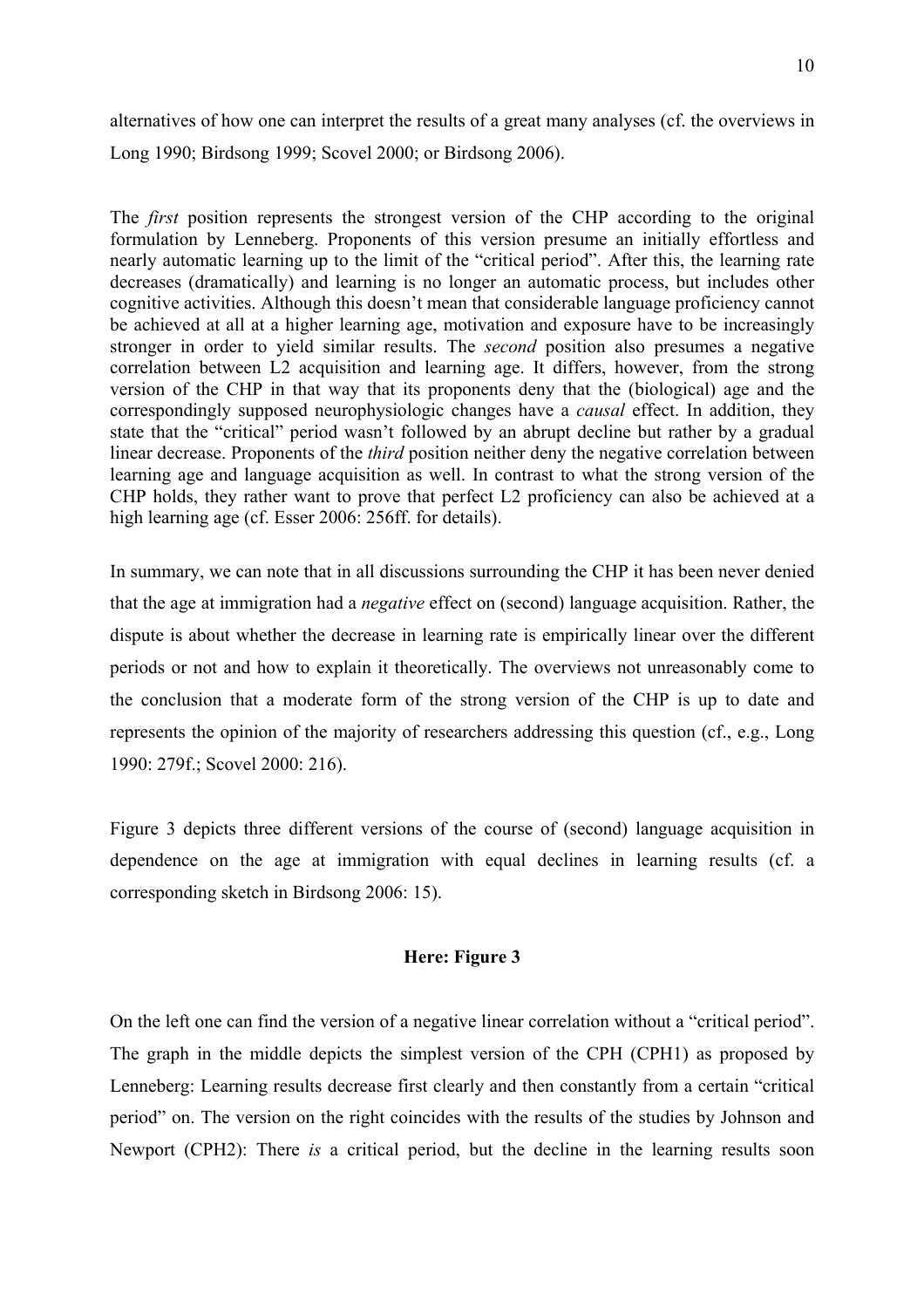diminishes again. In paragraph V we test empirically which of these models is the most valid one.

# **IV. Data, variables, and analyses**

Empirical studies on the social conditions of the emergence of bilingualism are very rare. The simple reason for this is that such studies required information on both second language acquisition *and* mother tongue proficiency and that most studies fail to collect the necessary data simultaneously (cf. the note in Bean and Stevens 2003: 164). One of the few datasets that actually allows conducting such studies is the German Socio-Economic Panel (GSOEP) which has the additional advantage of comprising numerous waves (cf. technical details on the design and structure of the GSOEP amongst others Schupp and Wagner 2002). For empirically analyzing the impact of age at immigration on immigrants' language acquisition and the emergence of bilingualism we collected all persons with foreign (i.e. non-German) citizenship and/or foreign country of origin from the dataset. We then selected the members of the "guest worker generations", ethnic German immigrants from different East European countries as well as all immigrants from non-German speaking West European countries from this subsample. The relatively few immigrants from North and South America and from Asian and African countries were excluded from the analysis, because we wanted to limit the latent heterogeneities that come along with the inclusion of too many different regions of origin. We then built a panel dataset for the selected groups across all 22 waves conducted between 1984 and 2005. In the end the dataset included a total of 58353 person years and 6761 individuals or cases (clusters; cf. below on the drop outs).

For the empirical analysis of linguistic integration the GSOEP provides subjective reports on first and second language proficiency in terms of speaking and writing (on a scale from 1 to 5) as variables for the measurement of language skills. Table 1 contains the respective empirical distributions.

# **Here: Table 1**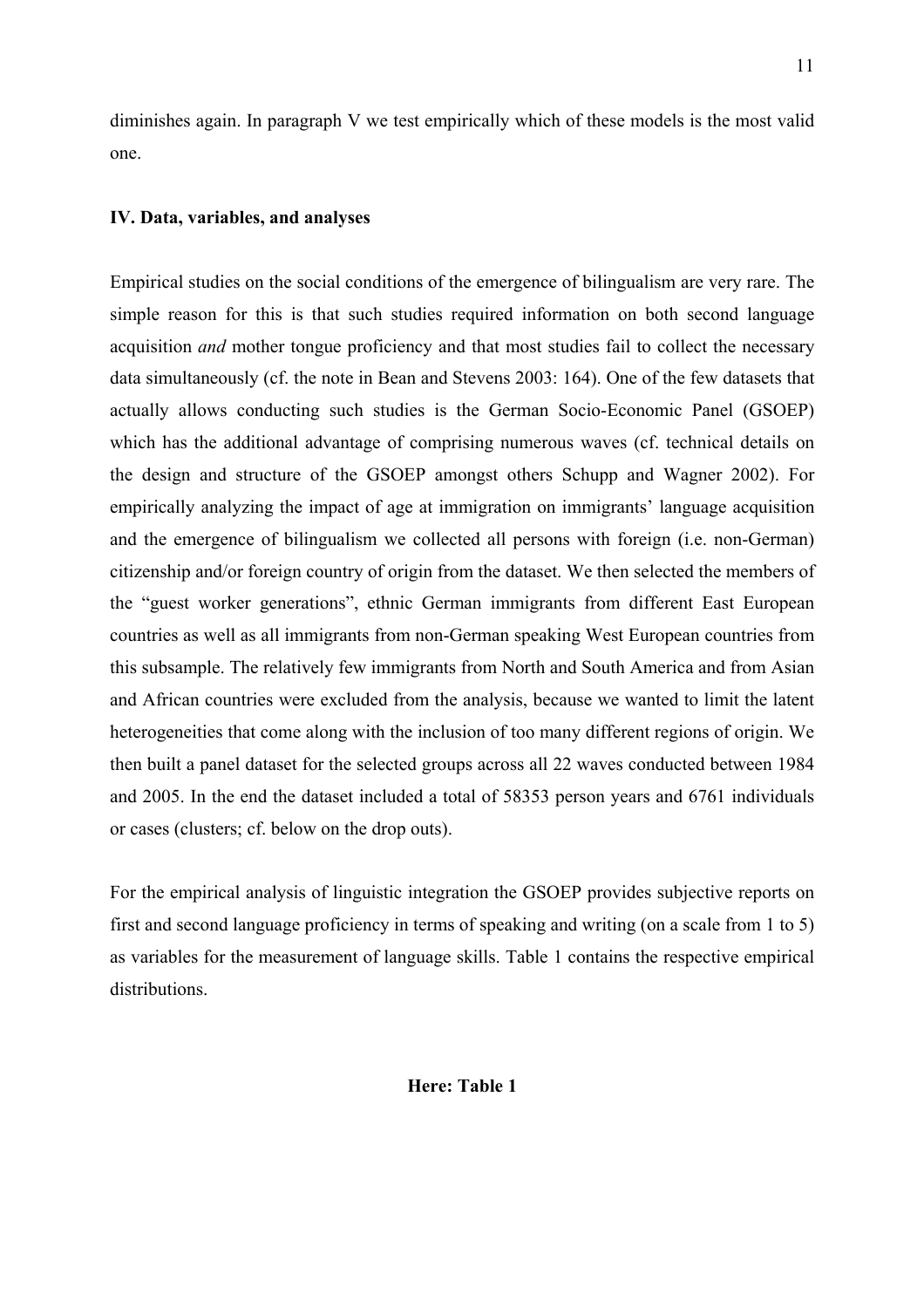On this basis we then constructed a (nominally scaled) variable for bilingualism (speaking and writing) involving the four types "linguistic marginality", "L1 segmentation", "L2 assimilation", and "bilingualism" according to Figure 1 above. For that purpose we dichotomized both scales. In terms of the first language we differentiated between the highest level of skills (5) and all other levels (1-4), in terms of the second language between the two highest levels of skills  $(4, 5)$  and the rest  $(1-3)$ . In Table 2 one can find the empirical distribution of the four types. To simplify matters, in the following empirical analyses on bilingualism we combined the two types "linguistic marginality" and "L1 segmentation" into one category "no L2". We wish to note here that other dichotomizations and classifications didn't change the substantial results.

## **Here: Table 2**

It reveals that a high proportion of the respondents have at least "good" mother tongue skills. In addition, for immigrants included in the GSOEP the problem with bilingualism is rather the second language acquisition than lacking mother tongue proficiency. Quite unsurprising is the result that immigrants are less proficient in writing than in speaking. This is also reflected by the distribution of the four types of language skills: In terms of writing skills over 40 per cent of the respondents belong to the category "linguistic marginality" whereas only less than 15 per cent are bilinguals. By contrast, one can find a nearly uniform distribution across the four types in terms of verbal skills.

The results are based on subjective assessments of language skills by the respondents themselves. Such subjective assessments are standard measurements for language proficiency in larger (survey) studies and are also occasionally used in more linguistically oriented analyses (cf., e.g., Boos-Nünning and Gogolin 1988; Boos-Nünning and Karakaşoğlu (2005: 213ff.; Bialystok and Hakuta 1999: 173f.). In this context one can nearly always find the assertion that these subjective reports constitute a sufficiently valid proxy measurement of "objective" language proficiency (cf., e.g., Portes and Rumbaut 1996: 15; Bean and Stevens 2003: 163; Linton 2004: 291). Unfortunately, this assumption has hardly ever been tested systematically. This applies in particular to the assessments of mother tongue skills. There is only some evidence for second language proficiency (cf. details in Esser 2006: 526ff. with reference to the analyses in Esser 1985; Charette and Meng 1994; Dustmann and van Soest 2001). According to this evidence, subjective assessments and objective skills form different but closely related latent dimensions. Moreover, using subjective assessments as proxy measurements for language skills doesn't yield false conclusions in the multivariate analysis of causal effects on language acquisition (and then of language acquisition on other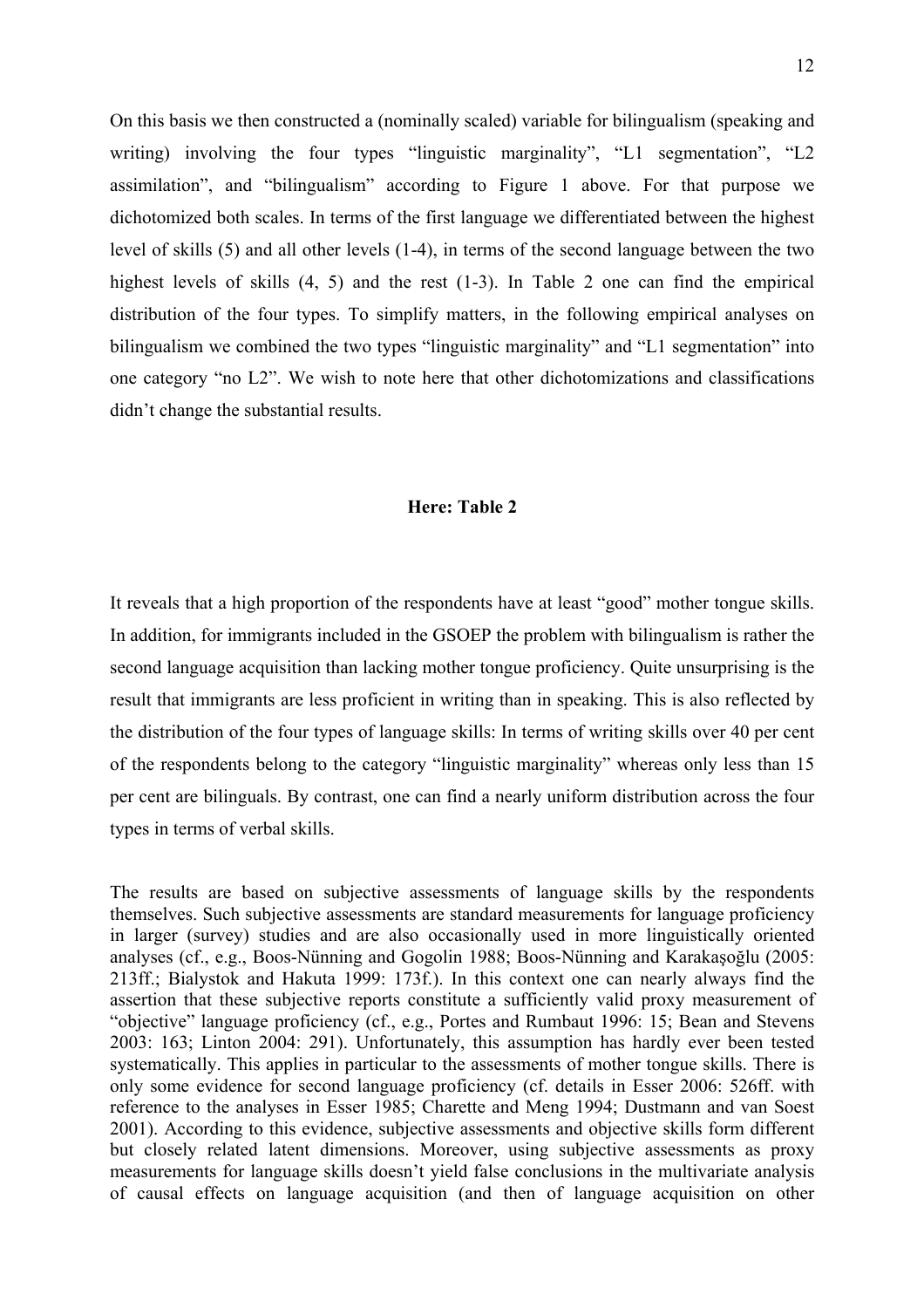variables). The (few) studies containing objective measurements (as, e.g., the CILS study and the PISA study that include testing the reading performance in the second language), yield almost the same results as regards contents concerning the impact of certain social conditions on the pivotal variables. This particularly applies to the variable age at immigration which we focus on in this contribution (cf. the results in Esser 2006: 308ff.).

The *age at immigration* is measured in years, but for the purpose of the empirical analysis we constructed (equidistant) categories including the respective dummy variables (0-6, 7-13, 14- 20, 21-27, 28-34 and 35 years of age at immigration and older). With that we wanted to test whether that the decline in second language acquisition indeed occurs abruptly when puberty is reached as stated by the critical period hypothesis or whether the decline is rather continuous and linear (cf. also paragraph V below). *Parents' education* is measured by three dummy variables indicating different levels of educational attainment (low, middle, high) for both parents. The *generation status* describes whether the parents (both or one parent) have already migrated or not and is measured by three dummy variables (both, one, none). The background for this is that we wanted to measure *exclusively* the migration experience within the family and hence a possible acculturative environmental effect. This clearly differs from current definitions of the generation status which include for the most part also certain upper limits of the age at immigration. However, because the (unspecific) effects of the parents' migration and acculturation experiences are theoretically independent of those of the age at immigration, one has also to measure them empirically independently of each other. This particularly applies to second language acquisition.

Age at immigration and generation status are typically strongly correlated, because many immigrant children of parents who had already migrated were either born in the receiving country or followed their parents very early. Yet the measured correlation between age at immigration and the independently defined generation status of 0.52 isn't that high to justify concerns about multicollinearity. Although estimations of the results excluding the generation status yielded higher values for the age at immigration, the structure of the results, particularly in respect of the CPH, didn't change.

Similar to the parents' education, one's *own education* is measured by three dummy variables, the *intention to stay* by one dummy variable (no/yes), the *duration of stay* and the *duration of visits to the country of origin* by the respective periods as indicated in the migration biography (in years or weeks and months), the *segregation* by a scale of subjective estimations of the proportion of foreigners in the living environment (low, middle, high), the proportion of *friends of the same ethnicity* and of *German friends* by estimating the composition of the network of the "three best friends", visiting Germans by a dummy variable (no/yes), and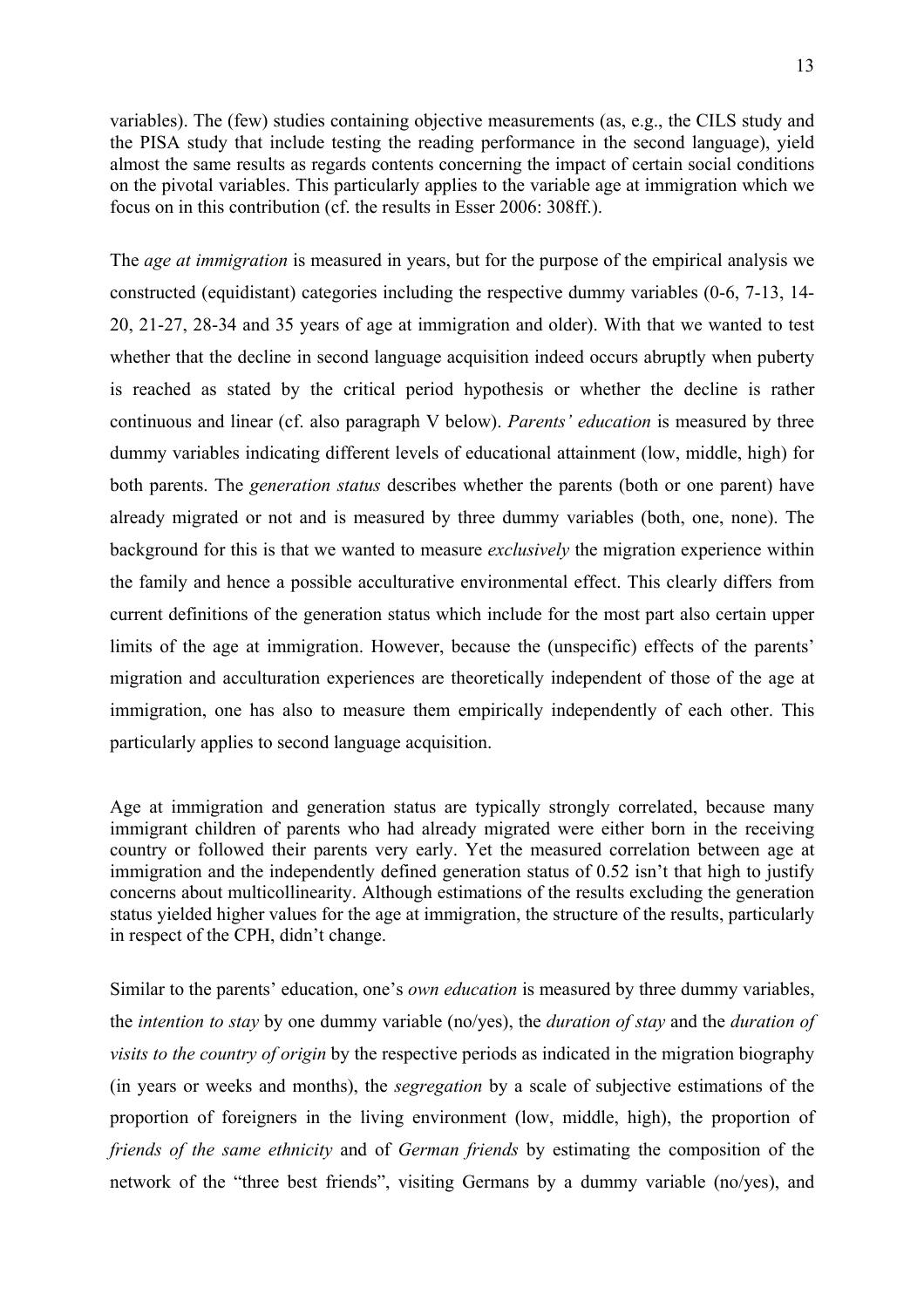*acculturation* by an index including preferences with regard to music and cooking (on a scale from 1 to 9 differentiating between preferences that are related completely to one's own ethnicity, mixed and completely related to the receiving country). For some of the categorizations via dummy variables we only include, for reasons of space, the coefficients for the highest category in the presentation of the results in the respective tables.

For the variables used in this study we found partly significant proportions of missing values. This can be mainly attributed to the fact that a couple of subgroups of immigrants and certain variables were not included in all 22 waves of the survey. For instance, some groups of immigrants, like the immigrants from East European countries, were systematically included in the GSOEP sample only in later waves and certain variables weren't considered from the very beginning, in each or in the same waves, and they also weren't measured retrospectively.

In order to reduce the missing values for those variables which hadn't been collected simultaneously with the language variables, we recoded them for the respective waves of language measurement presuming that the information collected in one certain wave can be used as proxy measurement for subsequent waves. We controlled possible effects of the missing values on the results of the multivariate analyses by constructing missing dummies for each variable with less than 36000 measured values (in terms of the person years). We then inserted the average value for the missing category of the variables in question into the respective variable and included this newly constructed variable along with the respective missing dummy in the regression equation. The variables in question were the intention to stay, the duration of visits to the country of origin, segregation, the proportion of friends of the same ethnicity and of German friends, visiting Germans, and acculturation. Controlling for the effect of the missing values by inserting a fixed value reduces the variance of the respective variable. As a result, we rather underestimate this effect (cf. Little and Rubin 2002). We *didn't* replace, however, the missing values of the language variables. This procedure yielded the person years and cases indicated in Table 1 for the analysis of first language proficiency (in terms of speaking: 46242 person years and 5576 cases, in terms of writing: 46213 person years and 5572 cases) and of second language proficiency (in terms of speaking: 46264 person years and5576 cases, in terms of writing: 46224 person years and 5573 cases). Other missing values in the individual analyses result from those variables for which no replacement was made. In addition, we always controlled for the various period effects (via year dummies) as well.

The following analysis aims at determining the special impact of the *age at immigration* on second and first language acquisition and on the emergence of competent bilingualism. For this purpose we compare the corresponding bivariat correlations of the age at immigration with those of a multivariate analysis including all other variables considered. We controlled for possible interdependences between the observations using the clustered Huber-White sandwich estimator (cf. Rogers 1993). The remaining effect of the age at immigration can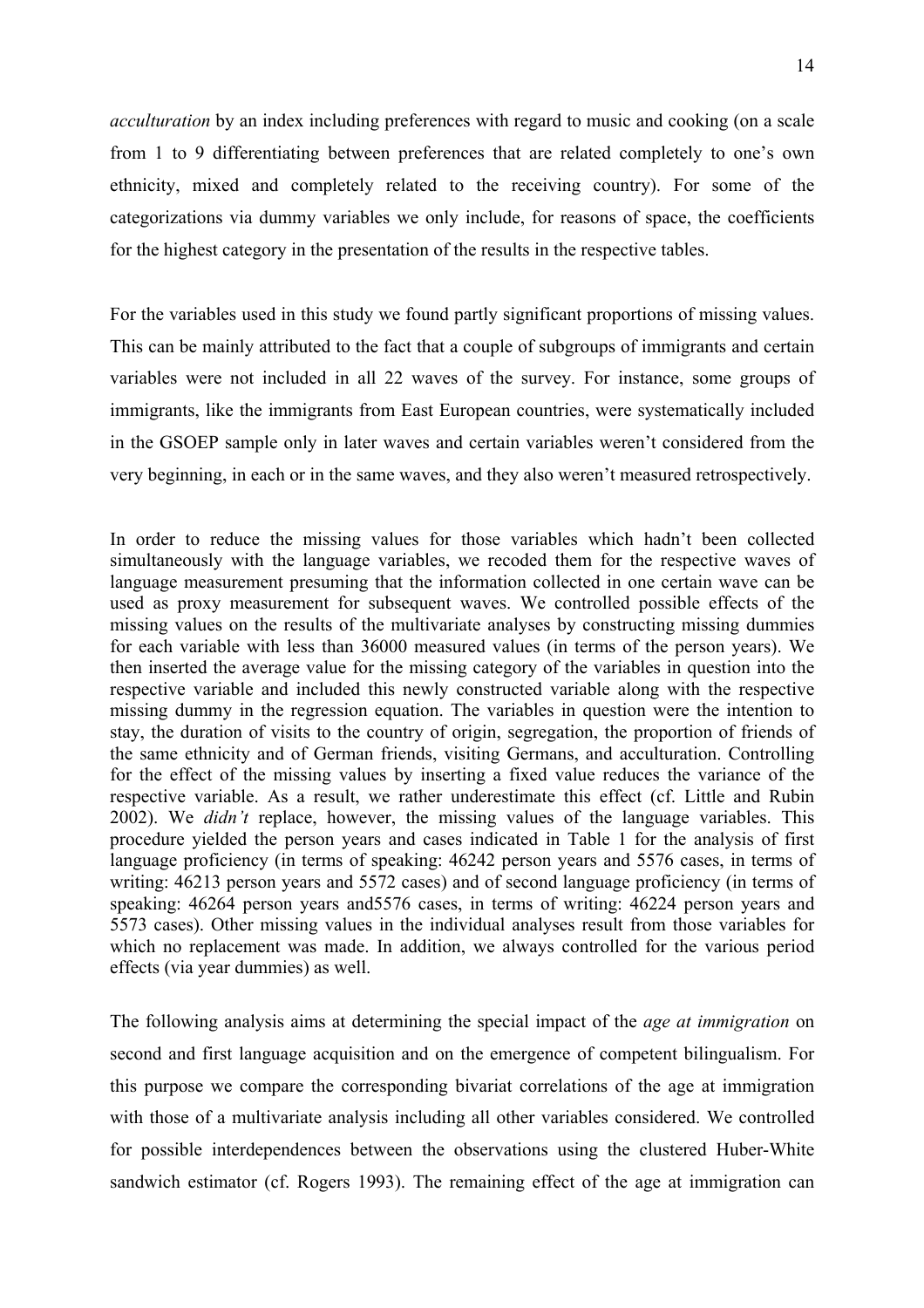then be interpreted as a *causal* impact. Attention should be paid, however, to the fact that a substantial part of the control variables itself is probably correlated with language acquisition as well, i.e., endogenized. In the following analyses (as already in the overview in Figure 2 above) we, therefore, arranged the controlled variables accordingly: All the variables that are not endogenized with language are listed first followed by the conditions that are probably endogenized with language. We included the endogenized variables in the following analysis in order to control for the effects of the age at immigration, but we don't interpret them or only with reservation in terms of their causal connection with language acquisition. As additional control variables we included gender and the respective national or regional and ethnic origin, however without formulating any theoretical hypotheses about their possible effects on language acquisition. We wish to add that the different kinds of conducted analyses (for instance, including or excluding the missing values and periods or comparing single waves across different periods) didn't yield any differences in the substantial results. This particularly applies to the variable of age at immigration being at the focus of this contribution.

## **V. Results**

The empirical analysis of the effects of the age at immigration on the acquisition of competent bilingualism involves four different steps. We first examine the conditions for acquiring the language of the receiving country as a *second language* followed by a closer examination of the *critical period hypothesis* in terms of second language acquisition. Then we analyze the conditions for *first language* acquisition and, finally, those for the emergence of *competent bilingualism*.

## **1. Second language**

Both the bivariat analysis and the multivariate analysis controlling for all background variables reveal a strong negative effect of the age at immigration on second language acquisition (cf. Table 3). This is completely in line with the results of practically all empirical studies on second language acquisition that have been conducted so far. This negative effect is more pronounced in terms of writing skills that in terms of verbal language skills.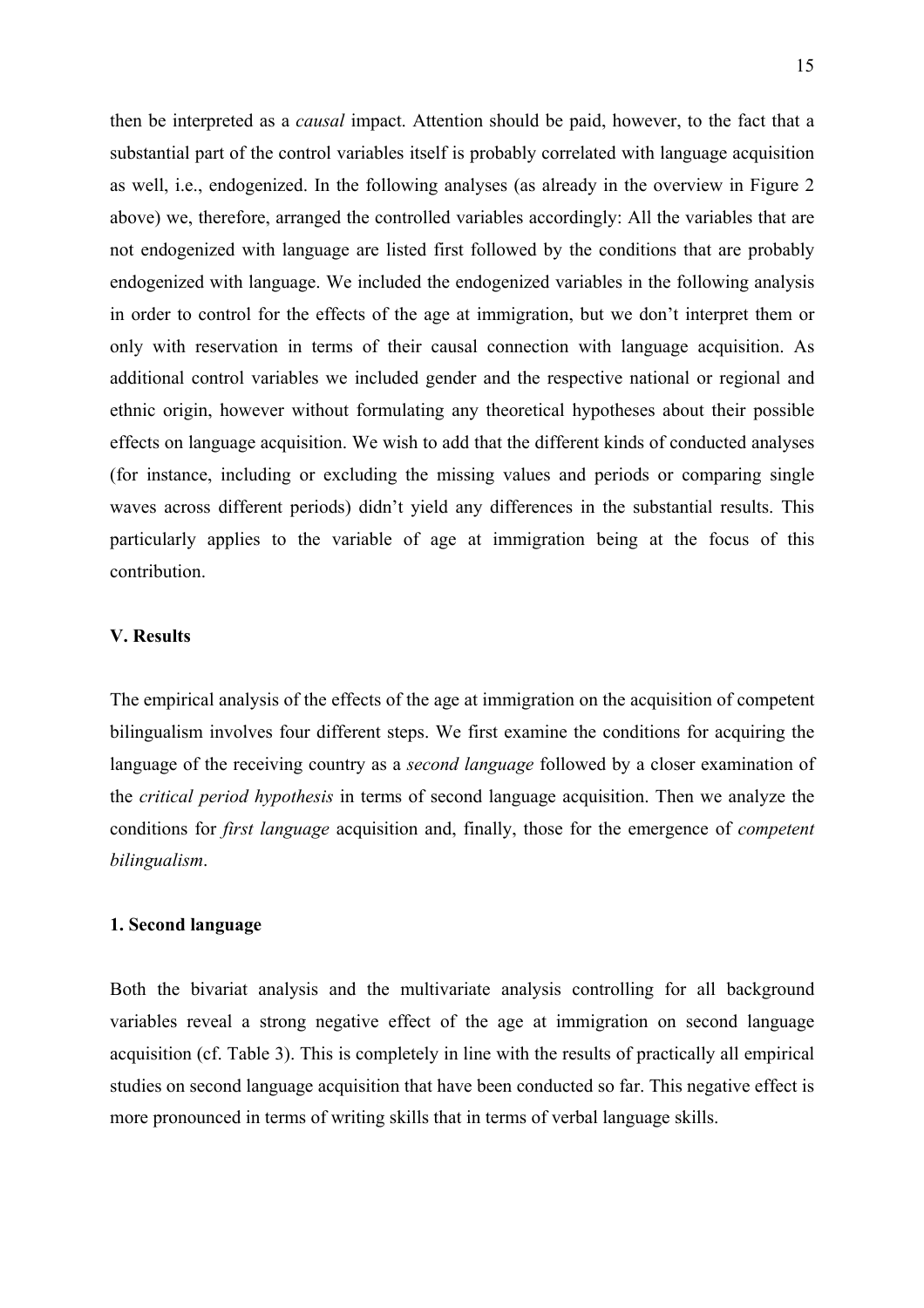As regards the social conditions that aren't endogenized with language acquisition, i.e., parents' education, generation status, and duration of stay, we also find strong effects in the theoretically expected direction. The results for the social conditions being probably endogenized with language acquisition largely comply with the theoretically derived hypotheses as well. Particularly noteworthy are the significant (and theoretically expected) effects of the duration of stay and the (subjective) segregation, because previous analyses with the data of the GSOEP failed to reveal such effects (cf. Haug 2005: 276 on the duration of stay; Dustmann (1997) and Drever (2004) on the subjective segregation; cf. also Jirjahn and Tsertsvadze (2004) on segregation effects at the level of the German Bundesländer (states)). Why we now find such effects may be due to a more thorough use of the panel information, particularly in terms of the segregation effects, because only considering also a *longer* duration of stay and of (de-)segregation will allow the mechanism of exposure to become relevant. Results that don't correspond with the theoretical assumptions concern the intention to stay, the duration of visits in the country of origin (in terms of writing skills), and the ethnic networks: The intention to stay has *no* (positive) effect, the duration of visits to the country of origin *has* a (negative) impact on writing skills, and ethnic networks show *no* negative impact.

The most striking effects in terms of the demographic variables are the clear negative effect for women and the differences between immigrants from East European countries and "guest worker" immigrants. Here, immigrants from former Yugoslavia are the least disadvantaged in terms of second language proficiency, whereas the Italians, Spaniards, and especially the Turks are the most disadvantaged. In addition, none of these groups is more successful in second language acquisition than the West European (not German-speaking) immigrants of the reference category. Only immigrants from Russia or other East European countries are similarly successful in second language acquisition.

## **Here: Table 3**

The overall results are completely in line with previous findings on second language acquisition. This particularly applies to the results on the age at immigration (cf. the overview in Esser 2006: paragraphs 3.2 and 3.3). We wish to point especially to the obviously great importance of acculturative processes and conditions in general: If parents have already migrated (i.e., the respondent belongs to the second generation) und if there is an acculturation with regard to everyday processes (here: preferences in terms of music and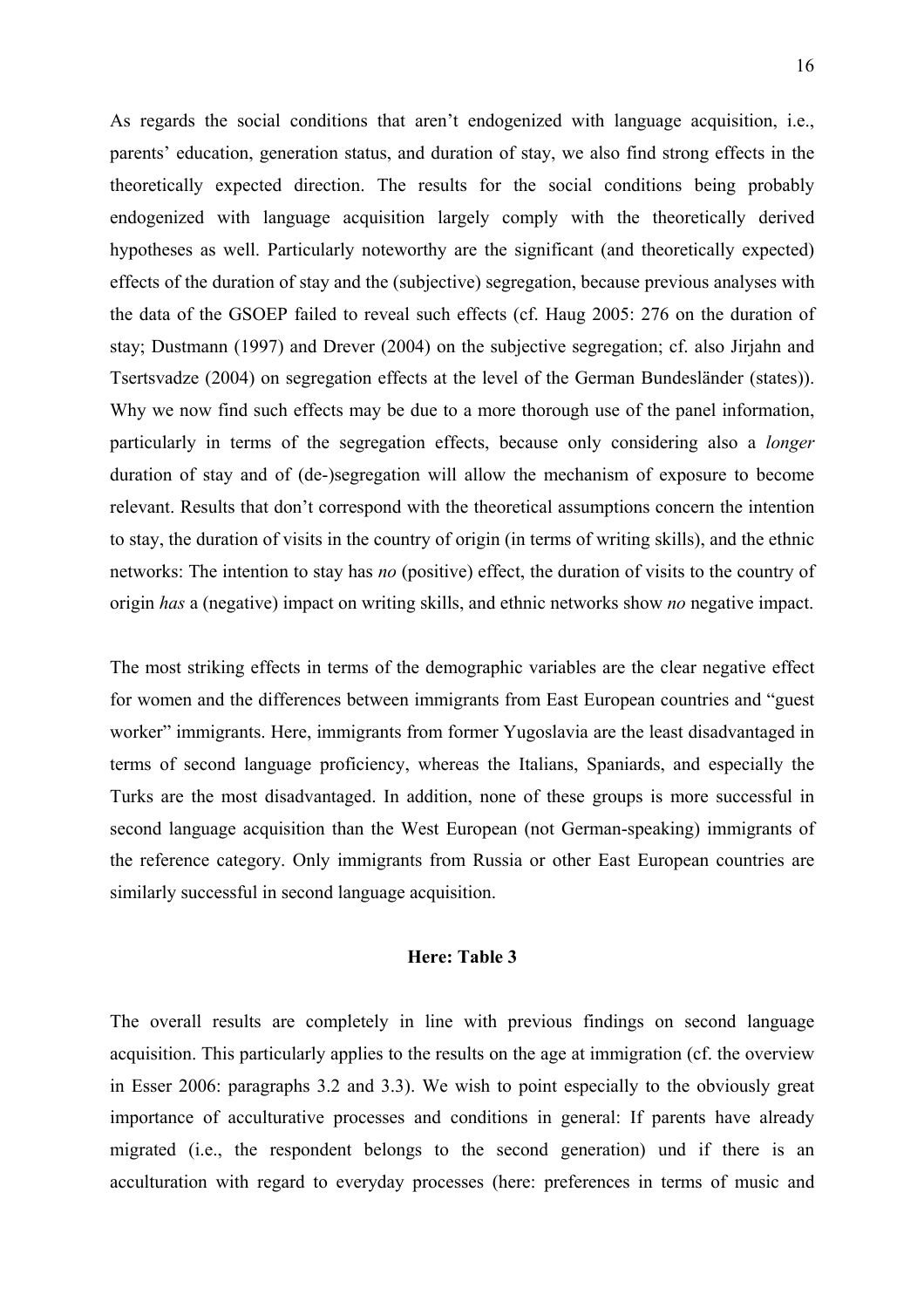cooking), second language proficiency will improve considerably. So, second language acquisition is apparently a part of a whole syndrome of access to and orientation towards the cultural demands of the receiving society which mutually support each other.

# **2. Critical period?**

According to the *empirical* results, it can hardly be doubted that there is a clear negative effect of the age at immigration on second language acquisition. Its effect is even the strongest one that one single variable exerts on second language acquisition. However, the coefficients of the impact of the age at immigration clearly vary across the different age groups. Up to an age at immigration of 13 years there is only a weak (but already significant) decline in second language acquisition. Then we can observe a clear increase in the negative effect followed again by a gradual weakening (for both verbal and writing skills). Initially, this empirical finding rather supports the so-called critical period hypothesis (cf. paragraph III above).

Following the three hypothetical versions of the negative impact of the age at immigration on L2 acquisition described in Figure 3, Table 4 lists the results of different estimations under restrictions for the respective versions.

First, we examine two different reference models presuming a *linear* decline in language acquisition and thus *contradicting* the assumption of a "critical period". The analysis is initially done on the basis of single years of age and then on the basis of six age categories. In the third column one can find the results of the non-fixed estimation of the effects (according to the multivariate analysis in Table 3). This model serves as the basis for comparing the empirical course of language acquisition without any restrictions with the hypothetically fixed models. The other four columns contain the results for various fixations presuming a "critical period" (at an age of immigration of 14 years). Column "CP1" corresponds to the model CP1 in Figure 3 assuming that the critical period is followed by a further unchanged linear increase in the negative effect. The remaining three columns correspond to three versions of model CP2. In contrast to models CP2b and CP2c, model CP2a is based on the assumption that the critical period is not followed by a further increase in the negative effect. Model CP2b states that language acquisition is only gradually declining after the critical period, whereas model CP2c presumes a similar decline as the one occurring *up to* the critical period (and thus corresponds to the graphical sketch for CPH2 in Figure 3). The measures AIC and BIC reflect the fit of the various models with the empirical data. Smaller values indicate a better fit of the model thereby taking the parsimony of the model into account (cf. Raftery 1995). What we search for is the model (fixed to the different hypothetical courses) with the best fit, particularly in comparison with the models assuming a fixed linear course of the process and those assuming a critical period. The models with the best fit are highlighted in bold in Table 4.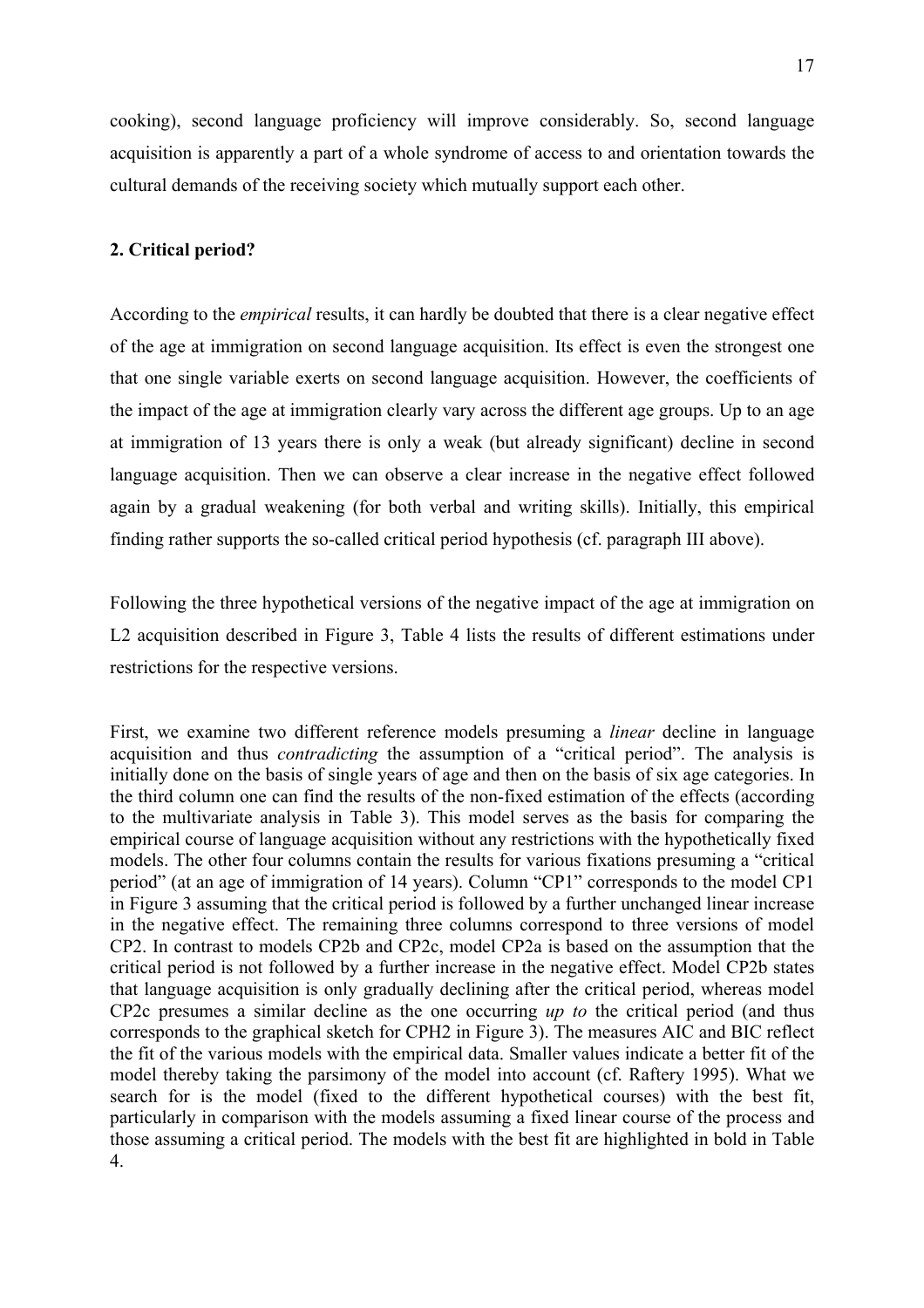#### **Here: Table 4**

The basic model (estimated without any restrictions) suggests a course according to the CPH models. As compared to this model the two models presuming a linear negative effect of the age at immigration fit very poorly as do the models CP1 and CP2a presuming a critical period followed by a constant linear decline or an abrupt decline to zero. In contrast, the two models CP2b and CP2c fit clearly better. Model CP2c fits best in terms of *verbal skills*. It includes a critical period followed by a weaker linear decline similar to that occurring before the critical period. In terms of *writing skills*, however, the model CP2c presuming a gradual decline in learning success after the critical period is reached fits best. What is noteworthy here is that the fit of these models is virtually as good as or even partly (marginally) better than the one of the basic model lacking any fixation of the course. The reason for this is probably that the measures of fit used in this analysis consider the parsimony of the models as well.

So, the substantial result of our analysis is that there *is indeed* a "critical period" for a clear decline in second language learning success both in terms of verbal and writing skills, which, however, levels off again after the critical period is reached. This result clearly contradicts occasional presumptions and empirical evidence in favor of the absence of a critical period and an ultimately linear negative effect of the age at immigration (cf., e.g., more recently Chiswick and Miller 2007). Our results (again) support early findings on the CPH described in the classical contributions by Johnson and Newport 1989 and Newport 1990 (cf. also Esser 2006: 254f.). However, the results by no means imply that perfect second language skills can never be achieved at a higher age at immigration. But this doesn't apply to all of the learners and perfect language skills can, above all, no longer be achieved "unconditionally", depending only on the exposure, as is the case for first language acquisition (cf. below) and early second language acquisition (cf. also paragraph VI). It remains open here, of course, which specific mechanism finally accounts for the critical period effect. Because, however, the correlation continues to exist under control of various empirical conditions, the effect cannot by explained by changing *social* conditions alone referring, for example, to lower motivations, lower exposure, or increasing costs involved in an increasing learning age. Therefore, the most plausible hypothesis for us is that the critical period effect has indeed something to do with a decreasing individual learning *ability* at an increasing learning age and, thus, with the learning *efficiency* – the reason for this must, however, also remain open here.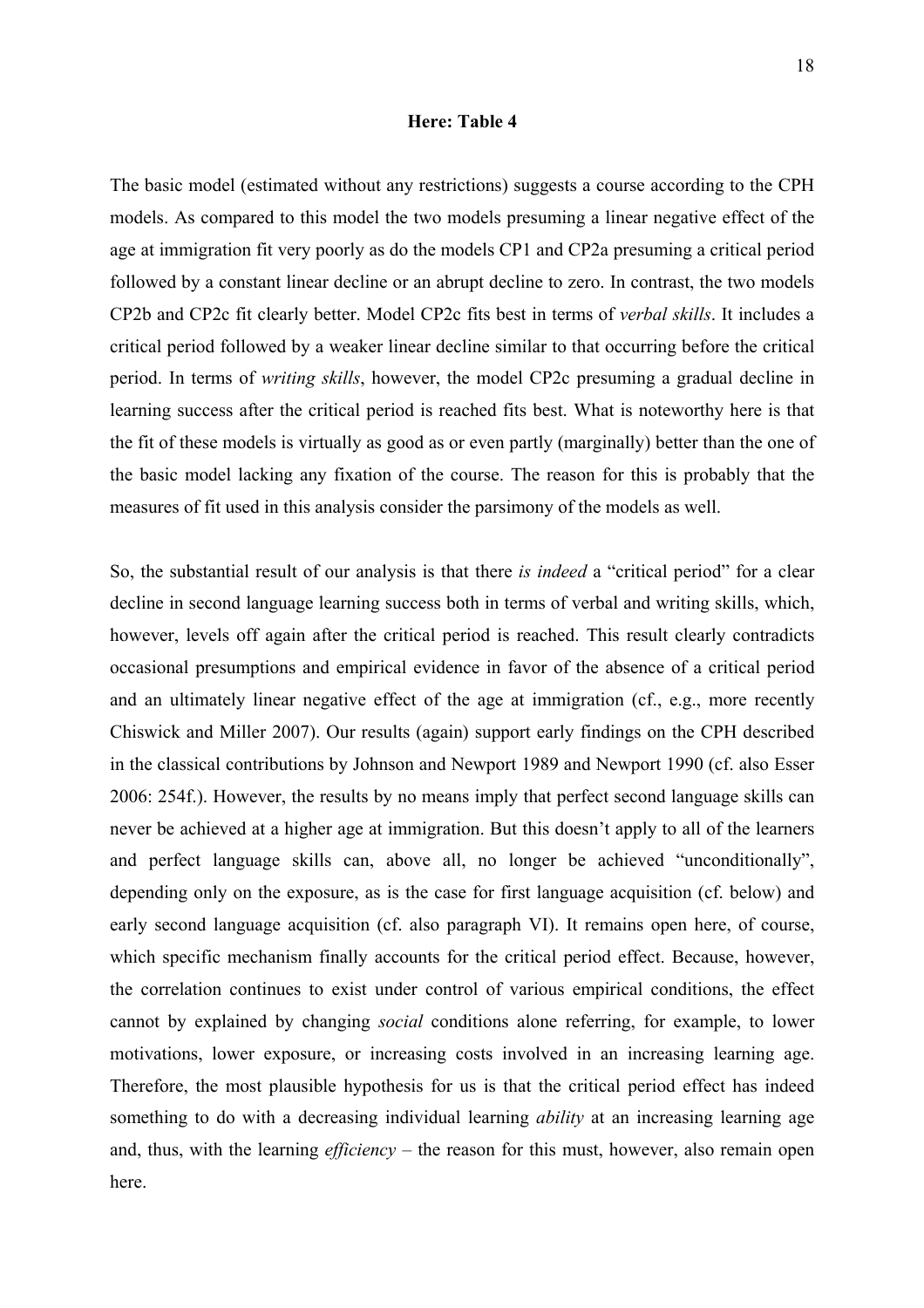## **3. First language**

Table 5 contains the results on first language proficiency. The theoretical model presumed a positive effect of the age at immigration (via the mechanism of exposure) and the empirical results clearly reveal this effect: The higher the age at immigration, the better the first language skills (in both speaking and writing). In addition, we also find a kind of critical period for first language acquisition that is significant and positive learning effects only occur after a certain period of exposure. This threshold apparently emerges after an age of 13 years is reached. After that the effects remain constant or get a little weaker again.

In terms of the social conditions being not endogenized with language acquisition (parents' education, generation status, duration of stay) the theoretically expected effects clearly reveal empirically for parents' education and generation status: L1 proficiency increases with a higher parents' education and L1 skills decrease among members of the second generation (again both in speaking and writing). Most of the empirical results are in line with the theoretical hypotheses, including, in particular, the positive effect of one's own education on L1, but we also find results contradicting our predictions. For example, segregation and ethnic networks show no (positive) effect on L1 proficiency (in speaking and writing). The duration of visits to the country of origin shows no positive and acculturation no negative effect on L1 writing skills, suggesting that L1 proficiency in writing is less dependent on specific contexts than verbal skills. What we particularly didn't expect is the clear positive effect of visits to Germans. In case such visits take place, L1 skills are *better* (rather than neutral as we expected). One possible explanation might be that such visits are more likely to occur in a "multicultural" environment, perhaps because natives find contacts with bilingual immigrants more interesting than contacts with those who hardly differ from themselves anymore. We cannot further specify here the unobserved heterogeneity behind the result, particularly due to the lack of necessary information on the German contact partners.

Demographic variables don't vary notably in terms of L1 acquisition. The only exception relates to the effect of gender on L1 writing skills: Female immigrants are clearly less proficient in writing than their male counterparts.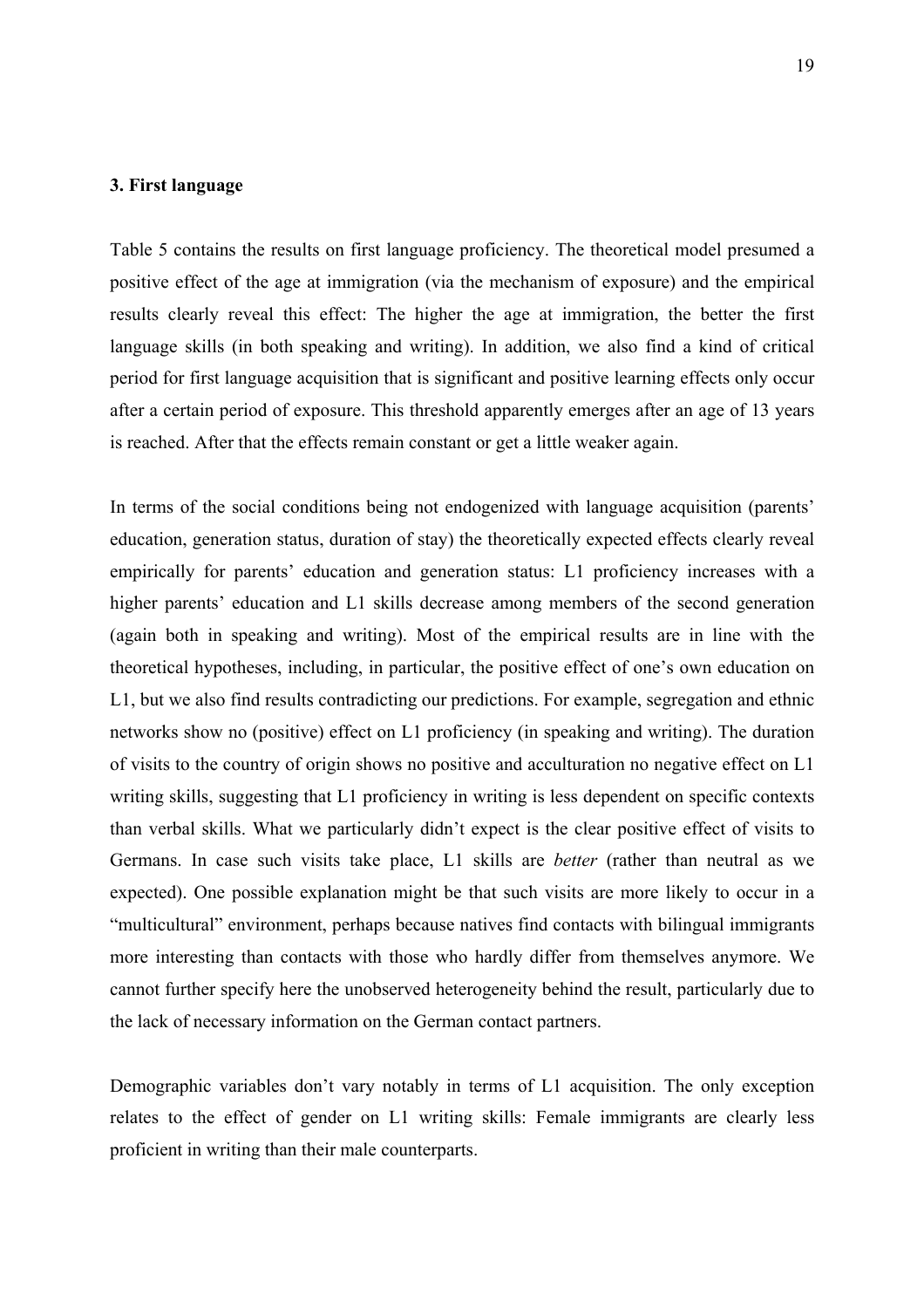### **Here: Table 5**

Summarizing the results on L1 acquisition, one can find primarily positive effects of education (that of the parents and one's own) in addition to the positive effect of the age at immigration. Other effects are rather weak. However, *this* is just one of the results of the theoretical analysis: L1 acquisition should depend clearly less on individual and social conditions than L2 acquisition and is mainly subject to the exposure (in early childhood) which preferably shouldn't be interrupted by a too early migration.

### **4. Bilingualism**

Analyzing the social conditions of bilingualism involves the different transitions between the four types of language proficiency (according to Figure 1 and Table 2). We will investigate whether and how certain combinations of individual and social conditions support or impede the emergence of bilingualism and we will do this again with a special focus on the age at immigration. In order to illustrate the problem, Table 6 contains the bivariat distributions of the four types of language proficiency in dependence on the age at immigration (for both verbal and writing skills).

## **Here: Table 6**

One can immediately discern the theoretically expected inverse correlation: An *increasing* age at immigration results in an *increase* in L1 segmentation (and linguistic marginality) and in a *decrease* in the tendency to acquire the L2 in the form of L2 assimilation (vice versa). In addition, one can again find an abrupt increase in the correlations for both tendencies after an age at immigration of 13 years: L1 segmentation and linguistic marginality strongly increase after this "critical period", whereas one can observe a clear decline in L2 assimilation. Bilingualism is evidently a combined effect of mutually exclusive opportunities. Its emergence, thus, depends on relatively rare good opportunities: The age at immigration is sufficiently high to allow for acquiring the necessary L1 skills, but it is still low enough to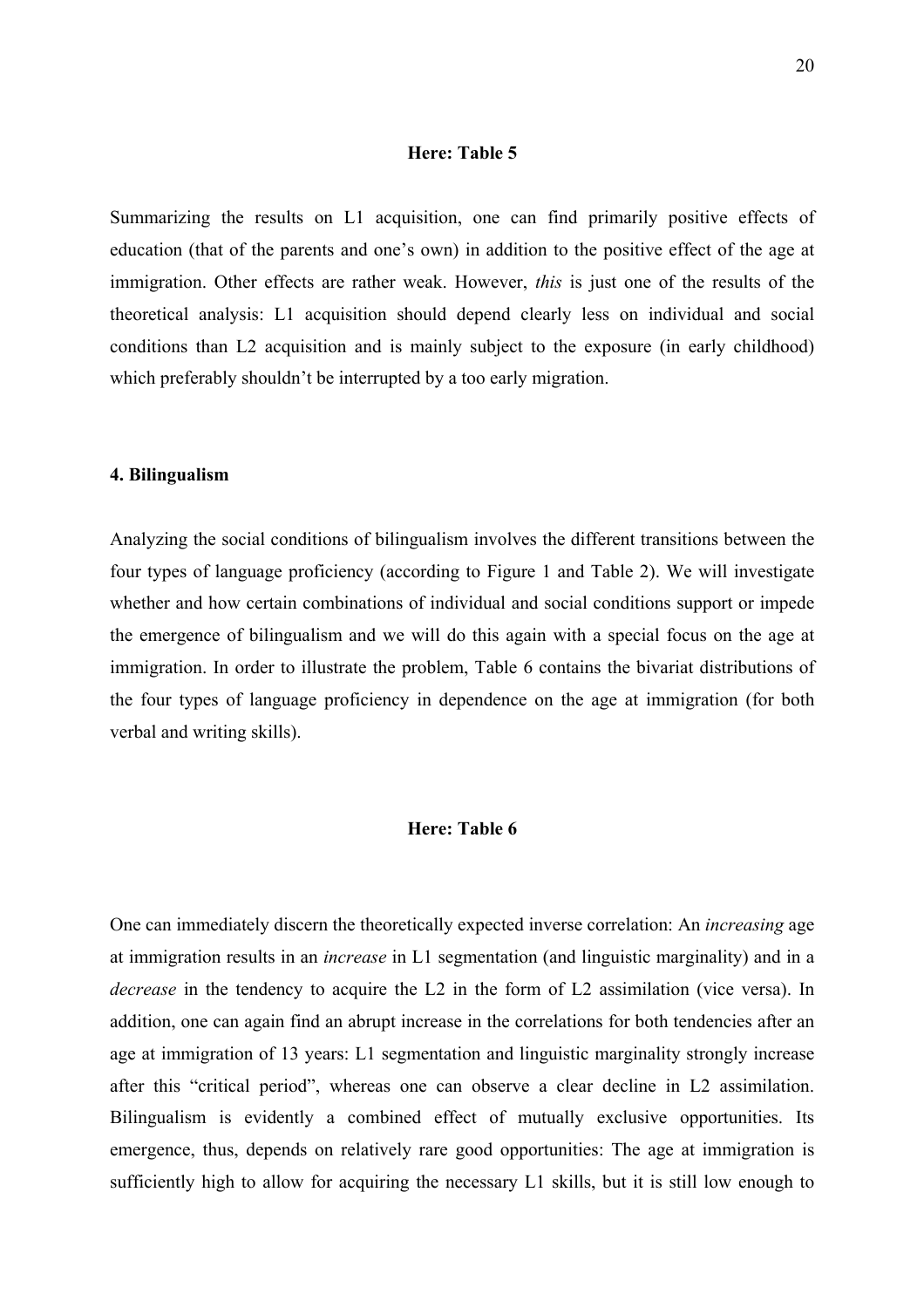acquire the necessary L2 skills as well. Correspondingly, the proportion of bilinguals varies clearly less with the age at immigration as compared to the other types of language proficiency: In terms of speaking, it only drops at an age at immigration of more than 27 years from about 30 % to just under 20 % and in terms of writing from just under 20 % to 10 %. The obvious reason for this is that L2 acquisition hardly occurs once this age is reached.

The question which then arises is: How does the age at immigration precisely influence the emergence of bilingualism after controlling for other conditions? We address this question by comparing the different types of language proficiency according to Figure 1. To simplify the analysis, we summarized linguistic marginality and L1 segmentation into one single category. One can interpret this category as non-proficiency in L2 ("no L2"). Three different comparisons can be made: that between L1 segmentation/marginality and L2 assimilation  $(L1\rightarrow L2)$ , that between L1 segmentation/marginality and bilingualism (L1 $\rightarrow$ Bil), and, finally, that between L2 assimilation and bilingualism  $(L2 \rightarrow Bil)$ . The results for verbal proficiency are listed in Table 7. We abstain, for lack of space, from presenting also the results for writing skills, because they are nearly the same as those for verbal skills, although the observed effects are weaker. We also want to add here that other dichotomizations of the language types and examining the transitions between all four types didn't yield different central results in terms of content.

# **Here: Table 7**

The analysis of the *first* comparison  $(L1\rightarrow L2)$  identifies the conditions for the emergence of second language proficiency as mere second language "assimilation" (as compared to the two types of "linguistic marginality" and "L1 segmentation"; cf. the first two columns in Table 7). Second language "assimilation" represents the special case of L2 acquisition while having no proficiency in the mother tongue. The most important result refers to the *age at immigration*: It not only retains its strong bivariat effects, but they even become stronger in the multivariate analysis. In addition, there is a clear critical period effect. Quite unsurprisingly, the results in terms of the other variables correspond basically to those in terms of L2 acquisition in general, i.e., not distinguishing between monolingual or bilingual L2 acquisition (cf. Table 3 above). Parents' education, generation status, and duration of stay have the theoretically expected strong effects on L2 assimilation. The other influences are similarly clear and in line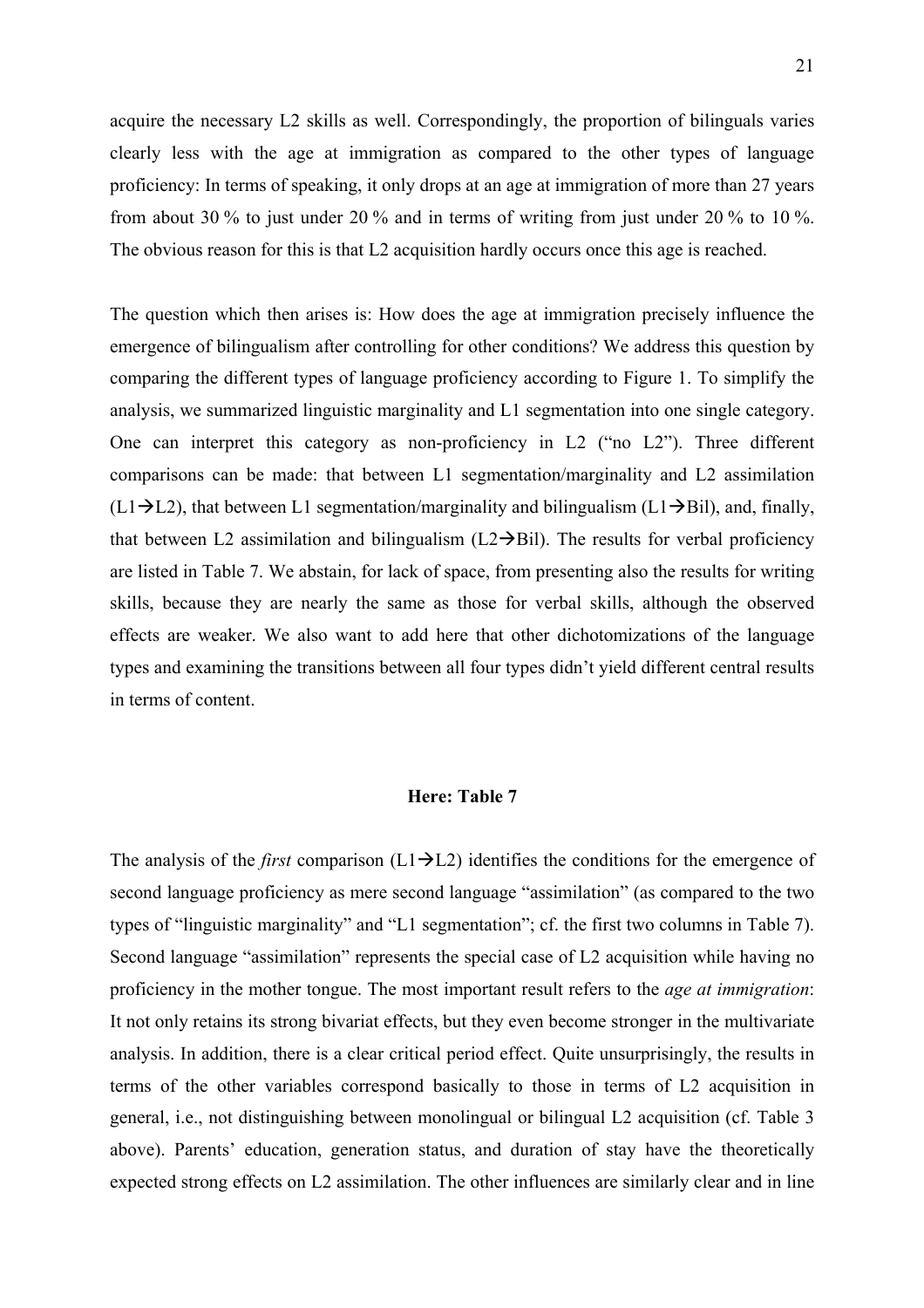with the theoretical expectations: One's own education, the intention to stay, visits to Germans, and acculturation have positive effects, the duration of visits to the country of origin and segregation show a negative impact, and the ethnic composition of friendship networks appears irrelevant. In terms of the demographic variables, there are no gender effects, and immigrants from East European countries and those from former Yugoslavia don't differ from the reference group of West Europeans. The immigrant groups with the lowest linguistic assimilation are the Spaniards and the Portuguese.

In the *second* comparison, i.e., that between L1 segmentation/marginality and bilingualism  $(L1\rightarrow Bil)$ , the same conditions which also determine L1 acquisition/retention as an essential part of bilingualism should become noticeable. However, things are different, at least at first sight: The observed pattern of the correlations almost completely corresponds with that of L2 assimilation. This most clearly applies to the age at immigration as well. Just like in the comparison between L1 segmentation/marginality and L2 assimilation, we observe here a strong negative impact which is getting stronger in the multivariate analysis and which displays a course according to the critical period hypothesis. However, the impact is weaker as compared to L2 assimilation. Also in terms of the other variables we find nearly the same pattern as for L2 assimilation: The influences of parents' education, generation status, duration of stay, one's own education, visits to Germans, and acculturation on bilingualism all go into the *same* direction as their impact on L2 assimilation. Our results, thus, clearly suggest that the emergence of *bilingualism* is *above all* a question of *L2* acquisition (at least for the immigrants included in our analysis). However, the conditions being important for L1 acquisition actually become noticeable: Parents' education and one's own education as well as interethnic visits now become *more* effective, because they support the acquisition of *both* L1 *and* L2 proficiency (cf. the results in Tables 3 and 5). Apart from that, the effects of the conditions being conducive to L2 acquisition become rather weaker (as we have already observed for the age at immigration) in terms of bilingualism: Both the intention to stay and segregation no longer exert any impact and the effects of generation status and acculturation have clearly decreased. This may be interpreted as evidence for further opposite effects in terms of L2 and L1 acquisition: Being a member of the second generation, high intentions to stay, de-segregation, and acculturation rather result in immediate linguistic assimilation, because these conditions being favorable for L2 acquisition hardly allow acquiring the necessary L1 skills or even result in a complete L1 loss. With regard to the demographic variables there are again no gender effects. Bilingualism most frequently occurs among West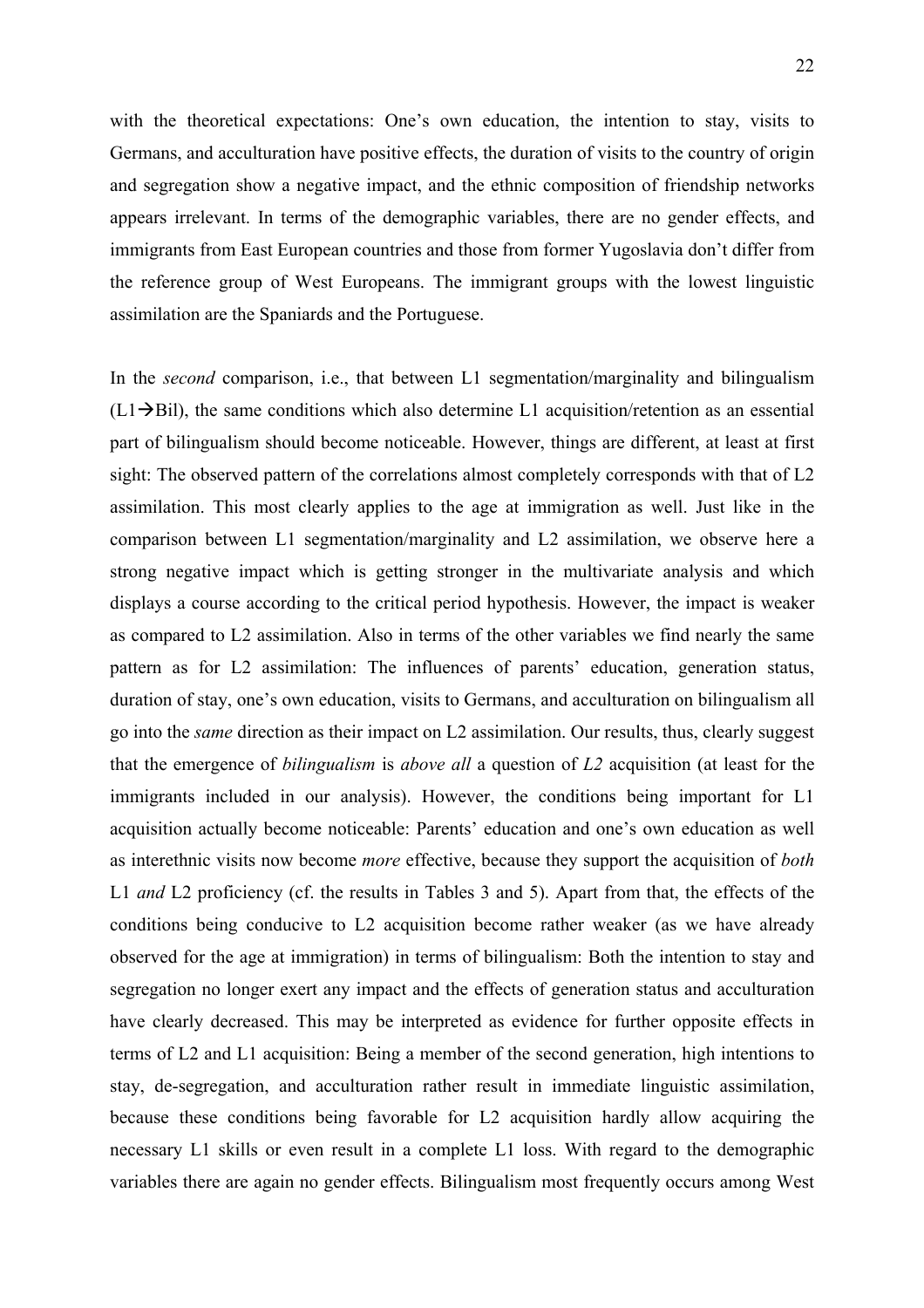European immigrants and only immigrants from Russia/East European countries show a similar degree of bilingualism. Immigrants from Spain/Portugal, Italy, and Turkey have the lowest bilingual skills.

For the *third* comparison – that between L2 assimilation and bilingualism  $(L2 \rightarrow Bil)$  – we start from the (fictitious) assumption that L2 assimilation already exists and examine the conditions which *then* entail bilingualism, i.e., *additional* proficiency in L1. It concerns a statistical Gedankenexperiment for identifying the conditions for bilingualism – independently of the effects on L2 acquisition (as in the case of the second transition above). As applies to L1 acquisition in general, the age at immigration now has clear positive effects, which become rather stronger in the multivariate analysis: For one who is already proficient in L2 anyway, the chances for bilingualism are clearly better when immigration occurs at a higher age as compared to a lower one. This result further supports the idea of contrary courses of the processes behind the age at immigration: increasing exposure to L1 and decreasing efficiency of L2 acquisition resulting in bilingualism. For the other variables we again find a pattern that is quite similar to the one of L1 acquisition in general: A higher education (of the parents and one's own) increases the chances for bilingualism, even under the condition that one has already L2 skills, because it supports the acquisition of *both* languages. An effect opposing L2 assimilation, like that of the age at immigration, reveals for the generation status, the intention to stay, the duration of visits to the country of origin, and for acculturation. They all constitute conditions that are conducive to L1 acquisition and so to bilingualism – *provided* that L2 proficiency already exists. However, acquiring L2 proficiency demands *contrary* conditions. The duration of stay, segregation, networks, and – different from L1 acquisition in general – visits to Germans exert no particular effects. Gender has again no impact and there are only minor differences between the various ethnic groups. A little surprisingly, Italians and Turks (in addition to immigrants from East European countries) are those immigrants with the least bilingual skills, obviously because they have already a lower proficiency in their respective mother tongue.

## **VI. Summary**

Acquiring competent bilingualism is not an easy thing to do, especially not for immigrants: In addition to the mother tongue, one has to learn a second language and this must happen mostly besides other activities. What is more, the social conditions supporting the acquisition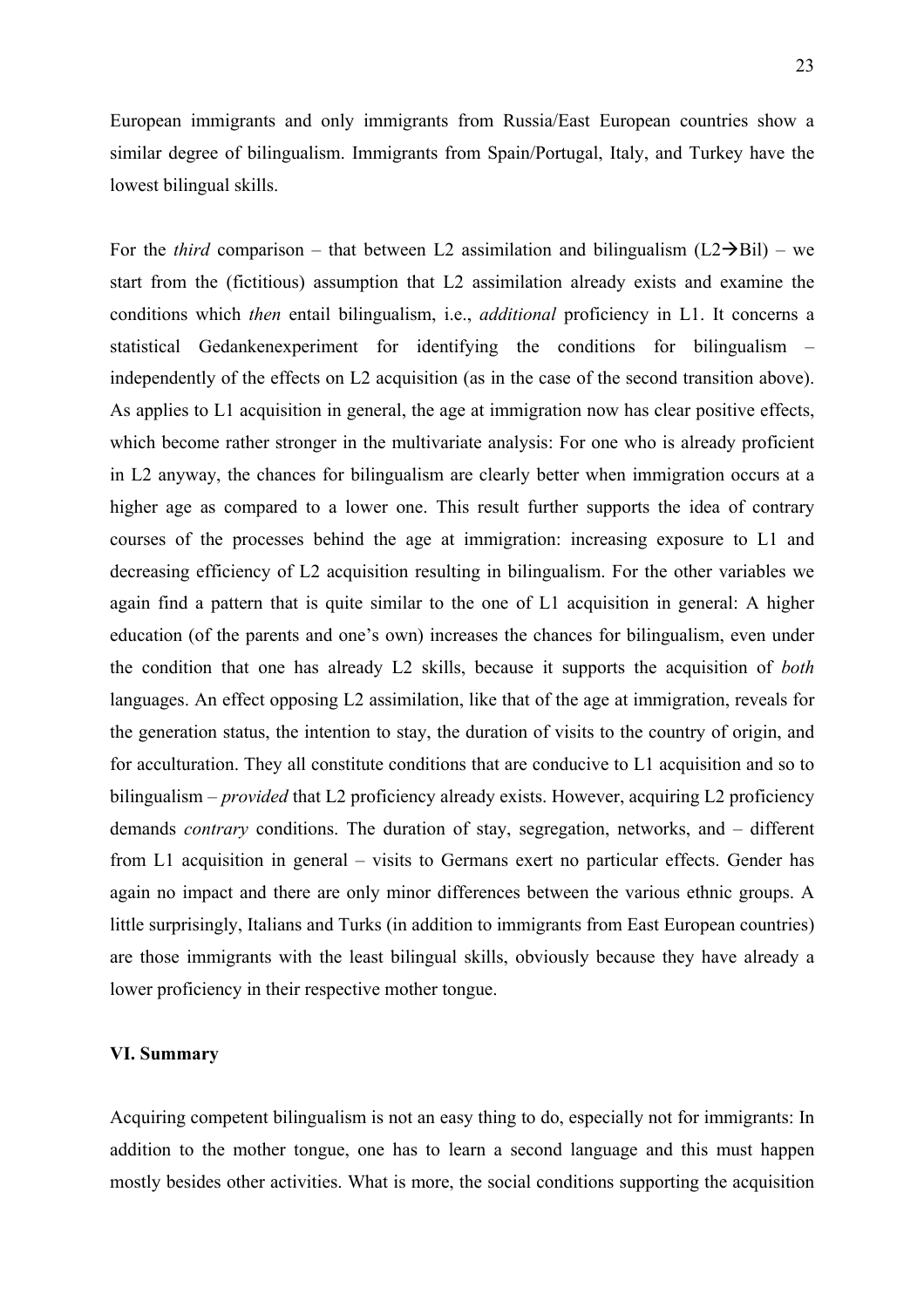of bilingualism do not necessarily exist or support each other, at least with regard to the normal everyday life of most immigrant families. For some of the conditions one has to theoretically expect opposite effects: What promotes the acquisition or retention of one's mother tongue often impedes second language acquisition (and vice versa). The most significant example for such a condition is the age at immigration. Figure 4 illustrates these opposite effects on the basis of the multivariate results presented in Tables 3 and 4 for both verbal and writing skills (as reference category serves the category of an age at immigration from 0 to 6 years).

# **Here: Figure 4**

One cannot only discern the opposite direction of the effects here, but also clearly the existence of a critical period after approximately an age of 13: Only from this age on L1 proficiency clearly increases and the chances for L2 proficiency even more clearly decrease. This particularly applies to writing skills.

Based on the results in Table 7 (columns  $L1\rightarrow L2$  and  $L2\rightarrow$ Bil), Figure 5 contains an additional summary of individual and social conditions for bilingualism that are either mutually supportive, neutral (i.e., effective only for one of the two proficiencies), or effective in opposite directions.

# **Here Figure 5**

From the observed correlations a complicated optimization problem arises for the emergence of bilingualism among immigrants, particularly with regard to the age at immigration (and to the other conditions being effective in opposite directions): On the one hand, immigrants have to be exposed to the L1 environment for a sufficiently long time. Therefore, they should not immigrate or leave the ethnic context too early, in order to achieve a certain L1 proficiency. On the other hand, they should not get in touch with the L2 environment too late, because they cannot adequately learn the L2 due to the decreasing efficiency even if exposure to the L2 is perfect. The decreasing efficiency is further intensified by the "critical period" at an age of about 14 years. This problem alone and quite simply explains why there is a clear tendency towards L2 *assimilation* among subsequent generations, who normally immigrated earlier,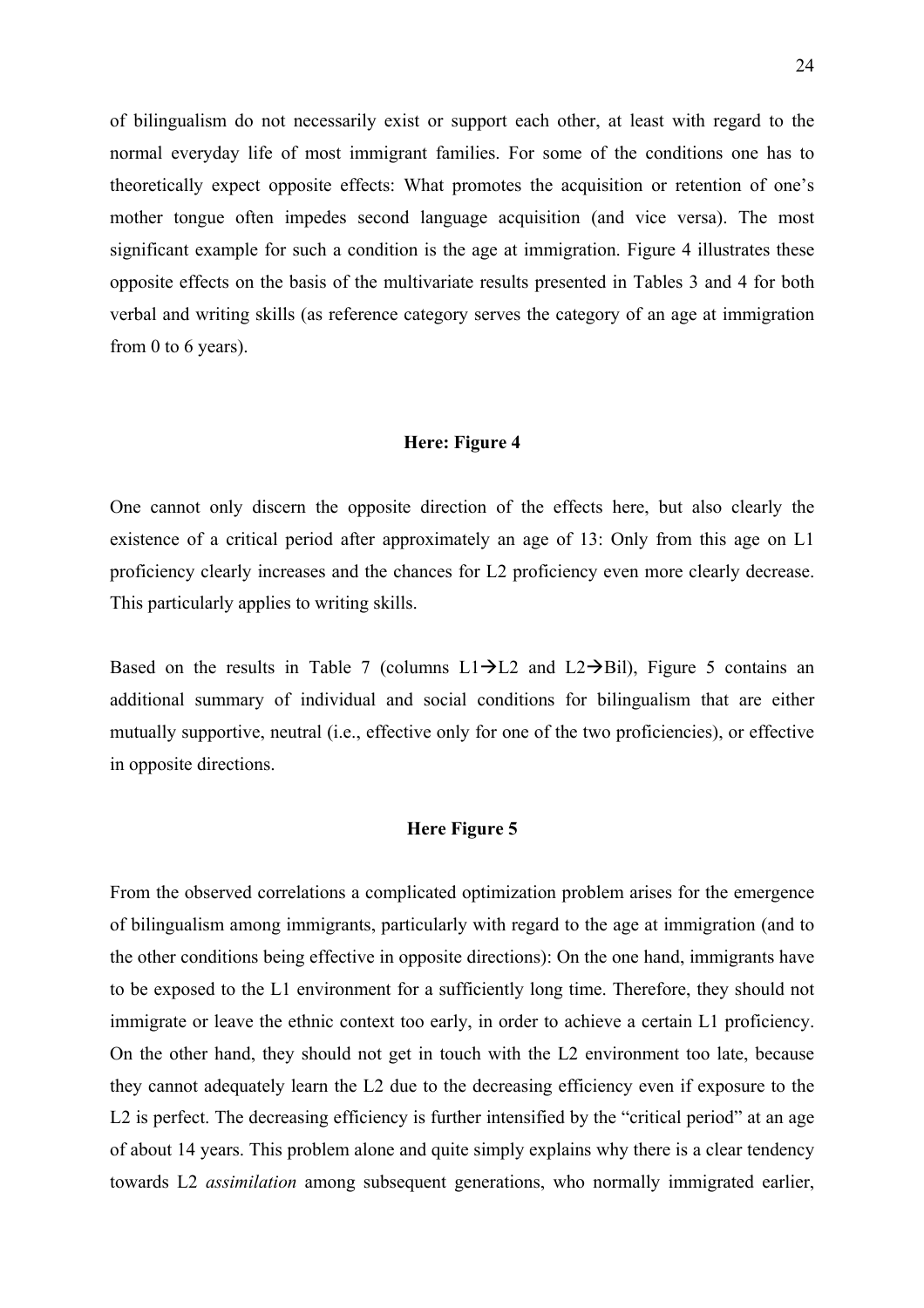and why bilingualism (with the language of the country of origin as L1) disappears little by little across the generations (cf., e.g., Alba et al. 2002, Alba 2004; or Rumbaut 2005 on the "New Second Generation" within the USA).

The question then arises: What can be done to overcome this problem, particularly if one considers bilingualism as a both socially and individually valuable resource? An obvious solution may be to start L2 acquisition (including a remaining or also supportive L1 embedding) at such an early stage that L2 exposure and L1 acquisition take place simultaneously in the early phase of maximal learning efficiency. Examples for such rare constellations are children of diplomats or children growing up in bilingual families. More recent linguistic psychological research provides clear evidence that such an early second language acquisition is indeed and obviously quite effortlessly possible (cf., e.g., Thoma and Tracy 2006; Keim and Tracy 2006). The *theoretical* models of first and second language acquisition as well as the *empirical* results on the individual and social conditions for competent bilingualism by all means provide unequivocal arguments that this is possible and especially effective: At an early age of about up to six years nearly everything is possible, and the zero-sum problem that comes along with the age at immigration only arises due to a too late contact with the second language and the necessary interethnic encounters. Because interethnic encounters and exposures are for many reasons rather rare in the everyday life of most (immigrant) families and because even in case they really exist they aren't necessarily maintained spontaneously, this would make up a field of *practical* intervention. Moreover, such a practical intervention should be particularly effective in preschools as we can safely assume that such an intervention effects integration more strongly than most of the other measures that have been attempted and suggested so far, like bilingual instruction in schools or language courses for adults. Unlike studies on the effects of learning age, studies on the effects of these measures at best provide evidence that they do no harm.

Like in many other fields of the research on migration and integration, there are only a few results on this topic that are actually *scientifically* confirmed and reliable. One reason for this is that the necessary lager studies that include all important "levels" of individual and social conditions and that allow analyzing long-term processes as well do not yet exist. Also the data of the GSOEP which contains rather small subsamples and includes only partially important individual and social conditions are insufficient. In addition, there is an urgent need for an (quasi) experimental and systematical examination of the causal effects of certain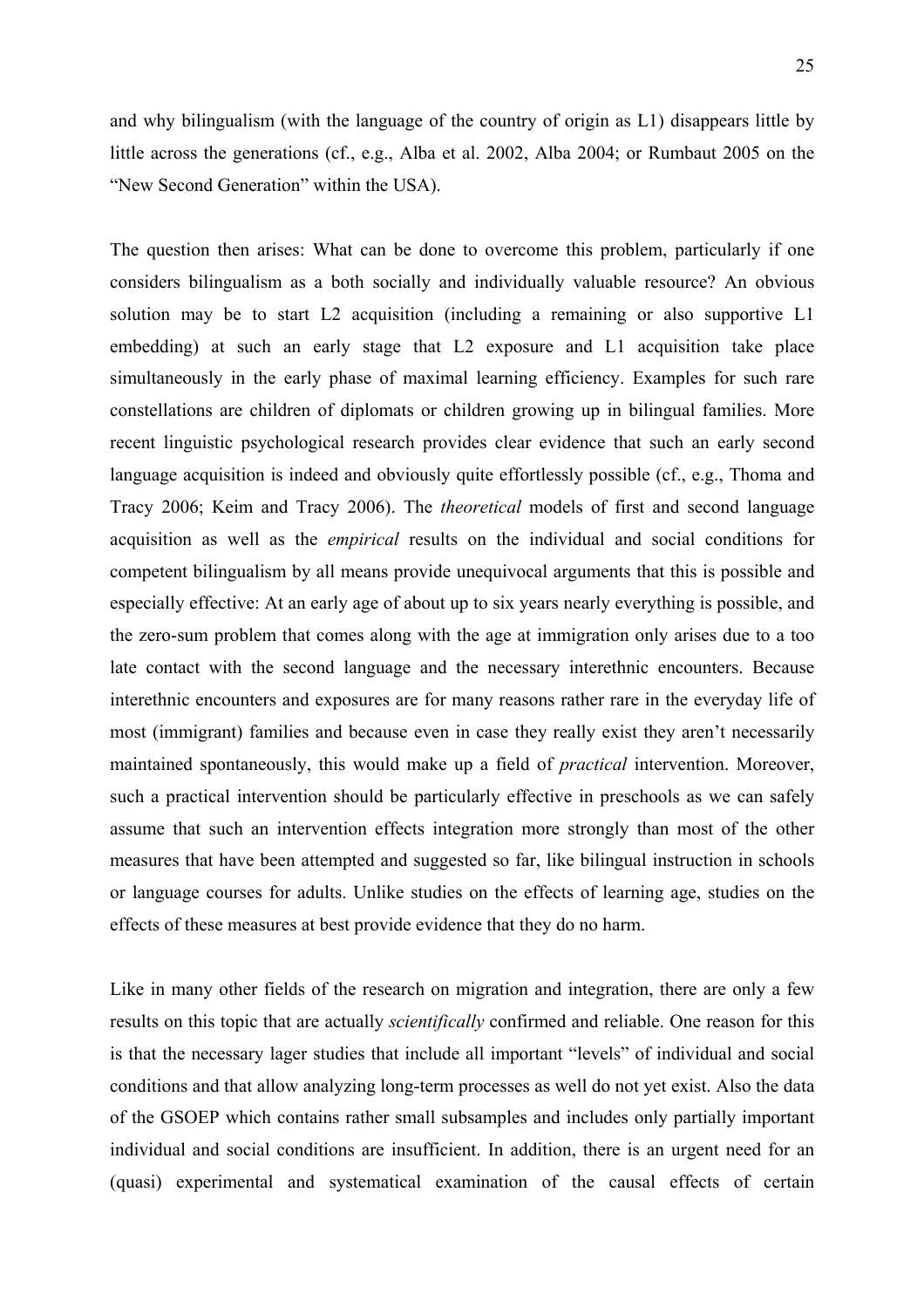organizational measures, like the impact of interethnic compositions in (pre-) schools or of specific language promotion measures, as well as for the development of valid instruments to measure "objective" language skills that can also be used in larger studies. Particularly in the interest of a sustained promotion of language acquisition, bilingualism, and the whole process of the social integration of immigrants and their children it is absolutely necessary that much more will be done in this area than has been done so far.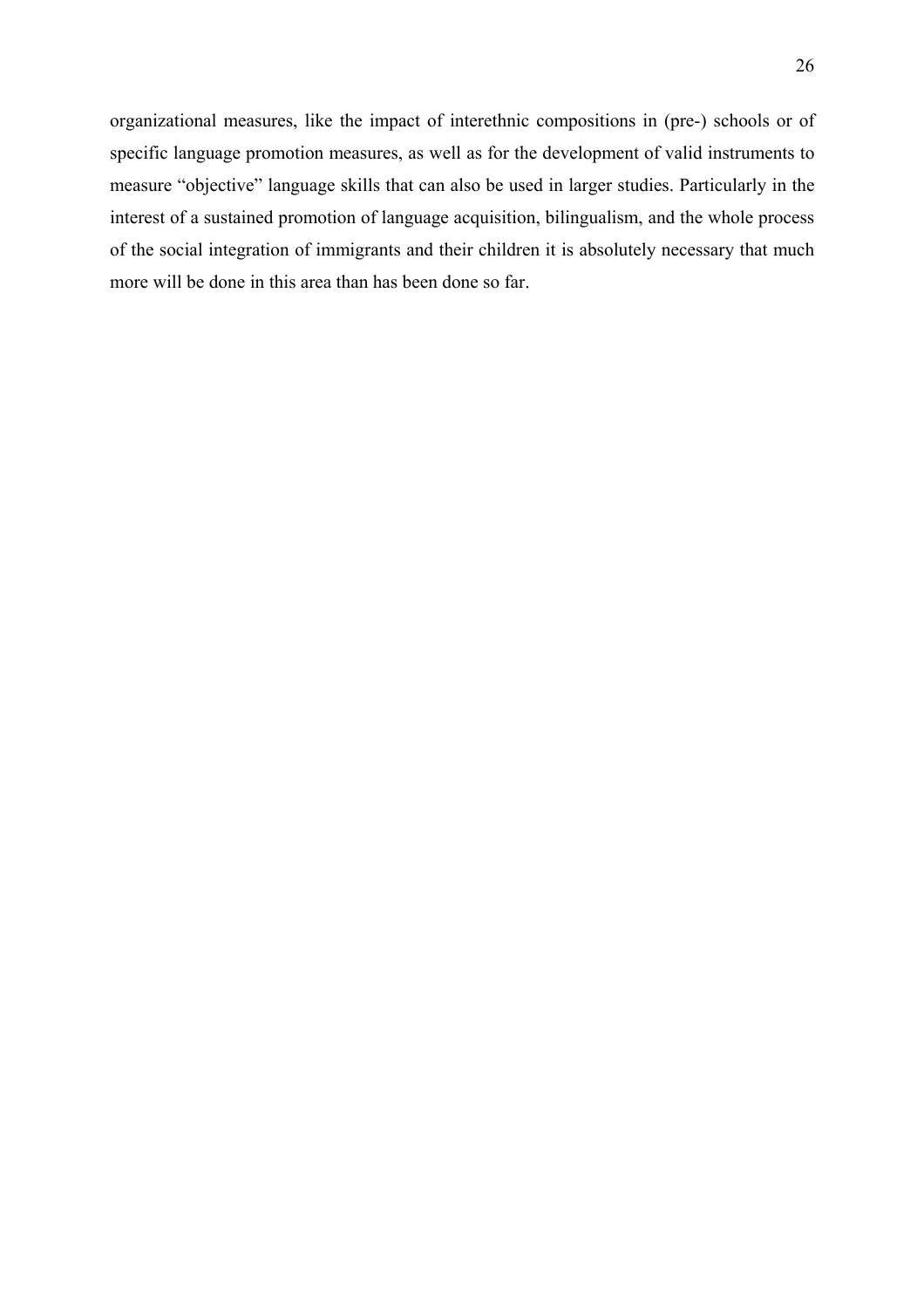### **References**

- *Alba*, *Richard*, 2004: Language Assimilation Today: Bilingualism Persists More than in the Past, but English Still Dominates. CCIS Working Paper Nr. 111, San Diego: Lewis Mumford Center for Comparative Urban and Regional Research, University at Albany.
- *Alba*, *Richard D.*, *John R. Logan*, *Amy Lutz* and *Brian Stults*, 2002: Only English by the Third Generation? Loss and Preservation of the Mother Tongue among the Grandchildren of Contemporary Immigrants. Demography 39: 467-484.
- *Bean, Frank D.*, and *Gillian Stevens*, 2003: America's Newcomers and the Dynamics of Diversity. New York: Russell Sage Foundation.
- *Bialystok*, *Ellen,* and *Kenji Hakuta*, 1999: Confounded Age: Linguistic and Cognitive Factors in Age Differences for Second Language Acquisition. Pp. 161-181 in: *David Birdsong* (ed.): Second Language Acquisition and the Critical Period Hypothesis. Mahwah, NJ and London: Lawrence Erlbaum Associates.
- *Birdsong*, *David (ed.)*, 1999: Second Language Acquisition and the Critical Period Hypothesis. Mahwah, NJ and London: Lawrence Erlbaum Associates.
- *Birdsong*, *David*, 2006: Age and Second Language Acquisition and Processing: A Selective Overview. Language Learning: 56: 9-49.
- *Boos-Nünning*, *Ursula*, and *Ingrid Gogolin*, 1988: Sprachdiagnose bei ausländischen Schulanfängern: Resultate der empirischen Prüfung eines ›Sprachtests‹. Deutsch Lernen. Zeitschrift für den Sprachunterricht mit ausländischen Arbeitnehmern 13: 3-71.
- *Boos-Nünning*, *Ursula*, and *Yasemin Karakaşoğlu*, 2005: Viele Welten leben. Zur Lebenssituation von Mädchen und jungen Frauen mit Migrationshintergrund. Münster: Waxmann.
- *Charette*, *Michael*, and *Ronald Meng*, 1994: Explaining Language Proficiency. Objective Versus Self-Assessed Measures of Literacy. Economics Letters 44: 313-321.
- *Chiswick*, *Barry R.*, 1998: Hebrew Language Usage: Determinants and Effects on Earnings among Immigrants in Israel. Journal of Population Economics 11: 253-271.
- *Chiswick*, *Barry R.*, and *Paul W. Miller*, 2007: The Critical Period Hypothesis for Language Learning: What the 2000 US Census Says. IZA Discussion Paper Nr. 2575, Bonn: Institute for the Study of Labor.
- *Drever*, *Anita I.*, 2004: Separate Spaces, Separate Outcomes? Neighbourhood Impacts on Minorities in Germany. Urban Studies 41: 1423-1439.
- *Dustmann*, *Christian*, 1997: The Effects of Education, Parental Background and Ethnic Concentration on Language. The Quarterly Review of Economics and Finance. Supplement 1, Special Issue: The Economics of Immigrant Skill and Adjustment, 37: 245-262.
- *Dustmann*, *Christian*, and *Arthur van Soest*, 2001: Language Fluency and Earnings: Estimation with Misclassified Language Indicators. The Review of Economics and Statistics 83: 663-674.
- *Esser*, *Hartmut*, 1985: Zur Validität subjektiver Sprachkompetenzmessungen bei Arbeitsmigranten. Pp. 192-226 in: *Ulrich O. Sievering* (ed.), Arbeitsmigrantenforschung in der Bundesrepublik Deutschland. Methodenprobleme der Datenerhebung. Frankfurt/M.: Haag + Herchen.
- *Esser*, *Hartmut*, 2006: Sprache und Integration. Die sozialen Bedingungen und Folgen des Spracherwerbs von Migranten. Frankfurt/M. and New York: Campus.
- *Gazzaniga*, *Michael S.*, 1992: Nature's Mind. The Biological Roots of Thinking, Emotions, Sexuality, Language, and Intelligence. New York: Basic Books.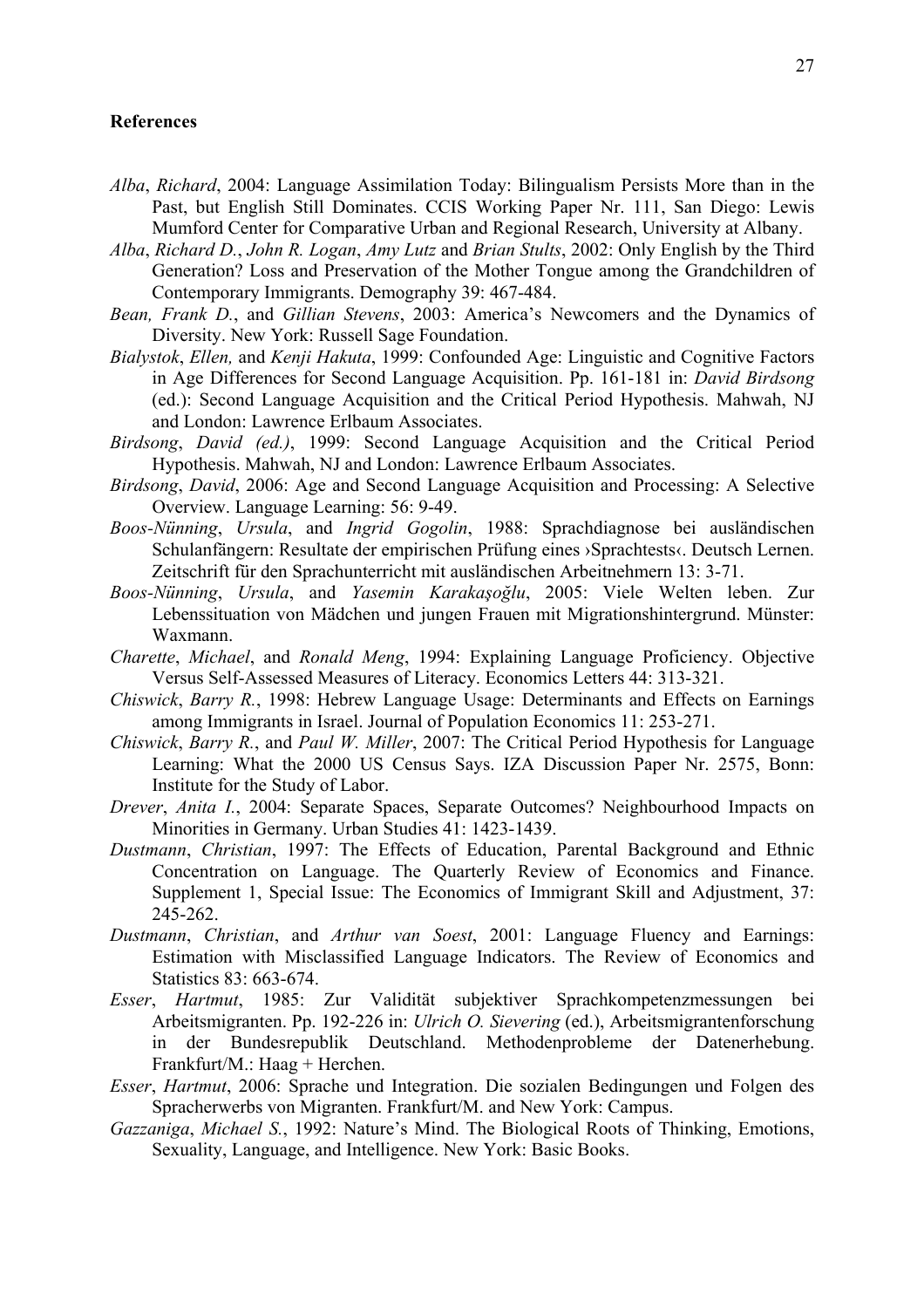- *Haug*, *Sonja*, 2005: Zum Verlauf des Zweitspracherwerbs im Migrationskontext. Eine Analyse der Ausländer, Aussiedler und Zuwanderer im Sozio-ökonomischen Panel. Zeitschrift für Erziehungswissenschaft 8: 263-284.
- *Jasso*, *Guillermina*, and *Mark R. Rosenzweig*, 1990: English Language Proficiency and the Locational Choices of Immigrants. Pp. 308-337 in: *Guillermina Jasso* and *Mark R. Rosenzweig*, The New Chosen People: Immigrants in the United States. New York: Russell Sage Foundation.
- *Jirjahn*, *Uwe*, and *Georgi Tsertsvadze*, 2004: Bevölkerungsanteil und Sprachkenntnisse von Migranten. Jahrbuch für Wirtschaftswissenschaften 55: 142-162.
- *Johnson*, *Jacqueline S.*, and *Elissa L. Newport*, 1989: Critical Period Effects in Second Language Learning: The Influence of Maturational State on the Acquisition of English as a Second Language. Cognitive Psychology 21: 60-99.
- *Keim*, *Inken*, and *Rosemarie Tracy*, 2006: Mehrsprachigkeit und Migration. Der Bürger im Staat 56: 222-227.
- *Klein*, *Wolfgang*, and *Christine Dimroth*, 2003: Der ungesteuerte Zweitspracherwerb Erwachsener: Ein Überblick über den Forschungsstand. Pp. 127-161 in: *Utz Maas* and *Ulrich Mehlem* (ed.), Qualitätsanforderungen für die Sprachförderung im Rahmen der Integration von Zuwanderern. IMIS-Beiträge Themenheft 21. Osnabrück: IMIS.
- *Lenneberg*, *Eric H.*, 1967: Biological Foundations of Language. New York, London and Sydney: Wiley.
- *Linton*, *April*, 2004: A Critical Mass Model of Bilingualism among U.S.-Born Hispanics. Social Forces 83: 279-314.
- *Little*, *Roderick J. A.*, and *Donald B. Rubin*, 2002: Statistical Analysis with Missing Data. 2nd ed., Hoboken, N.J.: Wiley.
- *Long*, *Michael H.*, 1990: Maturational Constraints on Language Development. Studies in Second Language Acquisition 12: 251-285.
- *Newport*, *Elissa L.*, 1990: Maturational Constraints on Language Learning. Cognitive Science 14: 11-28.
- *Portes*, *Alejandro*, and *Rubén G. Rumbaut*, 1996: Immigrant America. A Portrait. 2nd ed., Berkeley, Los Angeles and London: University of California Press.
- *Portes*, *Alejandro*, and *Rubén G. Rumbaut*, 2001: Legacies. The Story of the Immigrant Second Generation. Berkeley, Los Angeles and London: University of California Press.
- *Raftery*, *Adrian E.*, 1995: Bayesian Model Selection in Social Research. Sociological Methodology 25: 111-163.
- *Rogers*, *William H.*, 1993: Regression Standard Errors in Clustered Samples. Stata Technical Bulletin 13: 19-23.
- *Rumbaut*, *Rubén G.*, 2005: A Language Graveyard? Immigration, Generation, and Linguistic Acculturation in the United States. Paper presented to the International Conference on ›The Integration of Immigrants: Language and Educational Achievement‹ at the Programme on Intercultural Conflicts and Societal Integration (Arbeitsstelle Interkulturelle Konflikte und Gesellschaftliche Integration) at the Social Science Research Center (Wissenschaftszentrum Berlin für Sozialforschung), Berlin, June 30, 2005 - July 1, 2005 (unpublished manuscript).
- *Schupp*, *Jürgen*, and *Gert G. Wagner*, 2002: Maintenance of and Innovation in Long-Term Panel Studies: The Case of the German Socio-Economic Panel (GSOEP). Allgemeines Statistisches Archiv 86: 163-175.
- *Scovel*, *Thomas*, 2000: A Critical Review of the Critical Period Research. Annual Review of Applied Linguistics 20: 213-223.
- *Spolsky*, *Bernard*, 1989: Conditions for Second Language Learning: Introduction to a General Theory. Oxford: Oxford University Press.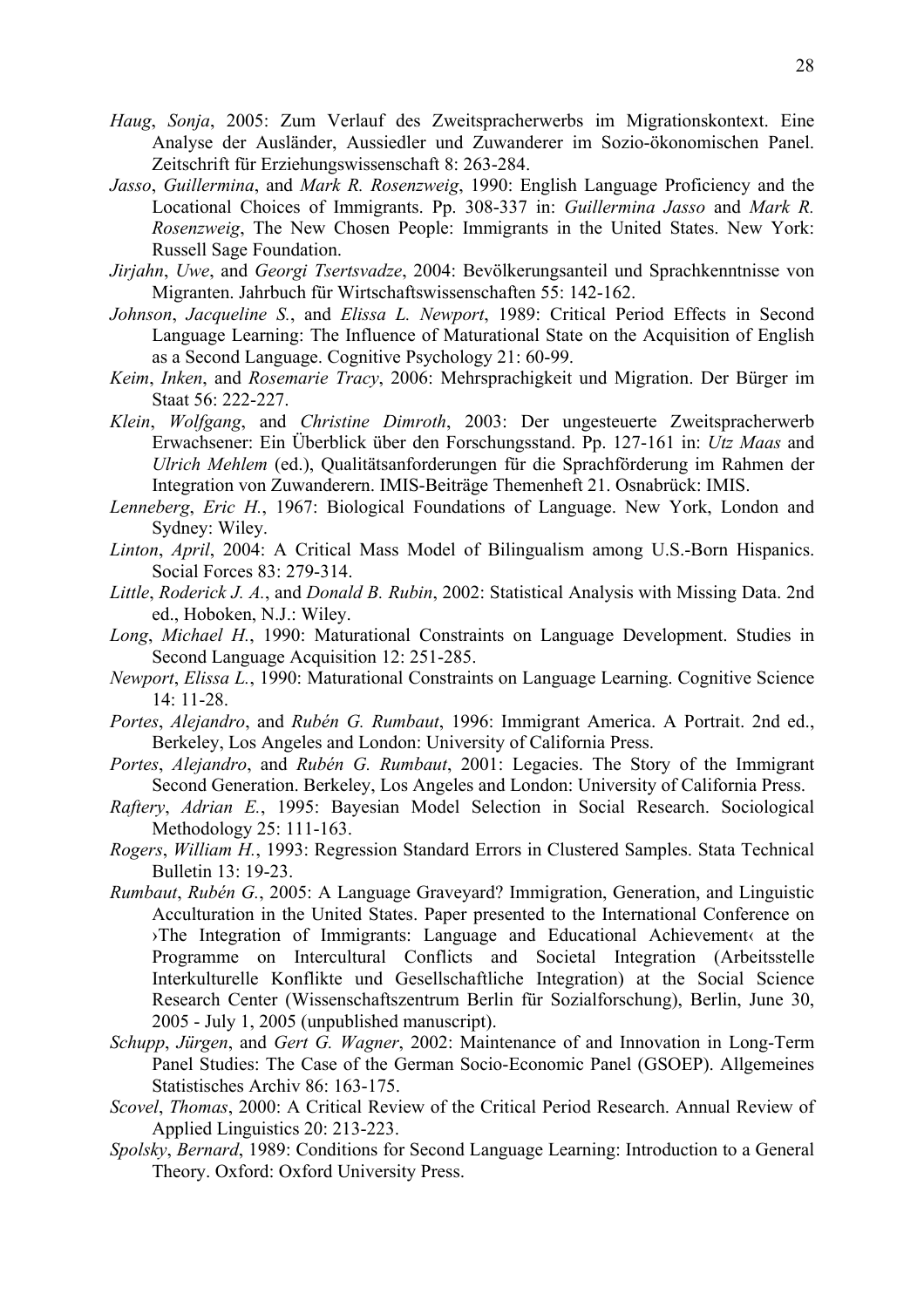- *Stevens*, *Gillian*, 1992: The Social and Demographic Context of Language Use in the United States. American Sociological Review 57: 171-185.
- *Thoma*, *Dieter*, and *Rosemarie Tracy*, 2006: Deutsch als frühe Zweitsprache: zweite Erstsprache? Pp. 58-79 in: *Bernt Ahrenholz* (ed.), Kinder mit Migrationshintergrund. Spracherwerb und Fördermöglichkeiten. Freiburg im Breisgau: Fillibach.
- *Tracy*, *Rosemarie*, and *Ira Gawlitzek-Maiwald*, 2000: Bilingualismus und frühe Kindheit. pp. 495-535 in: Hannelore Grimm (ed..), Enzyklopädie der Psychologie. Göttingen, Bern, Toronto and Seattle: Hogrefe.
- *Tubergen*, *Frank van*, 2004: The Integration of Immigrants in Cross-National Perspective. Origin, Destination and Community Effects. Utrecht: ICS Dissertation Series.
- *Verhoeven*, *Ludo*, 1987: Ethnic Minority Children Acquiring Literacy. Dordrecht: Foris Publications.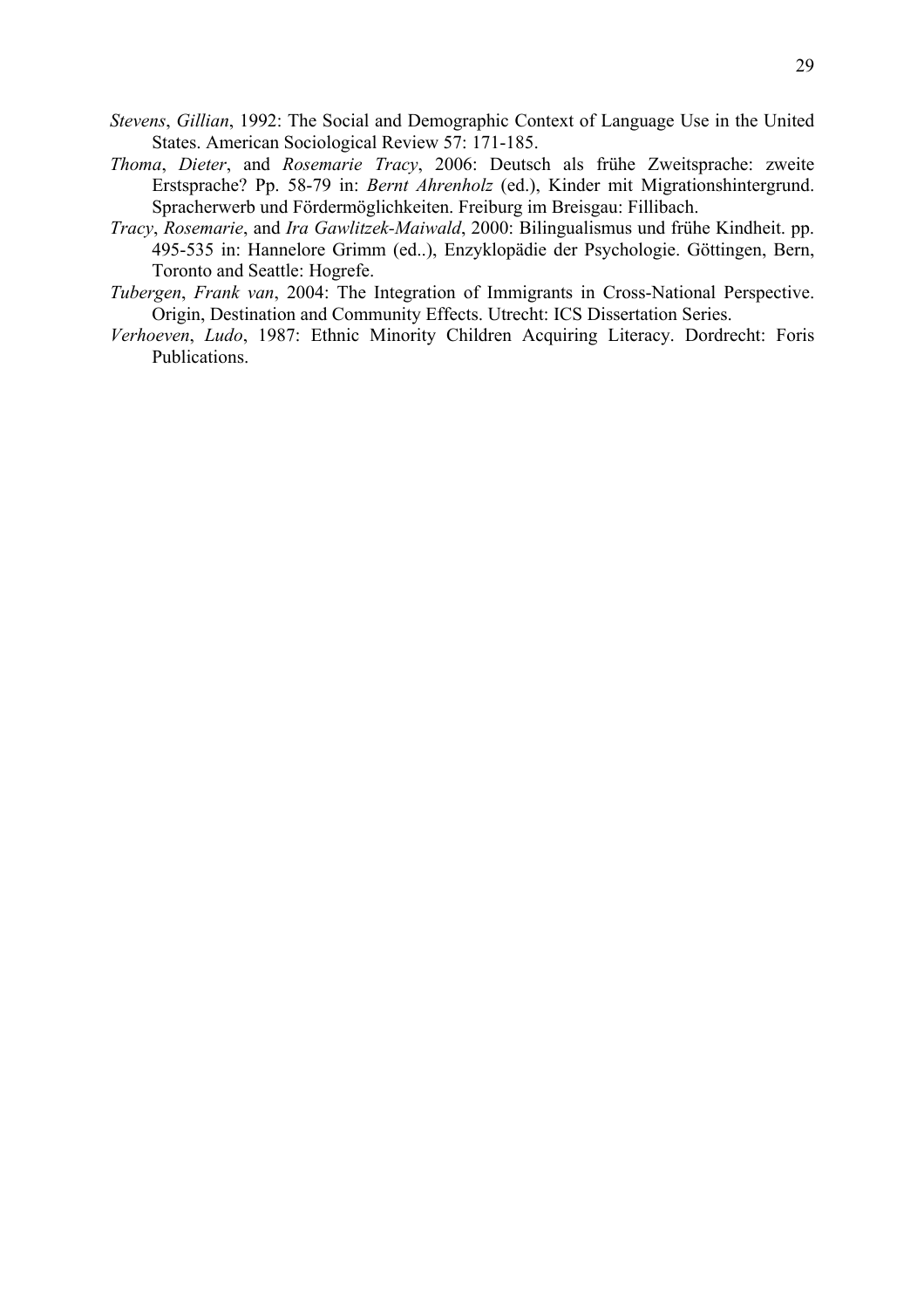| Proficiency<br>First Language $(L1)$                  |      | Proficiency<br>Second Language (L2)       |  |  |  |
|-------------------------------------------------------|------|-------------------------------------------|--|--|--|
|                                                       | High | Low                                       |  |  |  |
| High<br><b>Bilingualism</b><br>L2 Assimilation<br>Low |      | L1 Segmentation<br>Linguistic marginality |  |  |  |

# Figure 1: Bilingualism as a special type of linguistic integration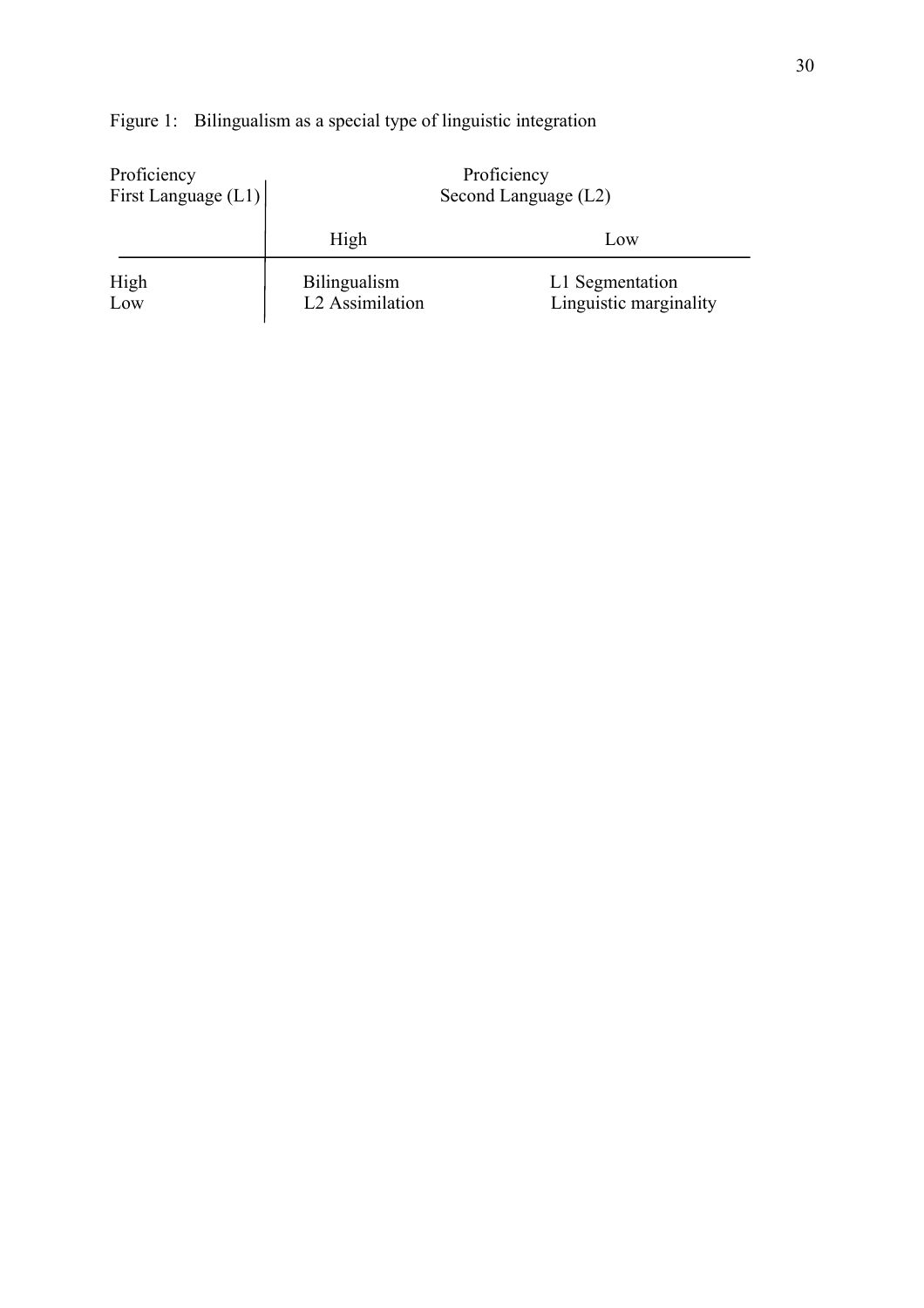|                                                                                                                                      |                   | Motivation |                            | Exposure             | Efficiency         |        | L2                                             | L1                                                                           |
|--------------------------------------------------------------------------------------------------------------------------------------|-------------------|------------|----------------------------|----------------------|--------------------|--------|------------------------------------------------|------------------------------------------------------------------------------|
|                                                                                                                                      | U(L2)             | U(L1)      | for $L2$                   | for $L1$             | for L <sub>2</sub> | for L1 |                                                |                                                                              |
| Age at immigration                                                                                                                   |                   |            |                            | $+$                  |                    |        |                                                | $^{+}$                                                                       |
| Parents' education<br>2nd generation<br>Duration of stay                                                                             | $+$               | $^{+}$     | $^{+}$<br>$+$              |                      | $^{+}$             | $^{+}$ | $^{+}$<br>$^{+}$<br>$+$                        | $^{+}$                                                                       |
| Own education<br>Intention to stay<br>Duration visits SC<br>Segregation<br>Network EC<br>Network RC<br>Visits to RC<br>Acculturation | $+$<br>$+$<br>$+$ |            | $^{+}$<br>$^{+}$<br>$^{+}$ | $+$<br>$+$<br>$^{+}$ | $^{+}$<br>$^{+}$   | $^{+}$ | $^{+}$<br>$^{+}$<br>$^{+}$<br>$^{+}$<br>$^{+}$ | $^{+}$<br>$^{+}$<br>$^{+}$<br>$^{+}$<br>$\boldsymbol{0}$<br>$\boldsymbol{0}$ |

Figure 2: Variables used in the empirical analysis and their hypothetical impact on language acquisition and retention (L1 and L2)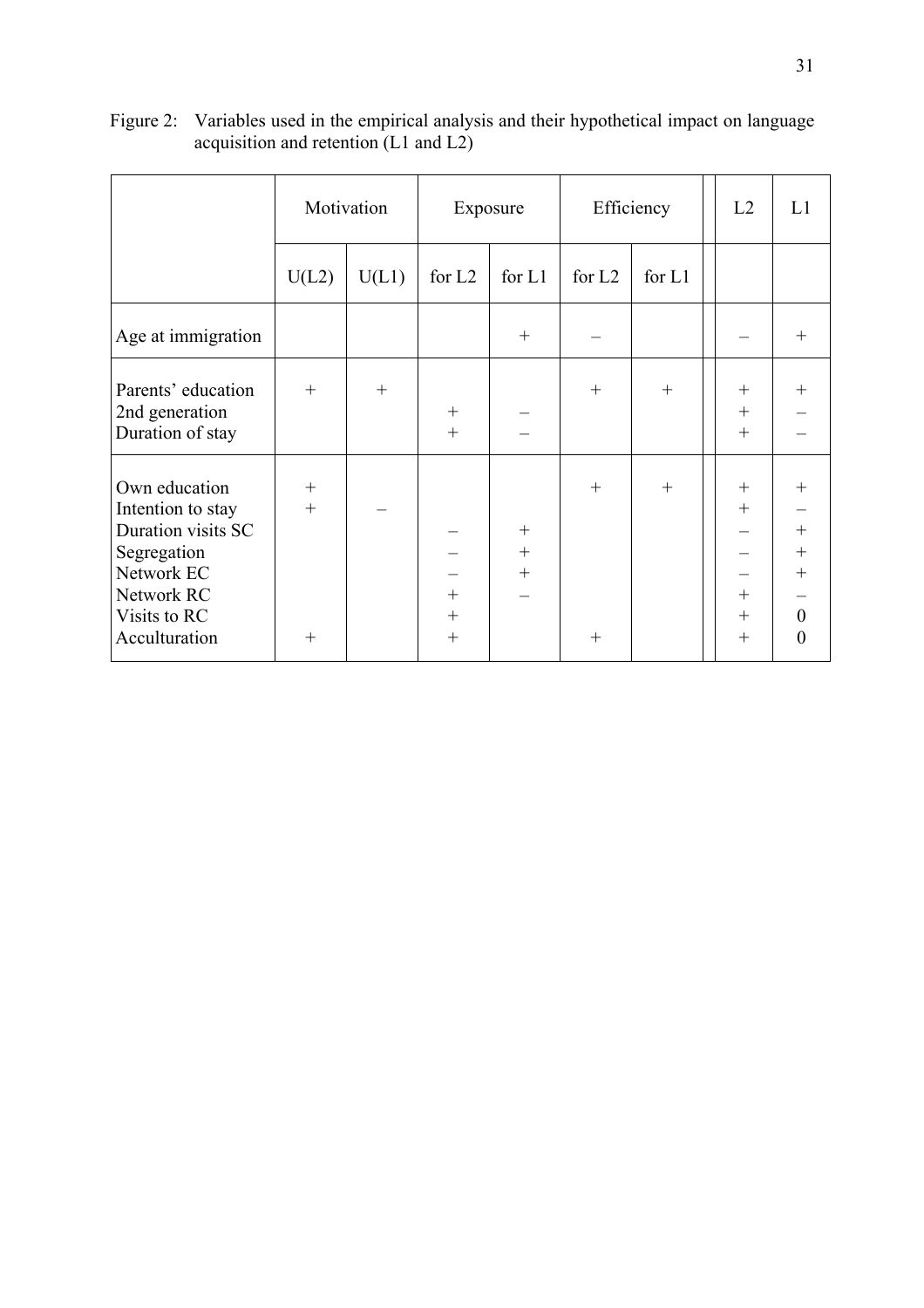Figure 3: Three ideal types of the correlation between age at immigration and (second) language acquisition

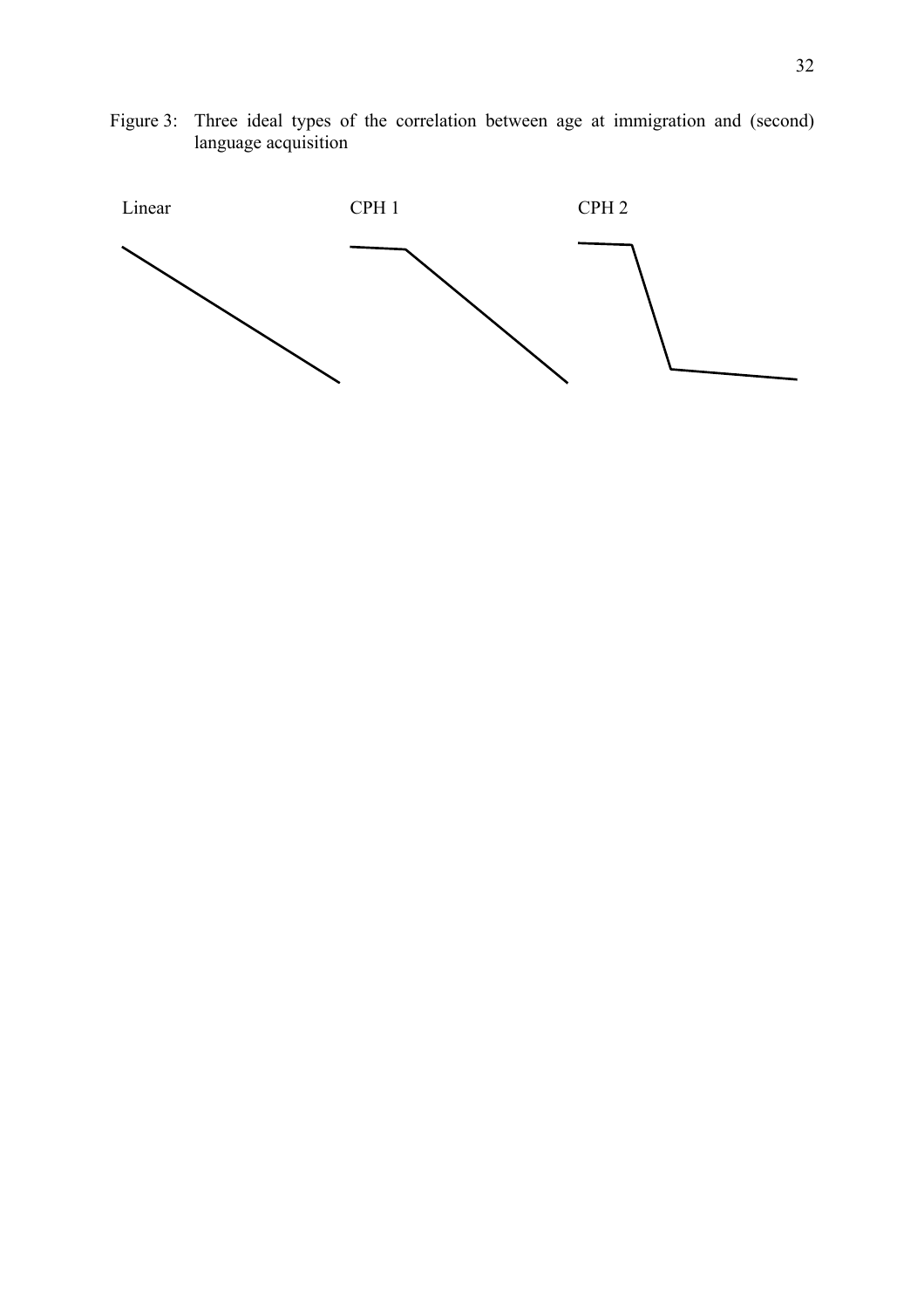



s "speaking"; w "writing"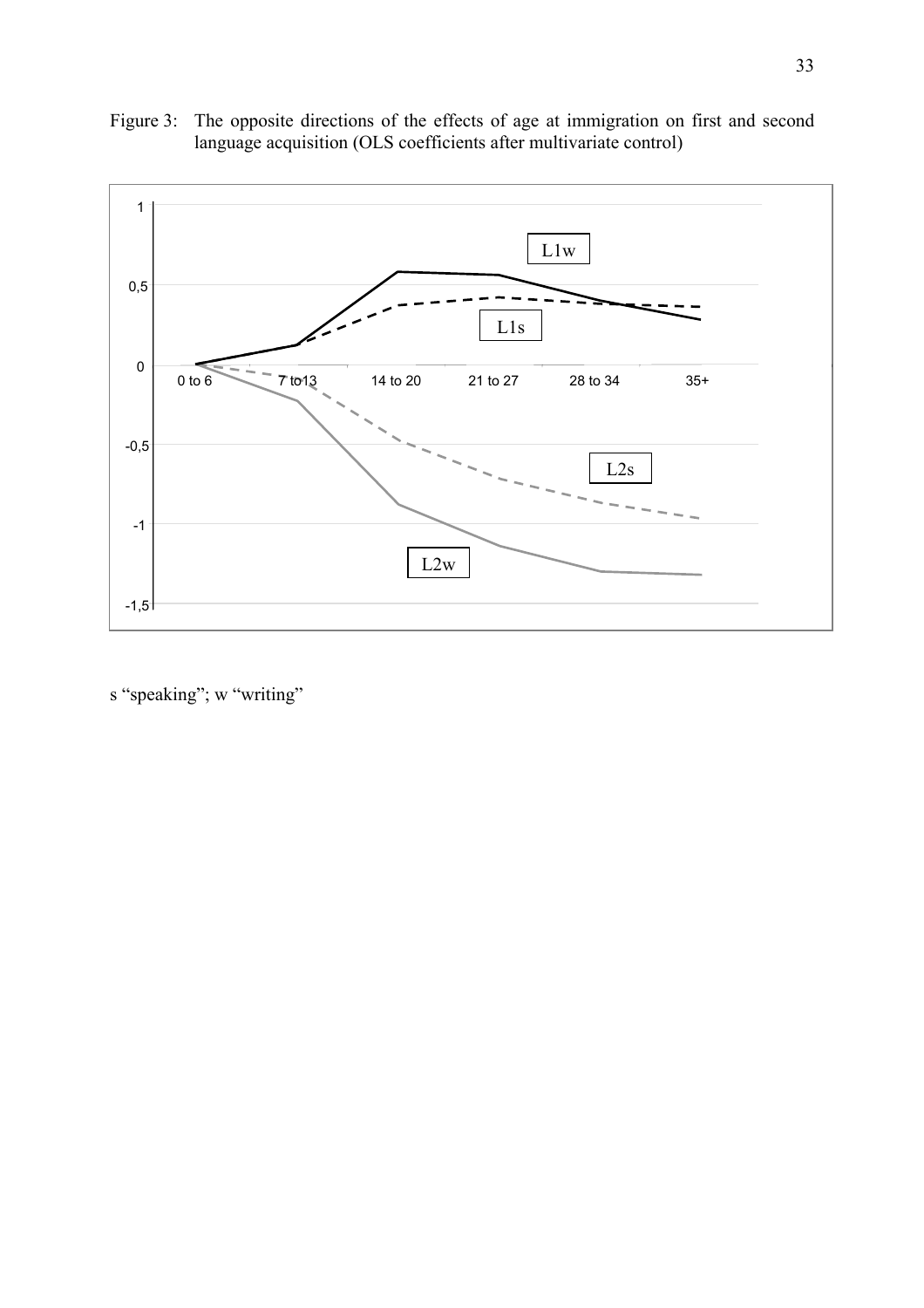| Supportive                                     | Neutral/one-sided                                                                       | Opposite                                                                                           |
|------------------------------------------------|-----------------------------------------------------------------------------------------|----------------------------------------------------------------------------------------------------|
| effects*                                       | effects                                                                                 | effects*                                                                                           |
| <i>Parents' education</i> (w)<br>Own education | Duration of stay<br>Segregation<br>Network RC<br>Network EC<br><b>Visits to Germans</b> | Age at immigration<br>Generation<br>Intention to stay<br>Duration of visits to SC<br>Acculturation |

Figure 5: Supportive, neutral, and opposite conditions for the emergence of bilingualism

Italics: Conditions not endogenized with language acquisition<br>
\* Effects significant for *both* transitions  $(L1\rightarrow L2.12\rightarrow B$ 

- \* Effects significant for *both* transitions  $(L1\rightarrow L2, L2\rightarrow \text{Bil})$
- (w) Only significant for "writing"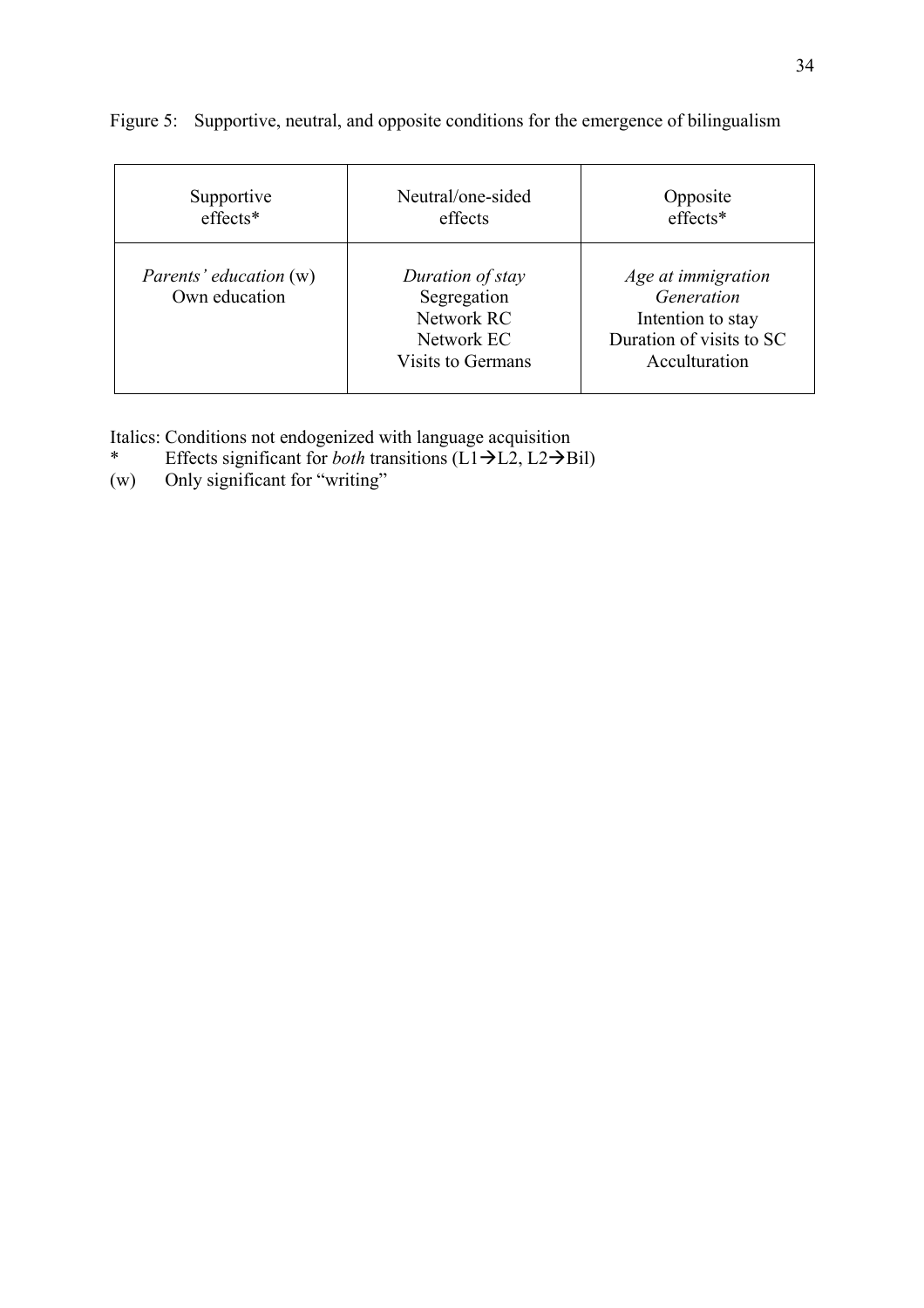|                    |          | First language | Second language |         |  |  |
|--------------------|----------|----------------|-----------------|---------|--|--|
|                    | Speaking | Writing        | Speaking        | Writing |  |  |
| 1 no skills at all | 0.58     | 4.17           | 2.65            | 20.94   |  |  |
| 2 rather low       | 1.48     | 5.13           | 14.61           | 22.48   |  |  |
| 3 not too bad      | 6.10     | 12.03          | 29.92           | 23.35   |  |  |
| 4 good             | 39.96    | 38.15          | 34.15           | 20.68   |  |  |
| 5 very good        | 51.88    | 40.52          | 18.67           | 12.55   |  |  |
| Person years       | 46242    | 46213          | 46264           | 46224   |  |  |
| Cases              | 5576     | 5572           | 5576            | 5573    |  |  |

# Table 1: Empirical distributions of first and second language skills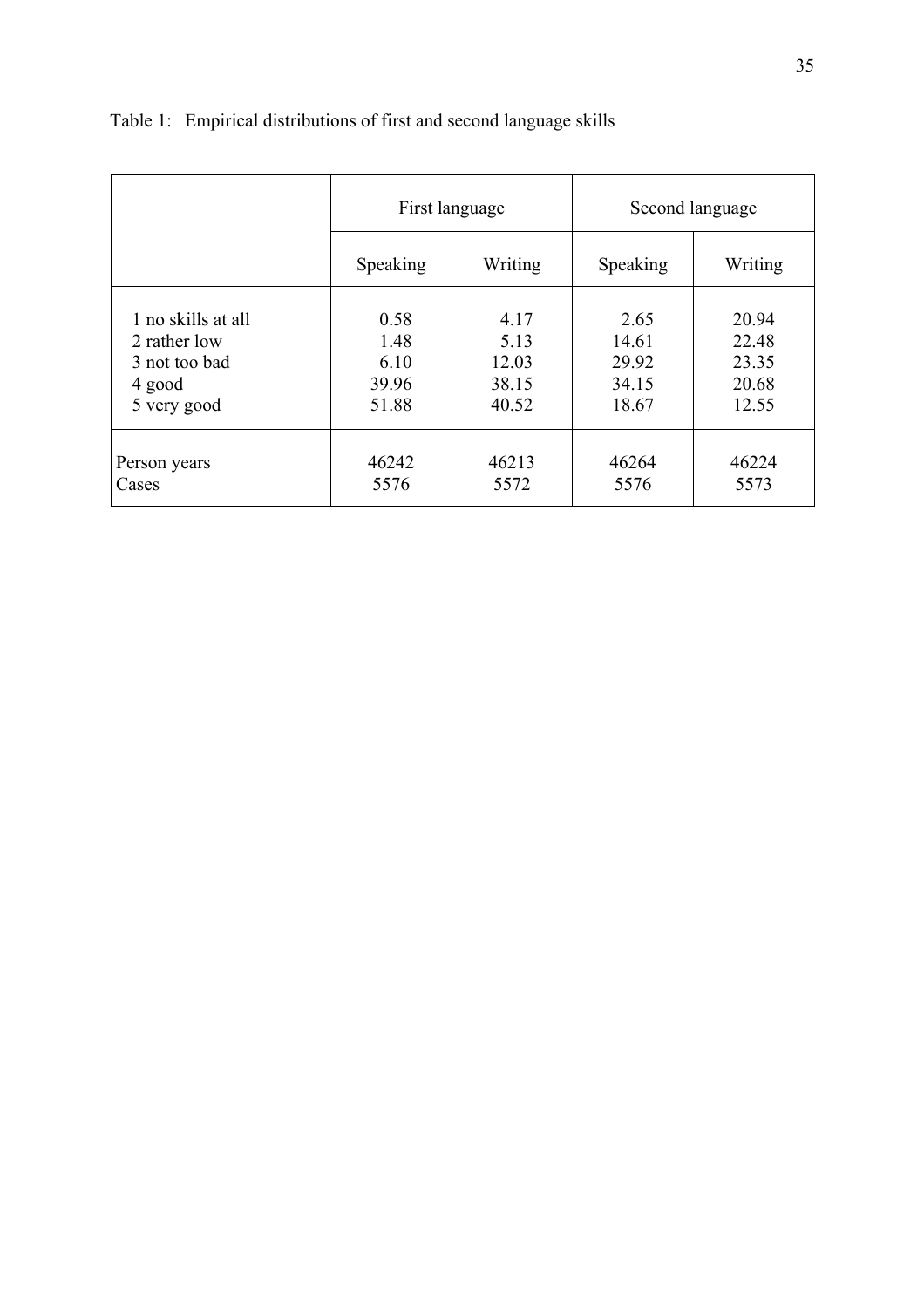Table 2: Empirical distributions of the four types of language proficiency (Proportion speaking/proportion writing across all person years)

|                       | Proficiency<br>Second language (L2) |                        |  |  |  |  |  |  |
|-----------------------|-------------------------------------|------------------------|--|--|--|--|--|--|
| Proficiency           | High                                | Low                    |  |  |  |  |  |  |
| First language $(L1)$ | (very good, good)                   | (rest)                 |  |  |  |  |  |  |
| High                  | Bilingualism                        | L1 Segmentation        |  |  |  |  |  |  |
| (very good)           | 28.6/14.5                           | 23.2/26.0              |  |  |  |  |  |  |
| Low                   | L <sub>2</sub> Assimilation         | Linguistic marginality |  |  |  |  |  |  |
| (rest)                | 24.1/18.7                           | 28.6/40.8              |  |  |  |  |  |  |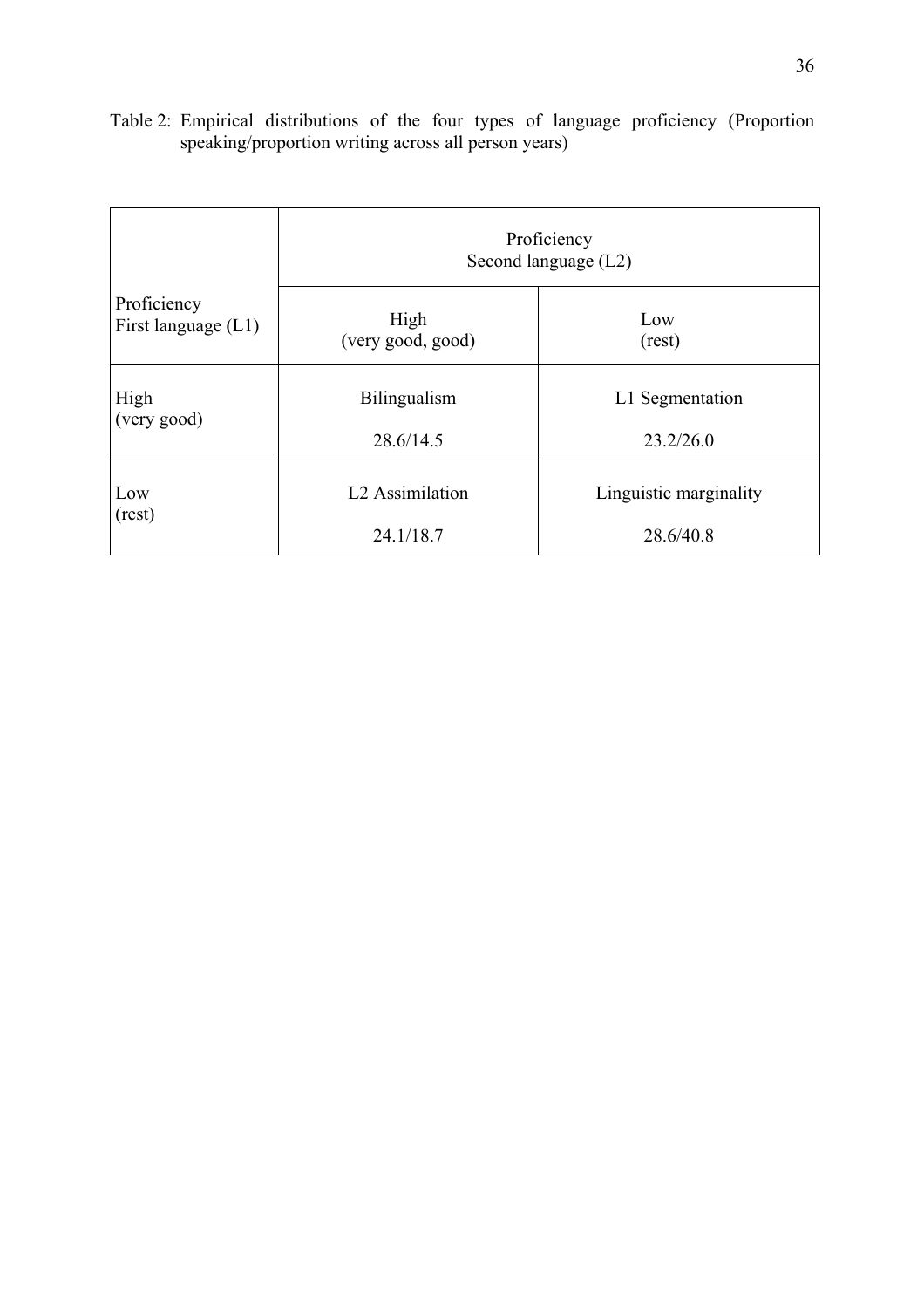|                                                                                                                                                                                           |                                                                 | L2: speaking                                                                                              |                                                                 | L2: writing                                                                                             |                                                                                             |                                                                                                           |  |
|-------------------------------------------------------------------------------------------------------------------------------------------------------------------------------------------|-----------------------------------------------------------------|-----------------------------------------------------------------------------------------------------------|-----------------------------------------------------------------|---------------------------------------------------------------------------------------------------------|---------------------------------------------------------------------------------------------|-----------------------------------------------------------------------------------------------------------|--|
| OLS coefficients                                                                                                                                                                          | by                                                              | my                                                                                                        | by                                                              | mv                                                                                                      |                                                                                             | Hypothesis/<br>Result                                                                                     |  |
| Age at immigration $0-6$<br>Age at immigration 7-13<br>Age at immigration 14-20<br>Age at immigration 21-27<br>Age at immigration 28-34<br>Age at immigration 35+                         | $-0.07$<br>$-0.71***$<br>$-0.85***$<br>$-1.08***$<br>$-1.21***$ | $-0.09*$<br>$-0.48***$<br>$-0.72***$<br>$-0.87***$<br>$-0.97***$                                          | $-0.05$<br>$-1.06***$<br>$-1.27***$<br>$-1.53***$<br>$-1.52***$ | $-0.23***$<br>$-0.88***$<br>$-1.14***$<br>$-1.30***$<br>$-1.32***$                                      |                                                                                             |                                                                                                           |  |
| Parents' education (highest)<br>2nd gen. (both parents immigrated)<br>Duration of stay                                                                                                    |                                                                 | $0.15***$<br>$0.30***$<br>$0.02***$                                                                       |                                                                 | $0.33***$<br>$0.42***$<br>$0.01***$                                                                     | $+$<br>$^{+}$<br>$^{+}$                                                                     | $\hspace{0.1mm} +$<br>$^{+}$<br>$^{+}$                                                                    |  |
| Own education (highest)<br>Intention to stay<br>Duration of visits SC<br>Segregation<br>Network EC<br>Network RC<br>Visits to Germans<br>Acculturation                                    |                                                                 | $0.36***$<br>0.04<br>$-0.01$<br>$-0.07***$<br>$-0.01$<br>$0.09***$<br>$0.39***$<br>$0.08***$              |                                                                 | $0.62***$<br>$-0.01$<br>$-0.03*$<br>$-0.08***$<br>$-0.02$<br>$0.08**$<br>$0.36***$<br>$0.11***$         | $^{+}$<br>$\hspace{0.1mm} +$<br>$\overline{\phantom{0}}$<br>—<br>$^{+}$<br>$^{+}$<br>$^{+}$ | $\hspace{0.1mm} + \hspace{0.1mm}$<br>$\boldsymbol{0}$<br>$0/-$<br>$\boldsymbol{0}$<br>$\! + \!$<br>$^{+}$ |  |
| Gender (female)<br>Country of origin<br>(Western) Europe<br>Russia/Eastern Europe<br>Poland/Slovakia/Czech Republic<br>(former) Yugoslavia<br>Greece<br>Spain/Portugal<br>Italy<br>Turkey |                                                                 | $-0.11***$<br>$-0.15$<br>$-0.31***$<br>$-0.40***$<br>$-0.63***$<br>$-0.77***$<br>$-0.72***$<br>$-0.79***$ |                                                                 | $-0.07**$<br>$-0.06$<br>$-0.30**$<br>$-0.46***$<br>$-0.60***$<br>$-1.03***$<br>$-0.93***$<br>$-0.78***$ |                                                                                             |                                                                                                           |  |
| Person years<br>Cluster (cases)<br>$R^2$                                                                                                                                                  | 46264<br>5576<br>0.197                                          | 43164<br>5146<br>0.427                                                                                    | 46224<br>5573<br>0.251                                          | 43125<br>5142<br>0.493                                                                                  |                                                                                             |                                                                                                           |  |

Table 3: Age at immigration and L2 acquisition

\* p<0.05; \*\* p<0.01; \*\*\* p<0.001; italics: Deviation from the theoretical model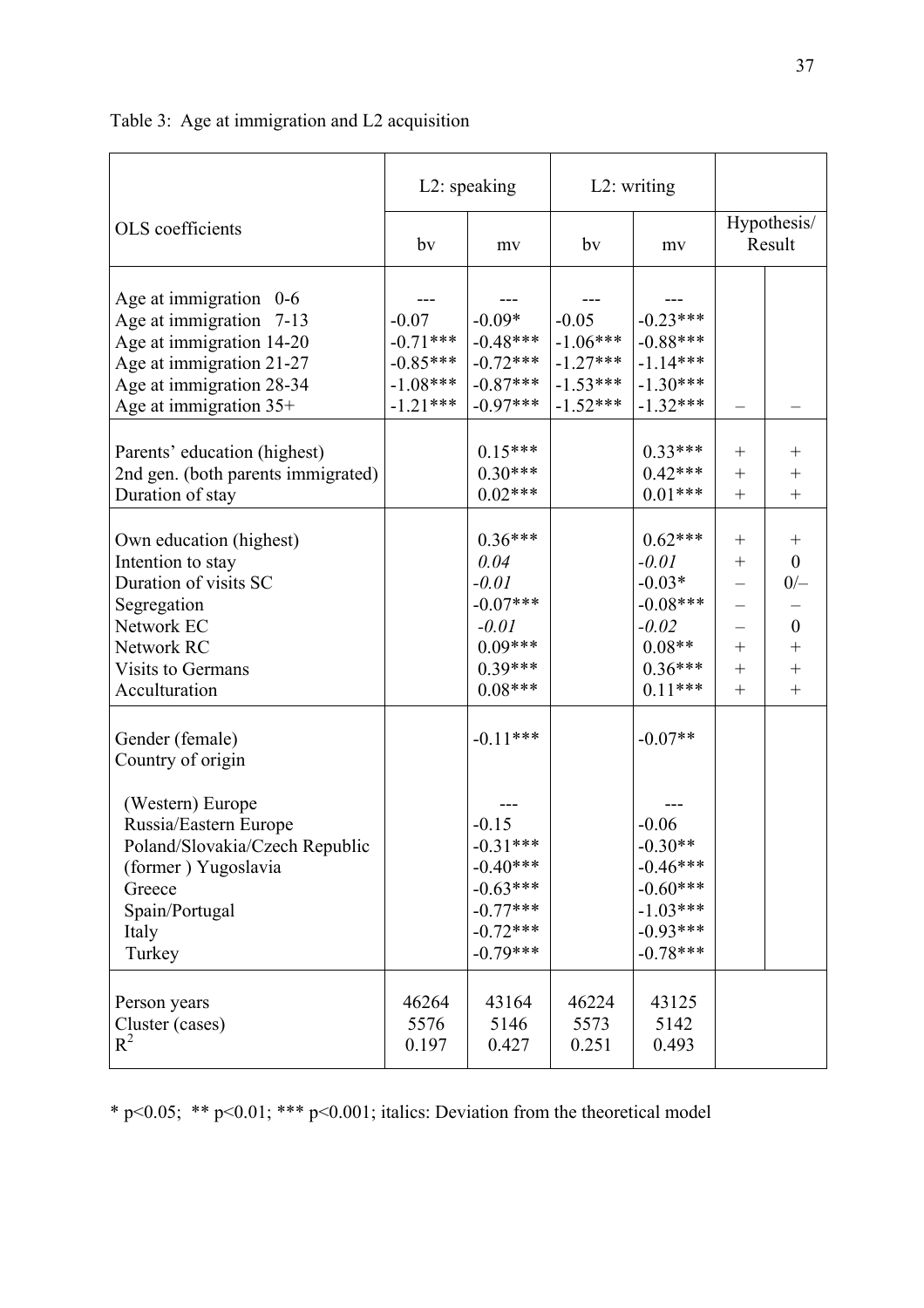| L2: Speaking                                                                                  | Year<br>linear       | Category<br>linear                                  | <b>Basic</b><br>model                               | CP1                                                 | CP2a                                                | CP2b                                                | CP <sub>2c</sub>                                    |
|-----------------------------------------------------------------------------------------------|----------------------|-----------------------------------------------------|-----------------------------------------------------|-----------------------------------------------------|-----------------------------------------------------|-----------------------------------------------------|-----------------------------------------------------|
| ImAge $0-6$<br>ImAge $7-13$<br>ImAge $14-20$<br>ImAge $21-27$<br>ImAge $28-34$<br>ImAge $35+$ |                      | $-0.20$<br>$-0.39$<br>$-0.59$<br>$-0.79$<br>$-0.98$ | $-0.09$<br>$-0.48$<br>$-0.72$<br>$-0.87$<br>$-0.97$ | $-0.09$<br>$-0.29$<br>$-0.49$<br>$-0.69$<br>$-0.89$ | $-0.08$<br>$-0.46$<br>$-0.80$<br>$-0.80$<br>$-0.80$ | $-0.09$<br>$-0.48$<br>$-0.72$<br>$-0.91$<br>$-0.91$ | $-0.12$<br>$-0.50$<br>$-0.75$<br>$-0.87$<br>$-0.99$ |
| ImAge (year)                                                                                  | $-0.02$              |                                                     |                                                     |                                                     |                                                     |                                                     |                                                     |
| <b>AIC</b><br><b>BIC</b>                                                                      | 102117.8<br>101658.1 | 101454.8<br>100995.1                                | 101181.5<br>100687.2                                | 101509.3<br>101049.7                                | 101560.8<br>101083.8                                | 101223.0<br>100737.4                                | 101168.0<br>100691.0                                |

Table 4: Age at immigration and "critical period" for L2 acquisition (multivariately controlled)

| $L2$ : Writing                                                                            | Year<br>linear       | Category<br>linear                                  | <b>Basic</b><br>model                               | CP1                                                 | CP2a                                                | CP2b                                                | CP2c                                                |
|-------------------------------------------------------------------------------------------|----------------------|-----------------------------------------------------|-----------------------------------------------------|-----------------------------------------------------|-----------------------------------------------------|-----------------------------------------------------|-----------------------------------------------------|
| ImAge $0-6$<br>ImAge $7-13$<br>ImAge $14-20$<br>ImAge 21-27<br>ImAge 28-34<br>ImAge $35+$ |                      | $-0.24$<br>$-0.49$<br>$-0.73$<br>$-0.98$<br>$-1.22$ | $-0.23$<br>$-0.88$<br>$-1.14$<br>$-1.30$<br>$-1.32$ | $-0.23$<br>$-0.46$<br>$-0.70$<br>$-0.93$<br>$-1.16$ | $-0.23$<br>$-0.87$<br>$-1.21$<br>$-1.21$<br>$-1.21$ | $-0.23$<br>$-0.88$<br>$-1.14$<br>$-1.31$<br>$-1.31$ | $-0.11$<br>$-0.81$<br>$-1.07$<br>$-1.18$<br>$-1.30$ |
| ImAge (year)                                                                              | $-0.03$              |                                                     |                                                     |                                                     |                                                     |                                                     |                                                     |
| <b>AIC</b><br><b>BIC</b>                                                                  | 118369.9<br>117910.3 | 117451.4<br>116991.8                                | 116438.3<br>115944.0                                | 117462.9<br>115943.2                                | 116615.7<br>116138.8                                | 116428.4<br>115942.8                                | 116487.5<br>116010.5                                |

Bold: best fit of all models Bold and italics: best fit of all CP-models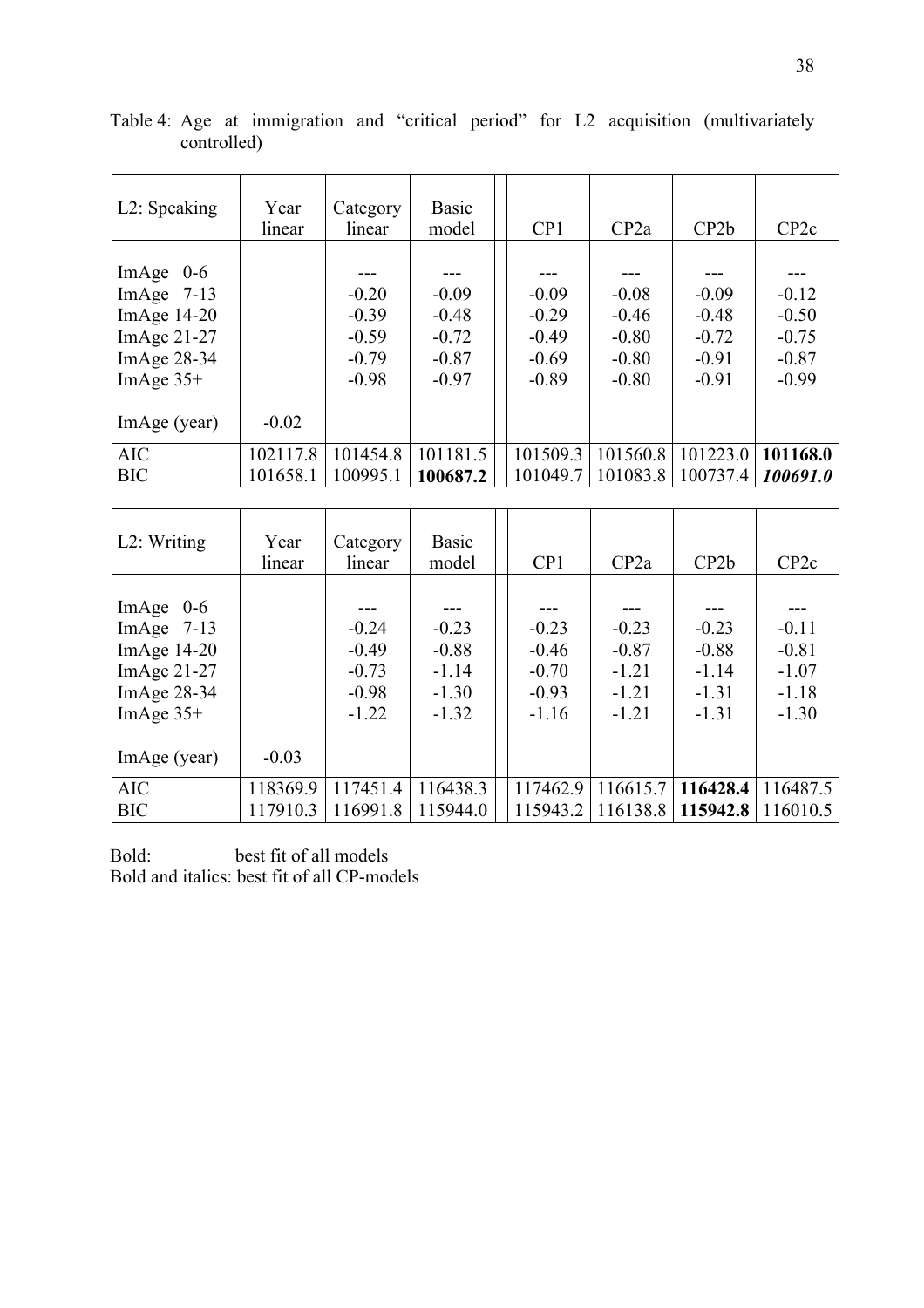|                                                                                                                                                                                           |                                                          | $L1$ : speaking                                                                          |                                                          | $L1$ : writing                                                                     |                                                                                  |                                                                                          |
|-------------------------------------------------------------------------------------------------------------------------------------------------------------------------------------------|----------------------------------------------------------|------------------------------------------------------------------------------------------|----------------------------------------------------------|------------------------------------------------------------------------------------|----------------------------------------------------------------------------------|------------------------------------------------------------------------------------------|
| OLS coefficients                                                                                                                                                                          | bv                                                       | mv                                                                                       | by                                                       | my                                                                                 | Hypothesis/<br>Result                                                            |                                                                                          |
| Age at immigration $0-6$<br>Age at immigration 7-13<br>Age at immigration 14-20<br>Age at immigration 21-27<br>Age at immigration 28-34<br>Age at immigration 35+                         | 0.03<br>$0.36***$<br>$0.44***$<br>$0.38***$<br>$0.30***$ | $0.12**$<br>$0.37***$<br>$0.42***$<br>$0.38***$<br>$0.36***$                             | 0.00<br>$0.54***$<br>$0.58***$<br>$0.34***$<br>$0.12***$ | 0.12<br>$0.58***$<br>$0.56***$<br>$0.40***$<br>$0.28***$                           | $^{+}$                                                                           | $^{+}$                                                                                   |
| Parents' education (highest)<br>2nd gen. (both parents immigrated)<br>Duration of stay                                                                                                    |                                                          | $0.11***$<br>$-0.31***$<br>$-0.01**$                                                     |                                                          | $0.12**$<br>$-0.25*$<br>$-0.01***$                                                 | $\mathrm{+}$                                                                     |                                                                                          |
| Own education (highest)<br>Intention to stay<br>Duration of visits SC<br>Segregation<br>Network EC<br>Network RC<br>Visits to Germans<br>Acculturation                                    |                                                          | $0.16***$<br>$-0.07***$<br>$0.02**$<br>0.01<br>0.01<br>$-0.02$<br>$0.08***$<br>$-0.02**$ |                                                          | $0.50*$<br>$-0.09**$<br>0.01<br>0.01<br>0.01<br>0.00<br>$0.23***$<br>0.01          | $^{+}$<br>-<br>$\hspace{0.1mm} +$<br>$^{+}$<br>$+$<br>$\overline{0}$<br>$\theta$ | $^{+}$<br>$^{+/0}$<br>$\boldsymbol{0}$<br>$\boldsymbol{0}$<br>$\boldsymbol{0}$<br>$-1/0$ |
| Gender (female)<br>Country of Origin<br>(Western) Europe<br>Russia/Eastern Europe<br>Poland/Slovakia/Czech Republic<br>(former) Yugoslavia<br>Greece<br>Spain/Portugal<br>Italy<br>Turkey |                                                          | $-0.03$<br>$-0.11$<br>$-0.06$<br>$-0.09$<br>$-0.10$<br>0.13<br>$-0.02$<br>$-0.03$        |                                                          | $-0.11***$<br>$-0.18$<br>$-0.23*$<br>0.10<br>$-0.05$<br>0.08<br>$-0.17$<br>$-0.13$ |                                                                                  |                                                                                          |
| Person years<br>Cluster (cases)<br>$R^2$                                                                                                                                                  | 46242<br>5576<br>0.055                                   | 43137<br>5144<br>0.097                                                                   | 46224<br>5572<br>0.053                                   | 43112<br>5141<br>0.143                                                             |                                                                                  |                                                                                          |

Table 5: Age at immigration and L1 acquisition

\* p<0.05; \*\* p<0.01; \*\*\* p<0.001; italics: Deviation from the theoretical model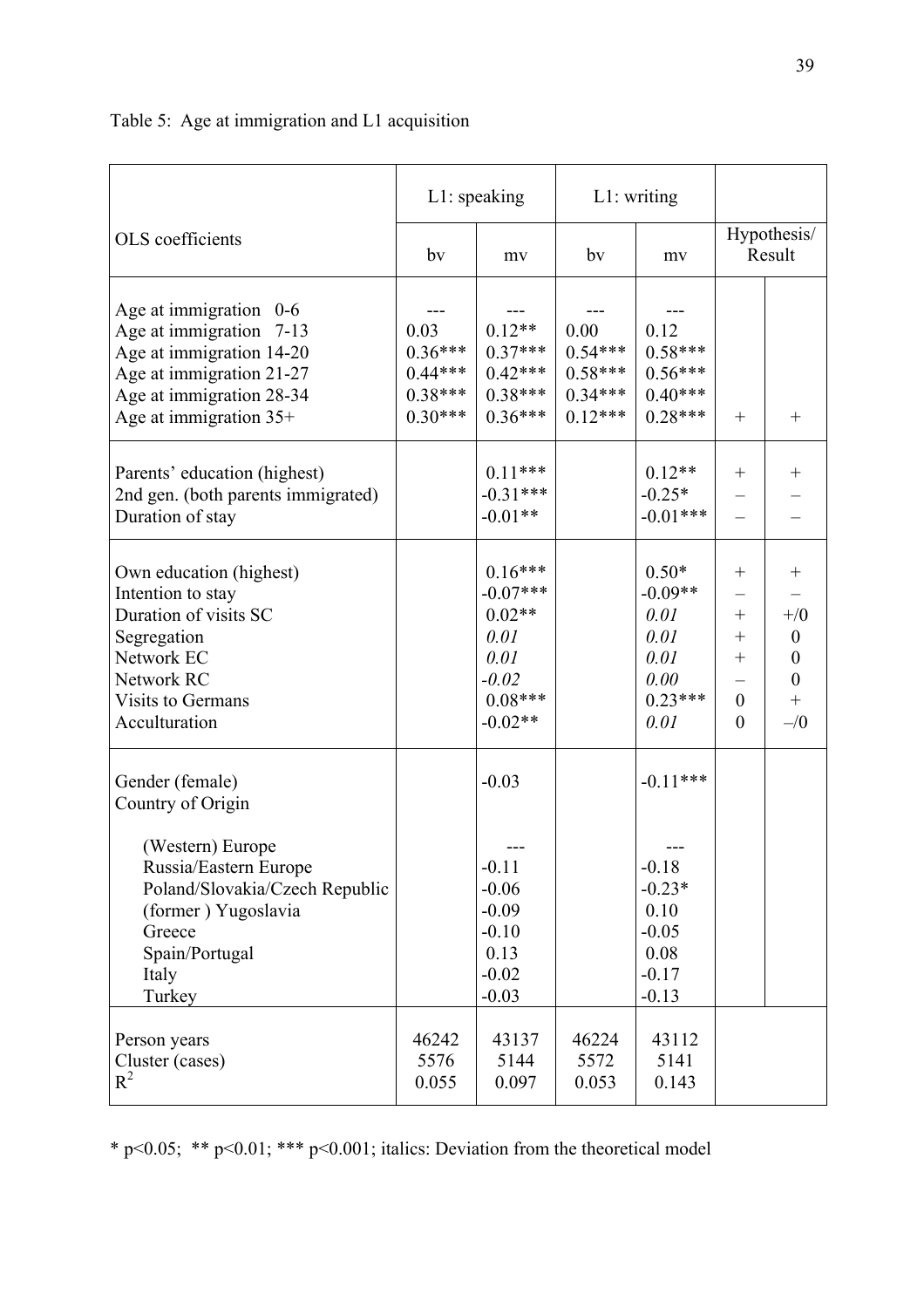|                             | Age at immigration |          |           |           |       |       |        |  |  |
|-----------------------------|--------------------|----------|-----------|-----------|-------|-------|--------|--|--|
| Speaking                    | $0 - 6$            | $7 - 13$ | $14 - 20$ | $21 - 27$ | 28-34 | $35+$ | Total  |  |  |
| Linguistic marginality      | 11.1               | 12.5     | 23.6      | 25.4      | 33.4  | 33.1  | 24.0   |  |  |
| L1 Segmentation             | 6.2                | 5.7      | 22.5      | 29.7      | 32.9  | 32.1  | 23.2   |  |  |
| L2 Assimilation             | 51.2               | 49.5     | 21.1      | 14.0      | 10.6  | 16.4  | 24.2   |  |  |
| Bilingualism                | 31.5               | 32.3     | 32.8      | 30.9      | 23.1  | 18.4  | 28.6   |  |  |
| Person years                | 6116               | 5139     | 9699      | 11817     | 7292  | 6172  | 46235  |  |  |
| Cases                       | 760                | 681      | 1082      | 1284      | 850   | 917   | 5574   |  |  |
|                             |                    |          |           |           |       |       |        |  |  |
| Writing                     | $0 - 6$            | $7 - 13$ | $14 - 20$ | $21 - 27$ | 28-34 | $35+$ | gesamt |  |  |
| Linguistic marginality      | 22.7               | 25.5     | 41.2      | 43.8      | 53.1  | 50.7  | 40.8   |  |  |
| L1 Segmentation             | 8.8                | 7.6      | 30.4      | 35.5      | 31.1  | 27.1  | 26.0   |  |  |
| L <sub>2</sub> Assimilation | 49.2               | 47.9     | 13.1      | 6.7       | 5.1   | 12.0  | 18.7   |  |  |
| Bilingualism                | 19.3               | 19.0     | 15.3      | 14.0      | 10.7  | 10.1  | 14.5   |  |  |
| Person years                | 6114               | 5132     | 9694      | 11806     | 7285  | 6163  | 46194  |  |  |
| Cases                       | 760                | 680      | 1082      | 1283      | 850   | 915   | 5570   |  |  |

# Table 6: Bilingualism and age at immigration